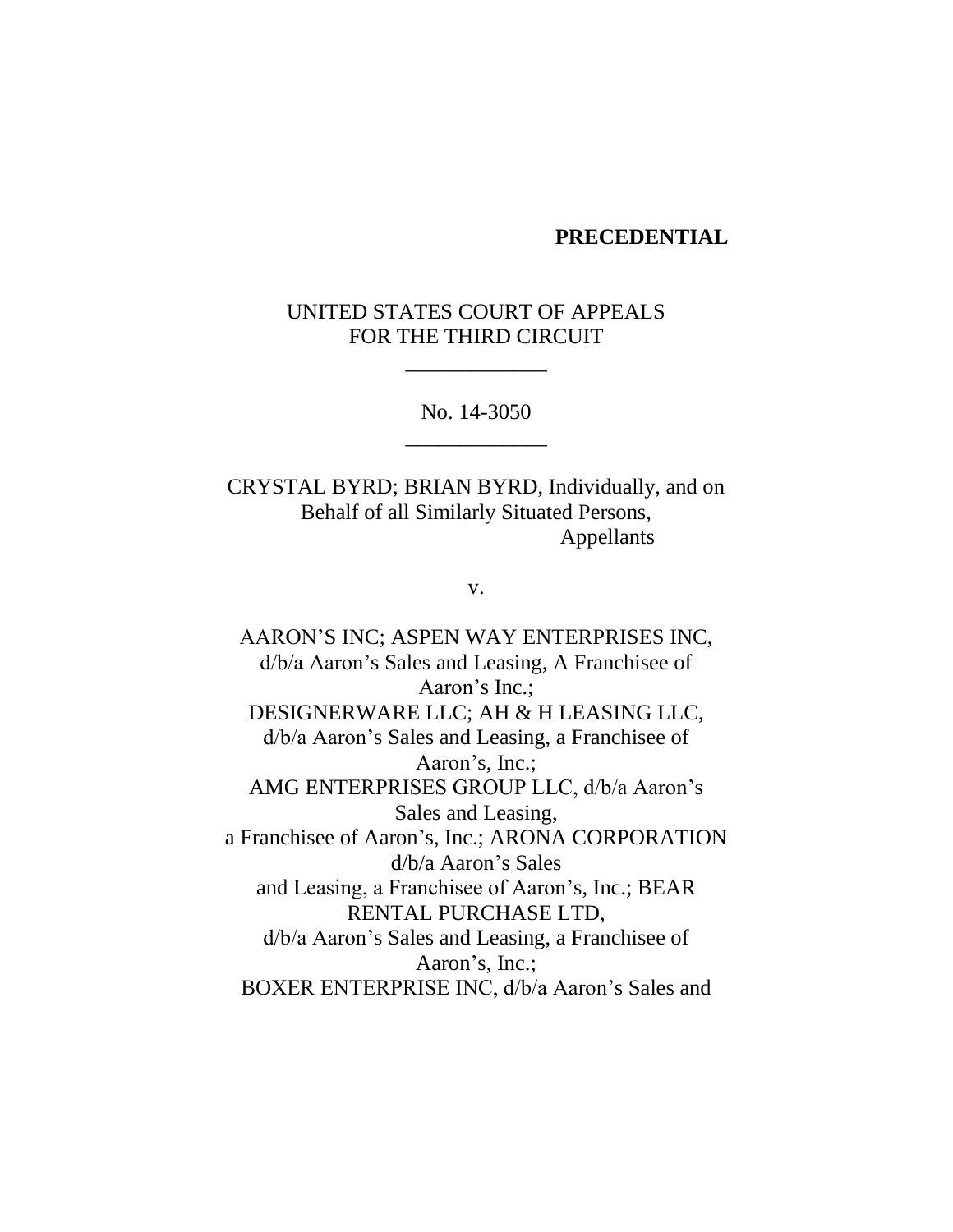Leasing, a Franchisee of Aaron's, Inc.; CIRCLE CITY RENTALS, d/b/a Aaron's Sales and Leasing, a Franchisee of Aaron's, Inc.; CMH LEASING PARTNERS, LLC, d/b/a Aaron's Sales and Leasing, a Franchisee of Aaron's, Inc.; CRAM LEASING, INC., d/b/a Aaron's Sales and Leasing, a Franchisee of Aaron's, Inc.; DC SALES AND LEASE INC, d/b/a Aaron's Sales and Leasing, a Franchisee of Aaron's, Inc.; DIRIGO LEASING INC, d/b/a Aaron's Sales and Leasing, a Franchisee of Aaron's, Inc.; DPR ALASKA LLC, d/b/a Aaron's Sales and Leasing, a Franchisee of Aaron's, Inc.; DPR COLORADO LLC, d/b/a Aaron's Sales and Leasing, a Franchisee of Aaron's, Inc.; DW3 LLC, d/b/a Aaron's Sales and Leasing, a Franchisee of Aaron's, Inc.; DWC VENTURES LLC, d/b/a Aaron's Sales and Leasing, a Franchisee of Aaron's, Inc.; FAIRWAY LEASING LLC, d/b/a Aaron's Sales and Leasing, a Franchisee of Aaron's, Inc.; FIVE STAR FINANCIALS LLC, d/b/a Aaron's Sales and Leasing, a Franchisee of Aaron's, Inc.; FT GOT THREE LLC, d/b/a Aaron's Sales and Leasing, a Franchisee of Aaron's, Inc.; GNS & ASSOCIATES INC, d/b/a Aaron's Sales and Leasing, a Franchisee of Aaron's, Inc.;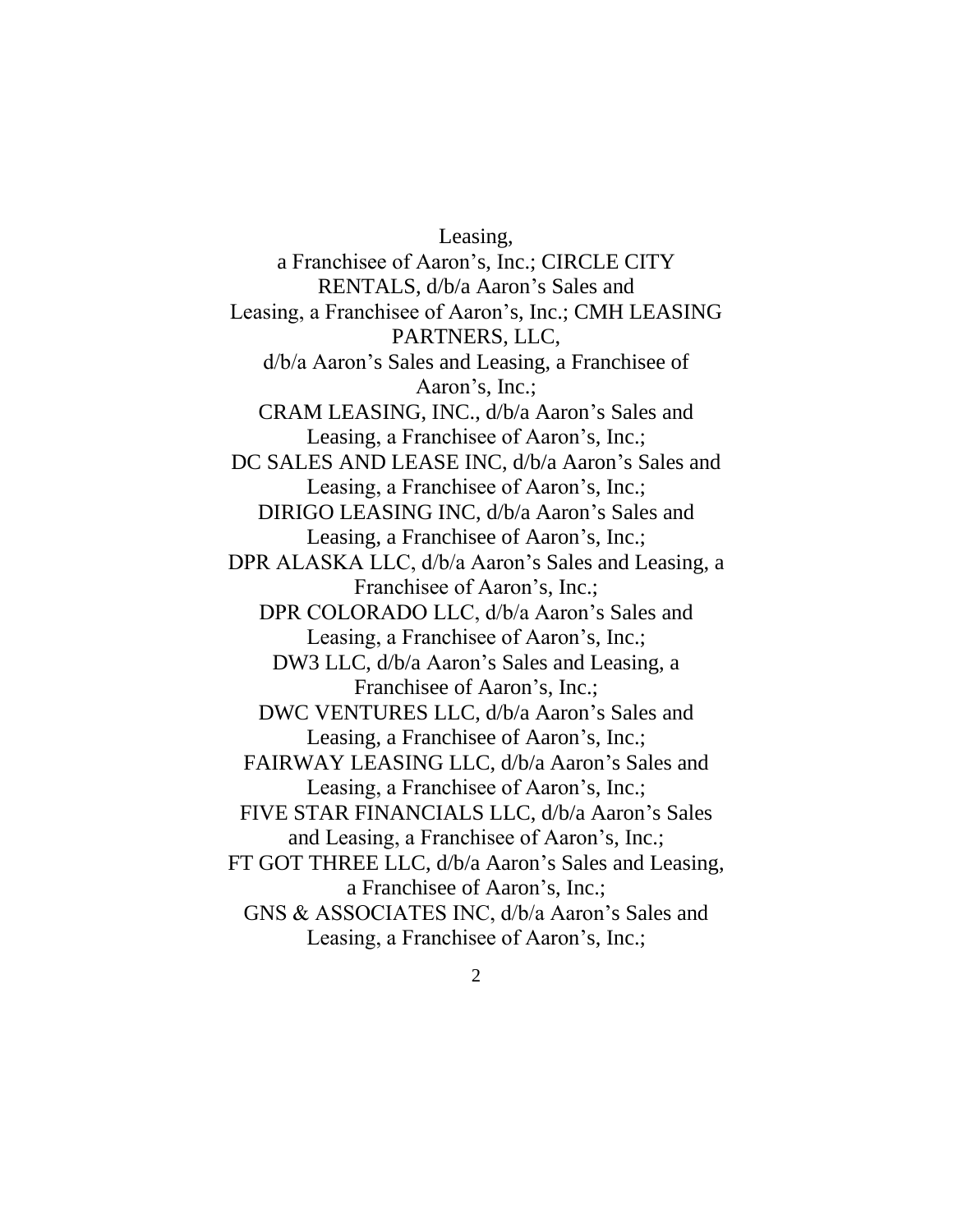GREAT AMERICAN RENT TO OWN INC, d/b/a Aaron's Sales and Leasing, a Franchisee of Aaron's, Inc.; GREEN RIVER CORP, d/b/a Aaron's Sales and Leasing, a Franchisee of Aaron's, Inc.; HANSON HOLDING CO, d/b/a Aaron's Sales and Leasing, a Franchisee of Aaron's, Inc.; HONEY HARBOR INVESTMENTS LLC, d/b/a Aaron's Sales and Leasing, a Franchisee of Aaron's, Inc.; HOWARD RENTS LLC, d/b/a Aaron's Sales and Leasing, a Franchisee of Aaron's, Inc.; HPH INVESTMENTS LLC, d/b/a Aaron's Sales and Leasing, a Franchisee of Aaron's, Inc.; J&L BEACH ENTERPRISES INC, d/b/a Aaron's Sales and Leasing, a Franchisee of Aaron's, Inc.; J.R. RENTS, d/b/a Aaron's Sales and Leasing, a Franchisee of Aaron's, Inc.; J.M. DARDEN AND CO, d/b/a Aaron's Sales and Leasing, a Franchisee of Aaron's, Inc.; JENFOUR LLC, d/b/a Aaron's Sales and Leasing, a Franchisee of Aaron's, Inc.; JENKINS RENTAL LLC, d/b/a Aaron's Sales and Leasing, a Franchisee of Aaron's, Inc.; KFJ ENTERPRISES LLC, d/b/a Aaron's Sales and Leasing, a Franchisee of Aaron's, Inc.; LIFESTYLE FURNITURE LEASING, d/b/a Aaron's Sales and Leasing, a Franchisee of Aaron's, Inc.; LTL INVESTMENTS LLC, d/b/a Aaron's Sales and Leasing, a Franchisee of Aaron's, Inc.; MADISON CAPITAL INVESTMENTS INC, d/b/a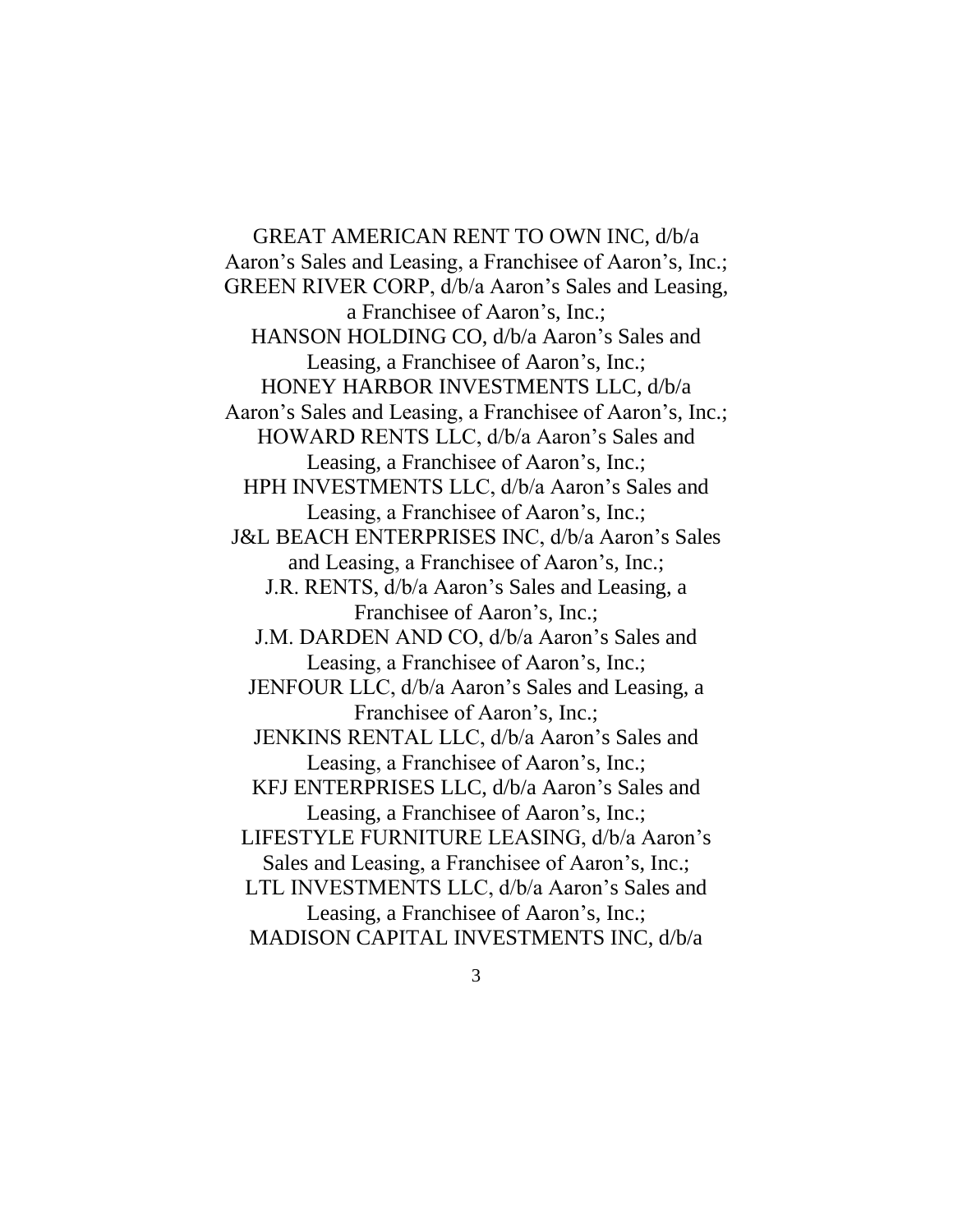Aaron's Sales and Leasing, a Franchisee of Aaron's, Inc.; MKW INVESTMENTS INC, d/b/a Aaron's Sales and Leasing, a Franchisee of Aaron's, Inc.; NO THREE PUTTS ENTERPRISES LLC, d/b/a Aaron's Sales and Leasing, a Franchisee of Aaron's, Inc.; NW FREEDOM CORP, d/b/a Aaron's Sales and Leasing, a Franchisee of Aaron's, Inc.; POMONA LANE PARTNERS LLC, d/b/a Aaron's Sales and Leasing, a Franchisee of Aaron's, Inc.; R & DOUBLE K LLC, d/b/a Aaron's Sales and Leasing, a Franchisee of Aaron's, Inc.; REBCO INVESTMENTS LLC, d/b/a Aaron's Sales and Leasing, a Franchisee of Aaron's, Inc.; REX NEAL INC, d/b/a Aaron's Sales and Leasing, a Franchisee of Aaron's, Inc.; ROYAL RENTS INC, d/b/a Aaron's Sales and Leasing, a Franchisee of Aaron's, Inc.; ROYAL ROCKET RETAIL LLC, d/b/a Aaron's Sales and Leasing, a Franchisee of Aaron's, Inc.; SHINING STAR, d/b/a Aaron's Sales and Leasing, a Franchisee of Aaron's, Inc.; SHOWCASE HOME FURNISHINGS INC, d/b/a Aaron's Sales and Leasing, a Franchisee of Aaron's, Inc.; SULTAN FINANCIAL CORP, d/b/a Aaron's Sales and Leasing, a Franchisee of Aaron's, Inc.; TANGLEWOOD MANAGEMENT LLC, d/b/a Aaron's Sales and Leasing, a Franchisee of Aaron's, Inc.; TDS FOODS INC, d/b/a Aaron's Sales and Leasing, a Franchisee of Aaron's, Inc.;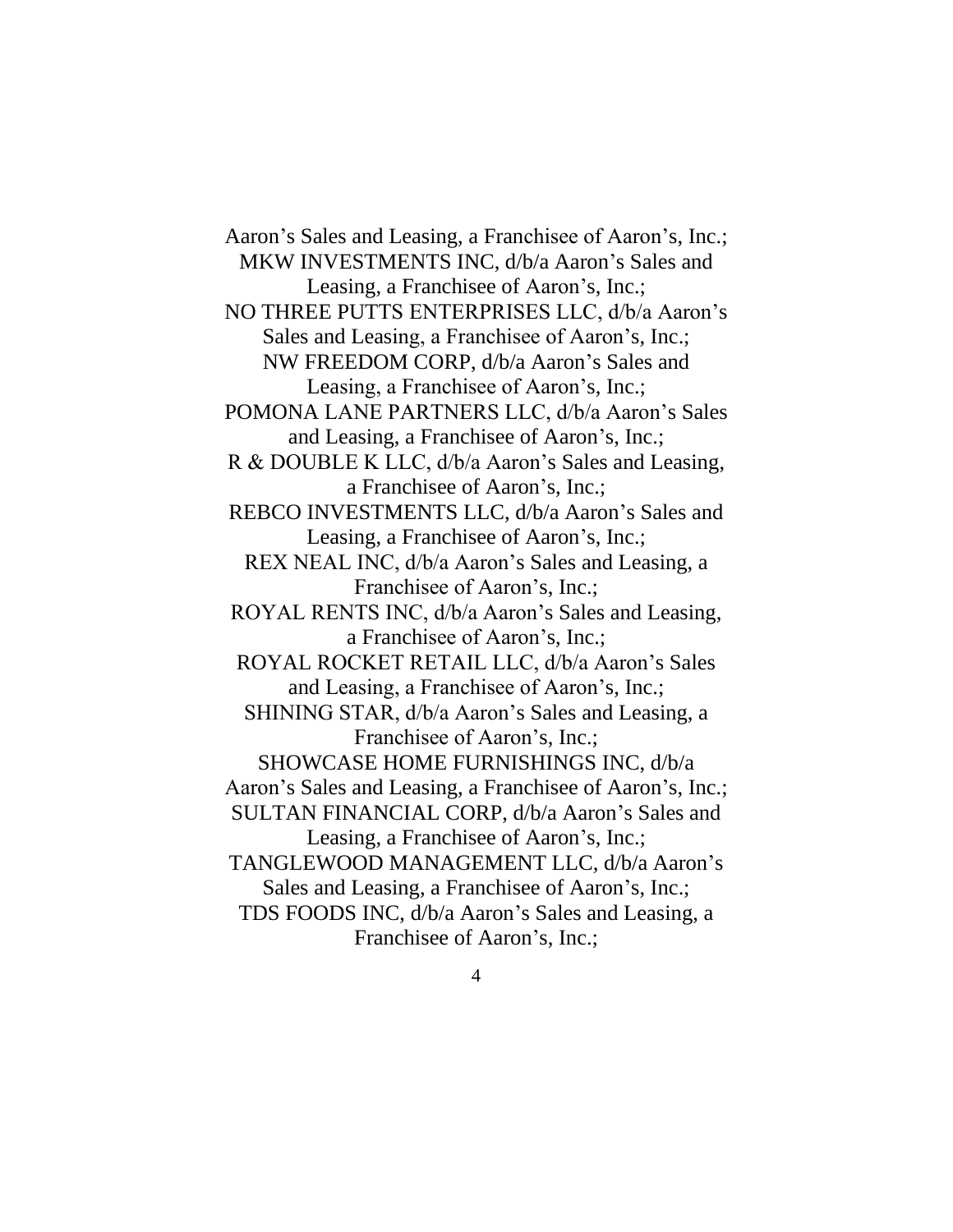TUR INC, d/b/a Aaron's Sales and Leasing, a Franchisee of Aaron's, Inc.; WATERSHED DEVELOPMENT CORP, d/b/a Aaron's Sales and Leasing, a Franchisee of Aaron's, Inc.; WGC LLC, d/b/a Aaron's Sales and Leasing, a Franchisee of Aaron's, Inc.; JOHN DOES (1-45) AARON'S FRANCHISEES

On Appeal from the United States District Court for the Western District of Pennsylvania District Court No. 1-11-cv-00101 District Judge: The Honorable Cathy Bissoon

\_\_\_\_\_\_\_\_\_\_\_\_\_

Argued on January 23, 2015

Before: RENDELL, SMITH, and KRAUSE, *Circuit Judges*

(Filed: April 16, 2015)

Leonard A. Davis, Esq. Andrea S. Hirsch, Esq. Herman Gerel 230 Peachtree Street Suite 2260 Atlanta, GA 30303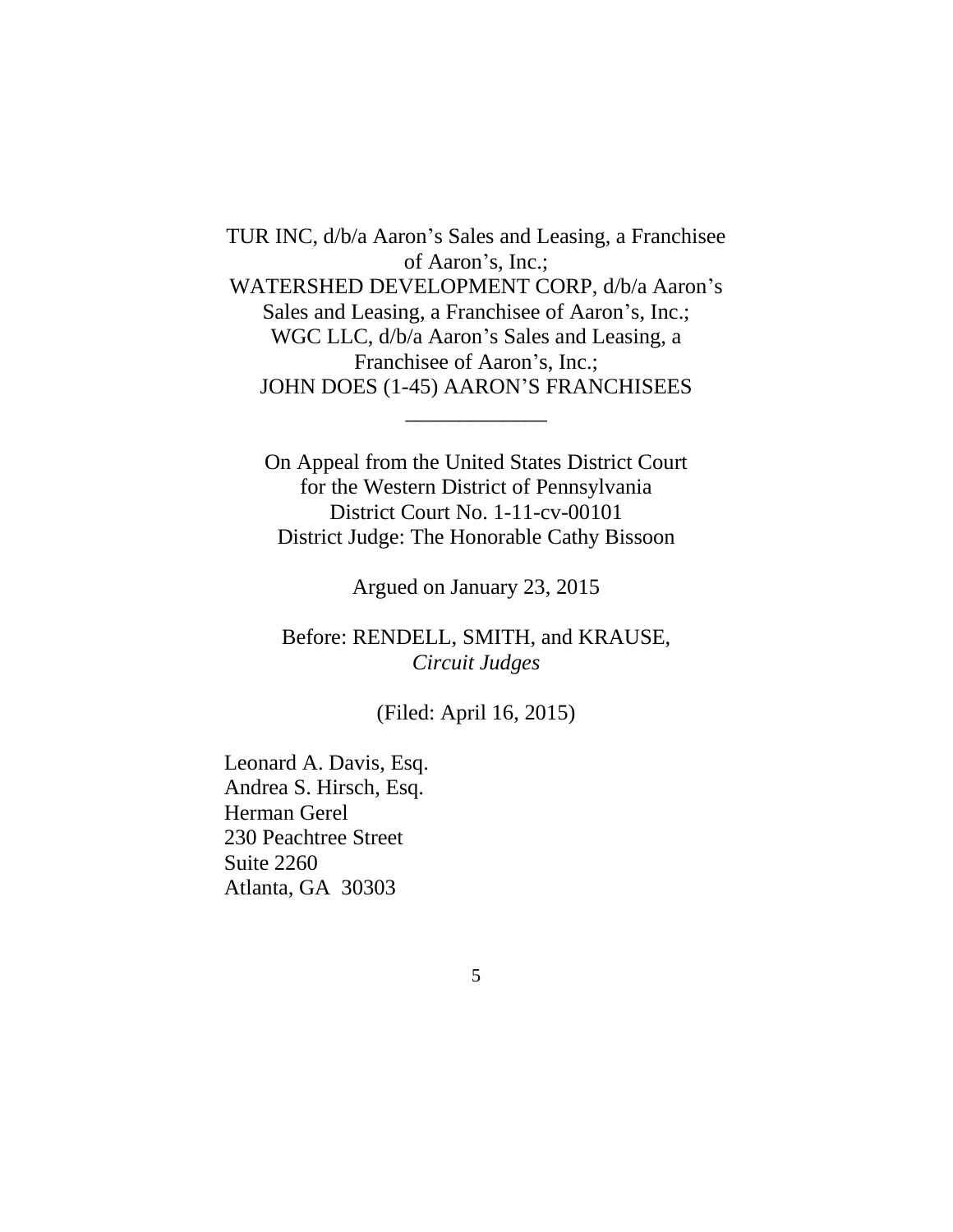R. Daniel Fleck, Esq. Mel C. Orchard, Esq. G. Bryan Ulmer, III, Esq. The Spence Law Firm 15 South Jackson Street P.O. Box 548 Jackson, WY 83001

Matthew C. Gaughan, Esq. Arnold Levin, Esq. Frederick S. Longer, Esq. [ARGUED] Levin, Fishbein, Sedran & Berman 510 Walnut Street Suite 500 Philadelphia, PA 19106

Michelle A. Parfitt, Esq. Christopher V. Tisi, Esq. Ashcraft & Gerel 2000 L Street, N.W. Washington, DC 20036

John H. Robinson, Esq. Jamieson & Robinson 215 South Grant Street Casper, WY 82601 *Counsel for Appellants*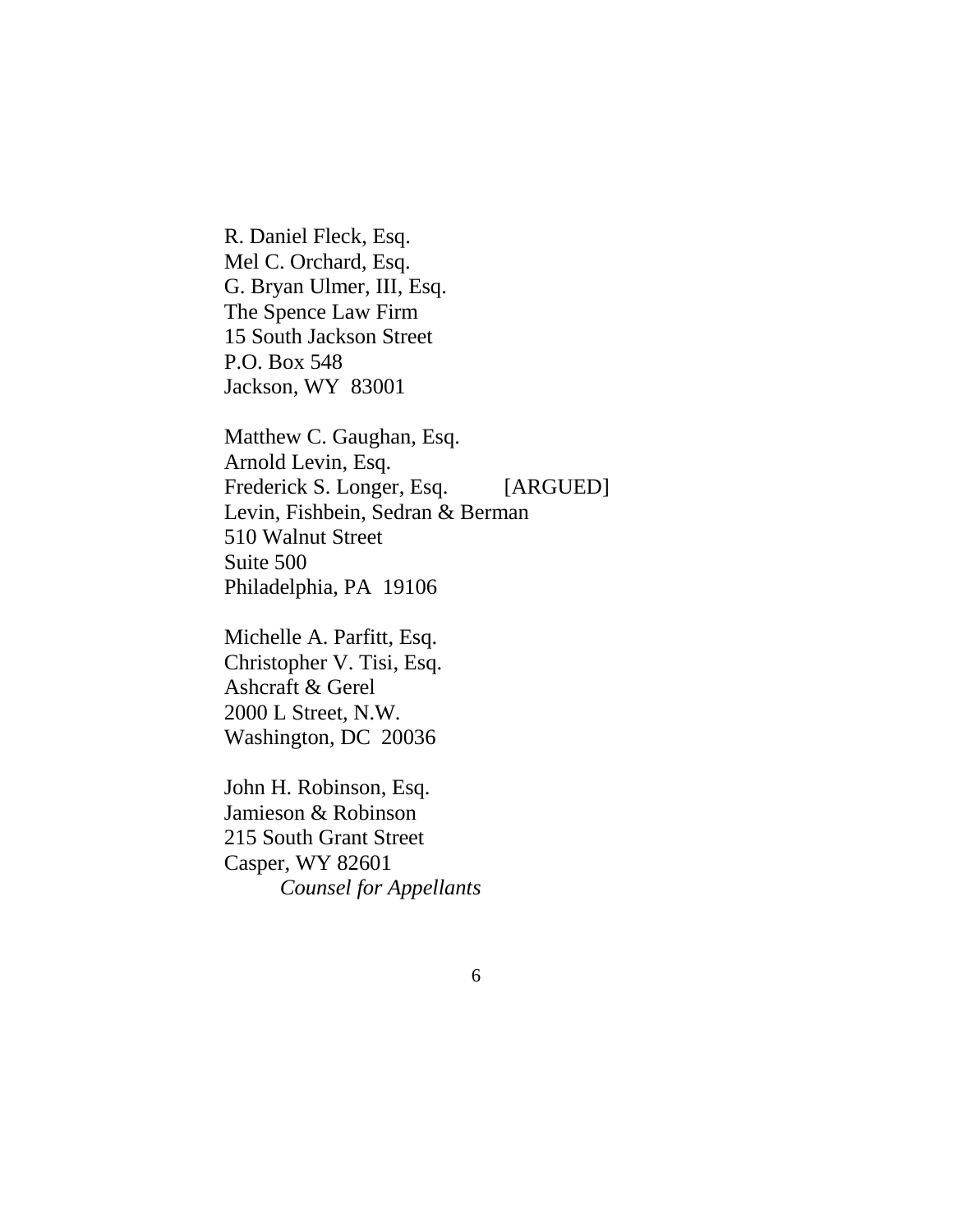Kristine M. Brown, Esq. [ARGUED] William H. Jordan, Esq. Thomas C. Pryor, Esq. Jason D. Rosenberg, Esq. Alston & Bird 1201 West Peachtree Street One Atlantic Center Atlanta, GA 30309

Neal R. Devlin, Esq. Richard A. Lanzillo, Esq. Knox, McLaughlin, Gornall & Sennett 120 West Tenth Street Erie, PA 16501

Steven E. Bizar, Esq. Landon Y. Jones, Esq. Buchanan Ingersoll & Rooney 50 South 16th Street Two Liberty Place, Suite 3200 Philadelphia, PA 19102

Mark R. Lane, Esq. Donald J. McCormick, Esq. Dell, Moser, Lane & Loughney 112 Washington Place Two Chatham Center, Suite 1500 Pittsburgh, PA 15219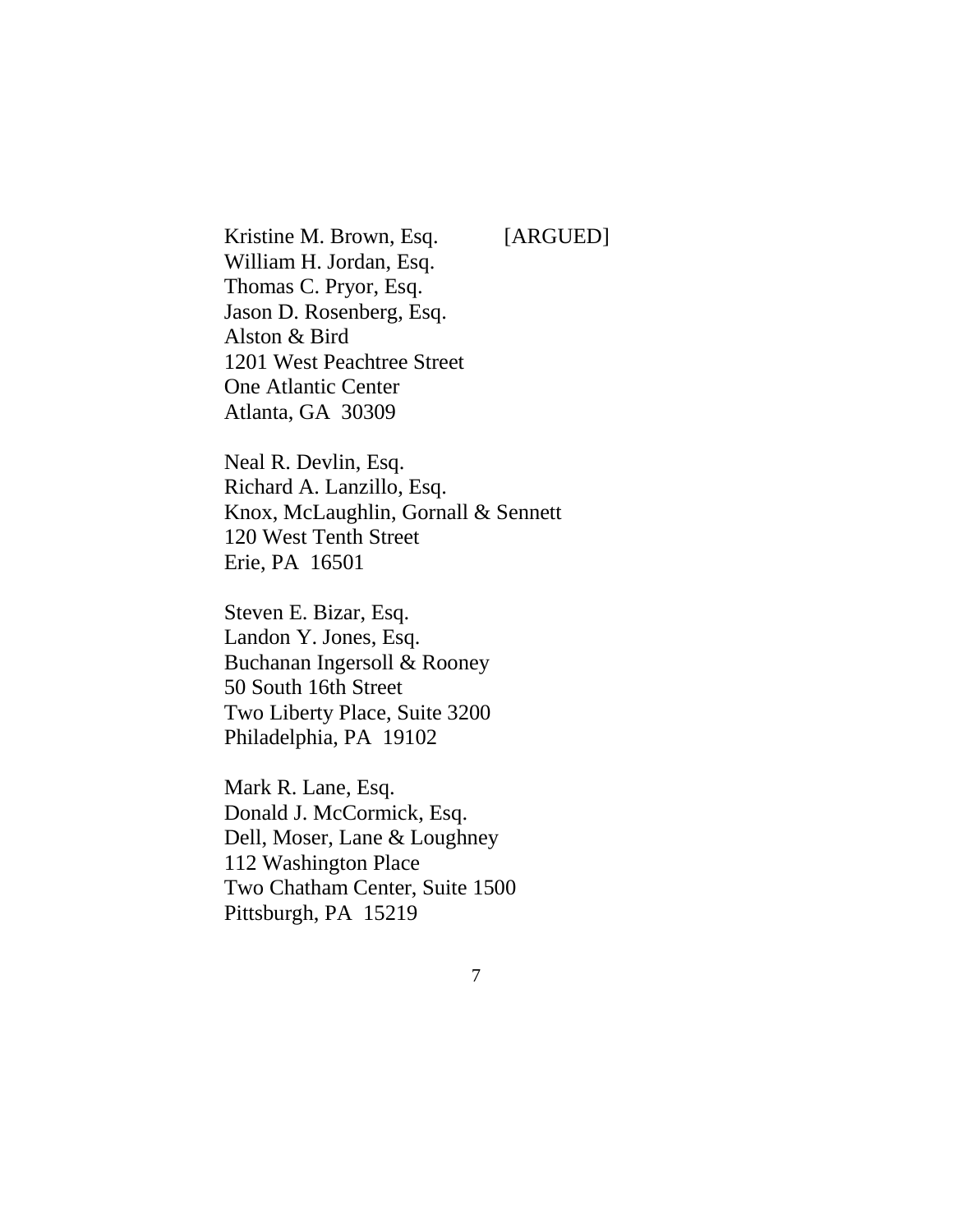Timothy N. Lillwitz, Esq. Todd A. Strother, Esq. Bradshaw Fowler Proctor & Fairgrave 801 Grand Avenue Suite 3700 Des Moines, IA 50309

Michael E. Begley, Esq. Michele L. Braukmann, Esq. Ross W. McLinden, Esq. Moulton Bellingham 27 North 27th Street Crown Plaza, Suite 1900 Billings, MT 59103

James A. McGovern, Esq. Anthony J. Williott, Esq. [ARGUED] Marshall, Dennehey, Warner, Coleman & Goggin 600 Grant Street 2900 U.S. Steel Tower Pittsburgh, PA 15219

Brian M. Mancos, Esq. Burns White 106 Isabella Street Four Northshore Center Pittsburgh, PA 15212 *Counsel for Appellees*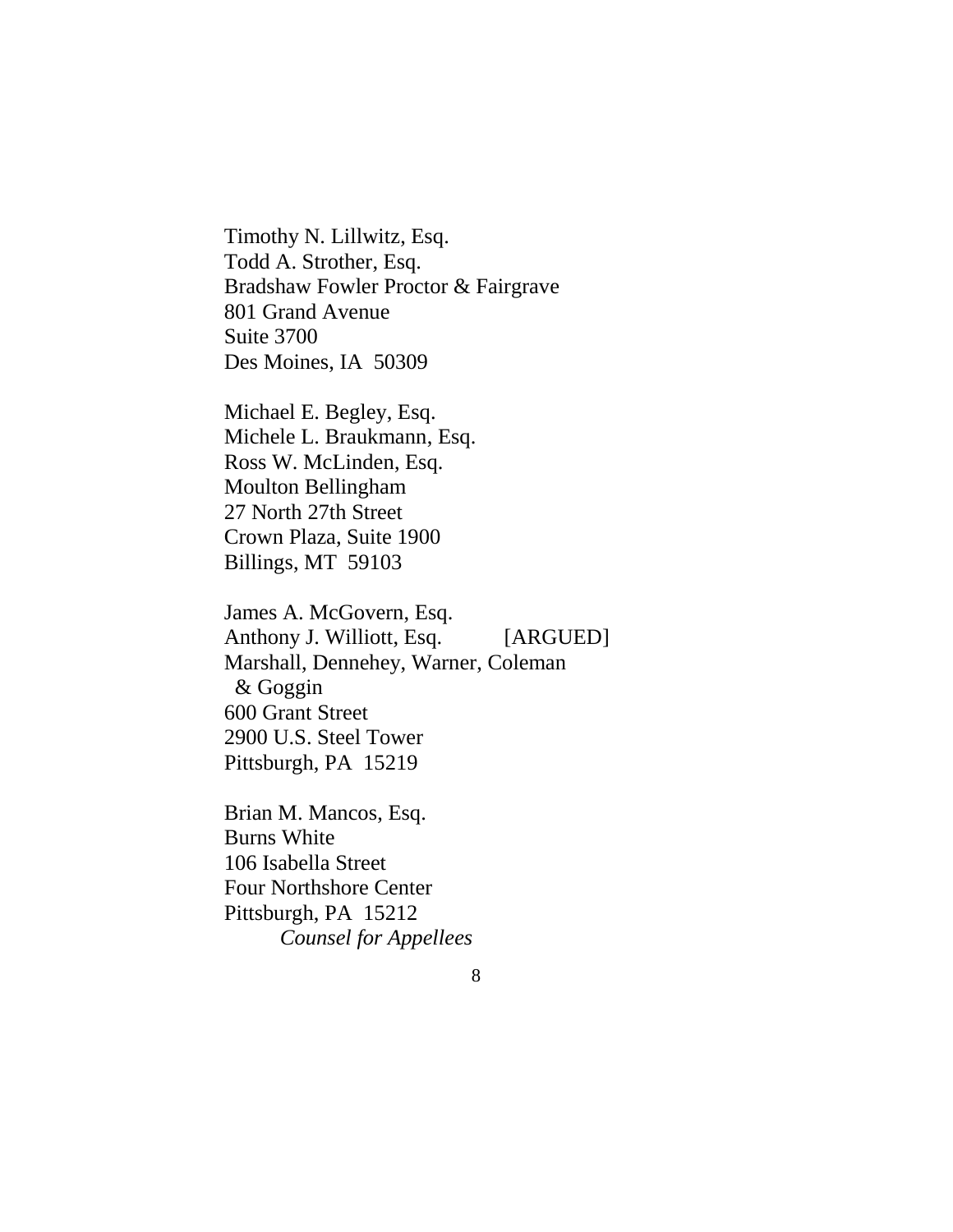# **OPINION** \_\_\_\_\_\_\_\_\_\_\_\_\_\_\_\_

\_\_\_\_\_\_\_\_\_\_\_\_\_\_\_\_

SMITH, *Circuit Judge.*

Plaintiffs Crystal and Brian Byrd bring this interlocutory appeal under Rule 23(f) of the Federal Rules of Civil Procedure. The Byrds brought a putative class action against Aaron's, Inc. and its franchisee store Aspen Way Enterprises, Inc. (collectively "Defendants"), who they allege violated the Electronic Communications Privacy Act of 1986 ("ECPA"), 18 U.S.C. § 2511*.* Concluding that the Byrds' proposed classes were not ascertainable, the District Court denied their motion for class certification. Because the District Court erred in applying our ascertainability precedent, we will reverse and remand.

# **I.**

Aaron's operates company-owned stores and also oversees independently-owned franchise stores that sell and lease residential and office furniture, consumer electronics, home appliances, and accessories. On July 30, 2010, Crystal Byrd entered into a lease agreement to rent a laptop computer from Aspen Way, an Aaron's franchisee. Although Ms. Byrd asserts that she made full payments according to that agreement, on December 22,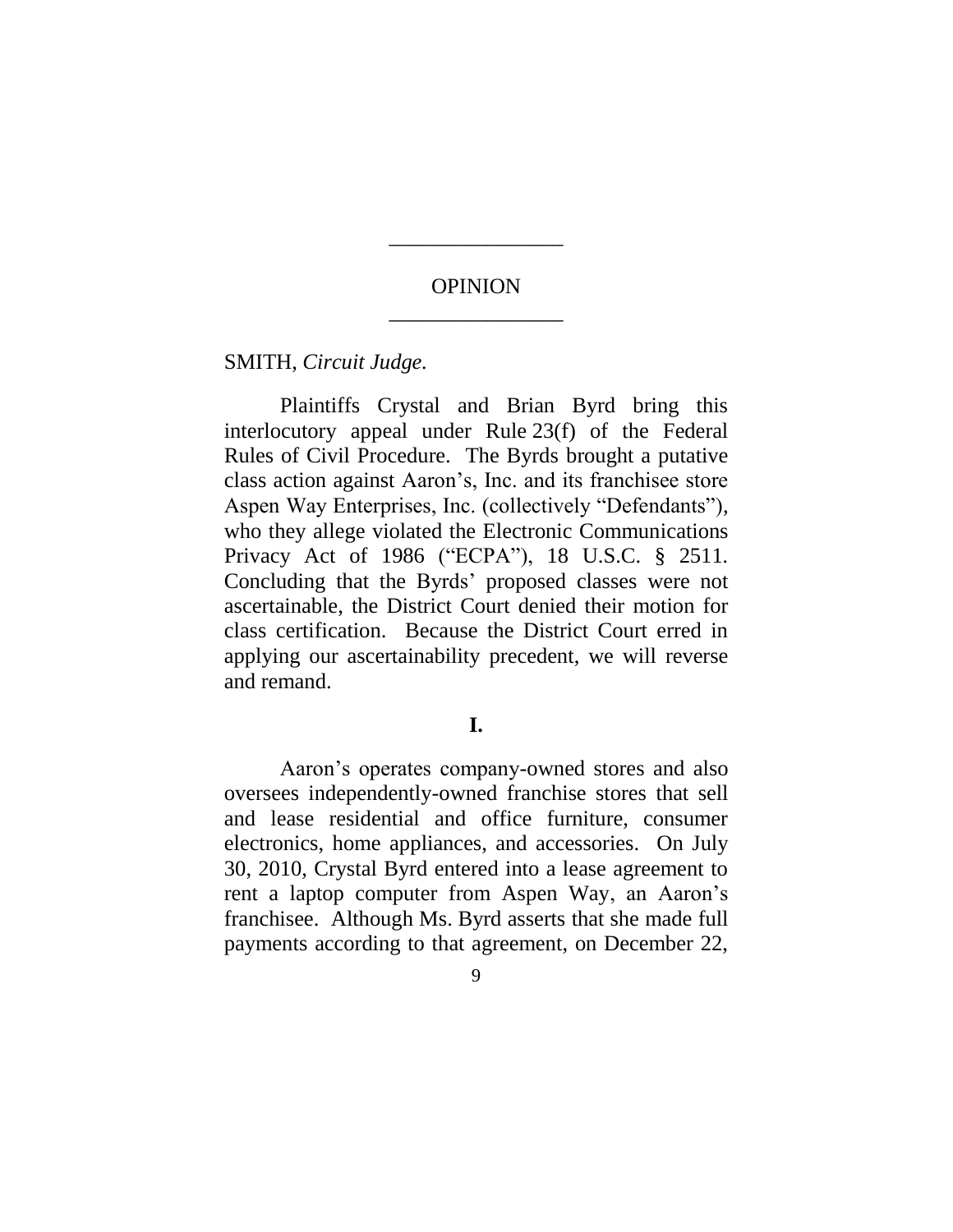2010, an agent of Aspen Way came to the Byrds' home to repossess the laptop on the grounds that the lease payments had not been made. The agent allegedly presented a screenshot of a poker website Mr. Byrd had visited as well as a picture taken of him by the laptop's camera as he played. The Byrds were troubled and surprised by what they considered a significant and unauthorized invasion of their privacy.

Aspen Way obtained the picture and screenshot through spyware—a type of computer software designed by DesignerWare, LLC and named "PC Rental Agent." This spyware had an optional function called "Detective Mode," which could collect screenshots, keystrokes, and webcam images from the computer and its users. Between November 16, 2010 and December 20, 2010, the Byrds alleged that this spyware secretly accessed their laptop 347 times on eleven different days. $\frac{1}{1}$ In total, "the computers of 895

 $\overline{a}$ 

<sup>&</sup>lt;sup>1</sup> The spyware allegedly captured a wide array of personal information: "credit and debit card numbers, expiration dates, security codes, pin numbers, passwords, social security numbers, birth dates, identity of children and the children's personal school records, tax returns, personal health information, employment records, bank account records, email addresses, login credentials, answers to security questions and private communications with health care providers, therapists,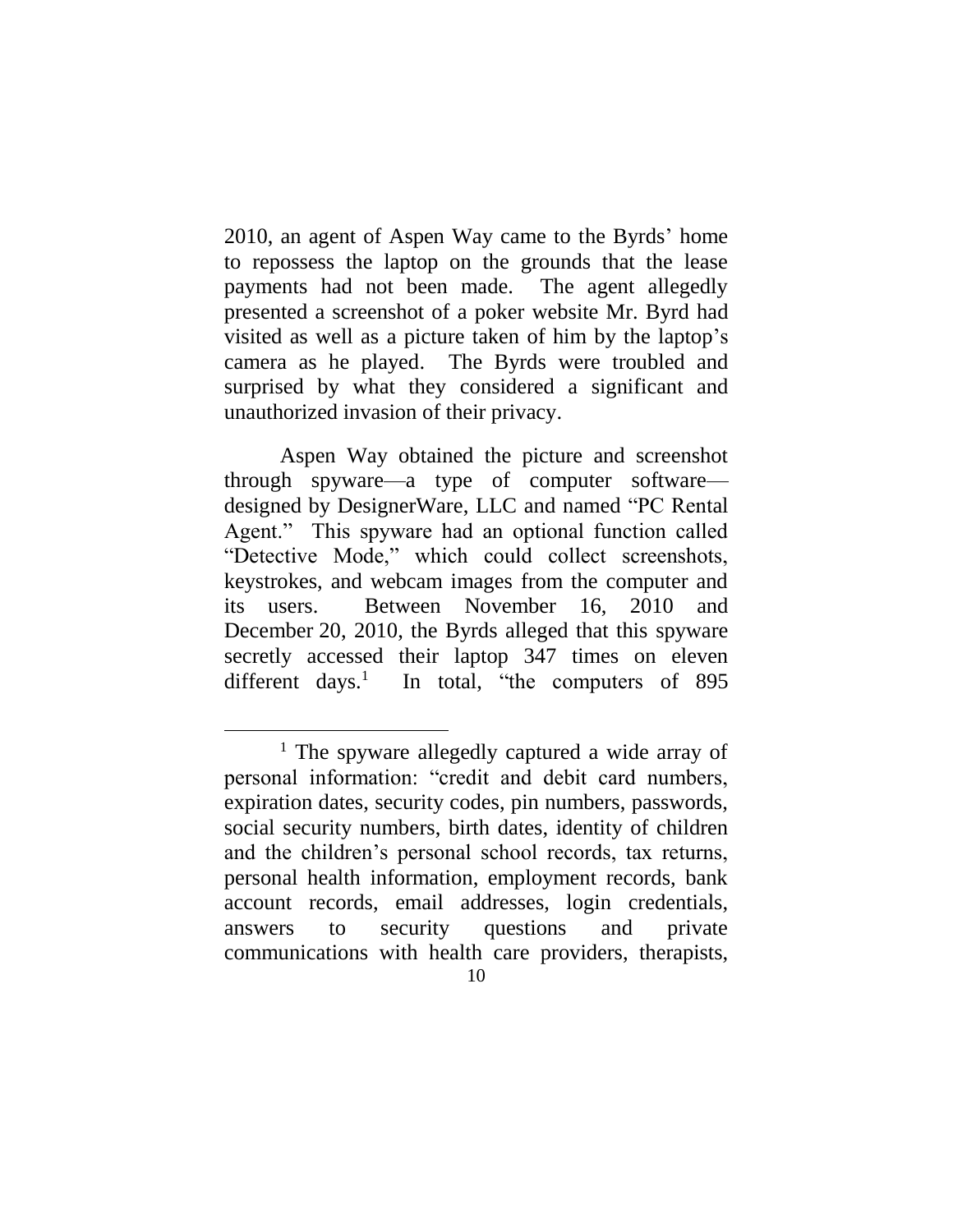customers across the country . . . [had] surveillance conducted through the Detective Mode function of PC Rental Agent." *Byrd v. Aaron's, Inc.*, No. CIV.A. 11- 101E, 2014 WL 1316055, at \*2 (W.D. Pa. Mar. 31, 2014).

The Byrds' operative class-action complaint asserts claims against Aaron's, Aspen Way, more than 50 other independent Aaron's franchisees, and DesignerWare,  $LLC<sup>2</sup>$  The complaint alleges violations

attorneys, and other confidants." The record also reveals what appear to be screenshots of adult-oriented and active webcam transmissions and conversations of an intimate nature.

 $\overline{a}$ 

The spyware, as described in the Byrds' complaint, was Orwellian-like in that it guaranteed that "[t]here was of course no way of knowing whether you were being watched at any given moment," George Orwell, *1984*, at 3 (Signet Classics 1950), because Aspen Way's corporate intranet (and Aaron's corporate server by proxy) apparently activated the PC Rental Agent's Detective Mode "whenever they wanted to." *Id.*

<sup>2</sup> On March 20, 2012, the District Court issued an order noting that DesignerWare filed for bankruptcy in the U.S. Bankruptcy Court for the Western District of Pennsylvania. Accordingly, the District Court ordered that no action be taken against DesignerWare and that the case be administratively closed as to that defendant.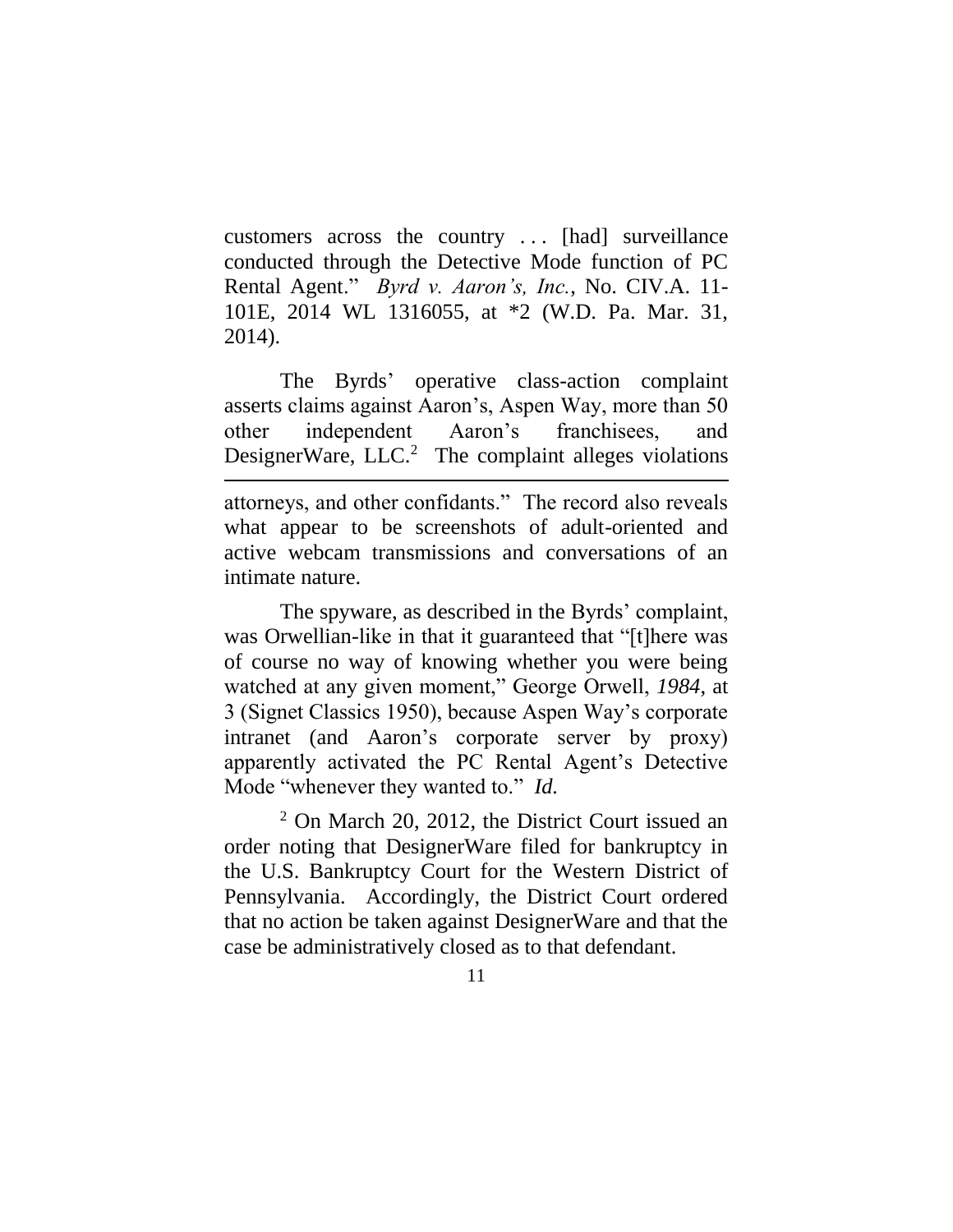of and conspiracy to violate the ECPA, common law invasion of privacy, and aiding and abetting. On Defendants' motion to dismiss, the District Court dismissed the claims against all Aaron's franchisees other than Aspen Way for lack of standing and also all claims for common law invasion of privacy, conspiracy, and aiding and abetting. Thus, the Byrds' remaining claims, and those of the class, are against Aaron's and Aspen Way for direct liability under the ECPA.

In the meantime, the Byrds moved to certify the class under Federal Rules of Civil Procedure 23(b)(2) and 23(b)(3), in which the Byrds provided two proposed classes and one alternative proposed class.<sup>3</sup> In briefing

 $\overline{a}$ 

**Class I** (against Aaron's Inc. for direct liability under ECPA) –

> All persons residing in the United States, who have purchased, leased, rented or rented to own, Aaron's computers and individuals who used said computers whose personal information, electronic communications and/or images were intercepted, used, disclosed, accessed, monitored and/or transmitted via PC Rental Agent or other devices or software without the customers [sic] authorization.

<sup>&</sup>lt;sup>3</sup> In the motion for class certification, the Byrds proposed the following classes: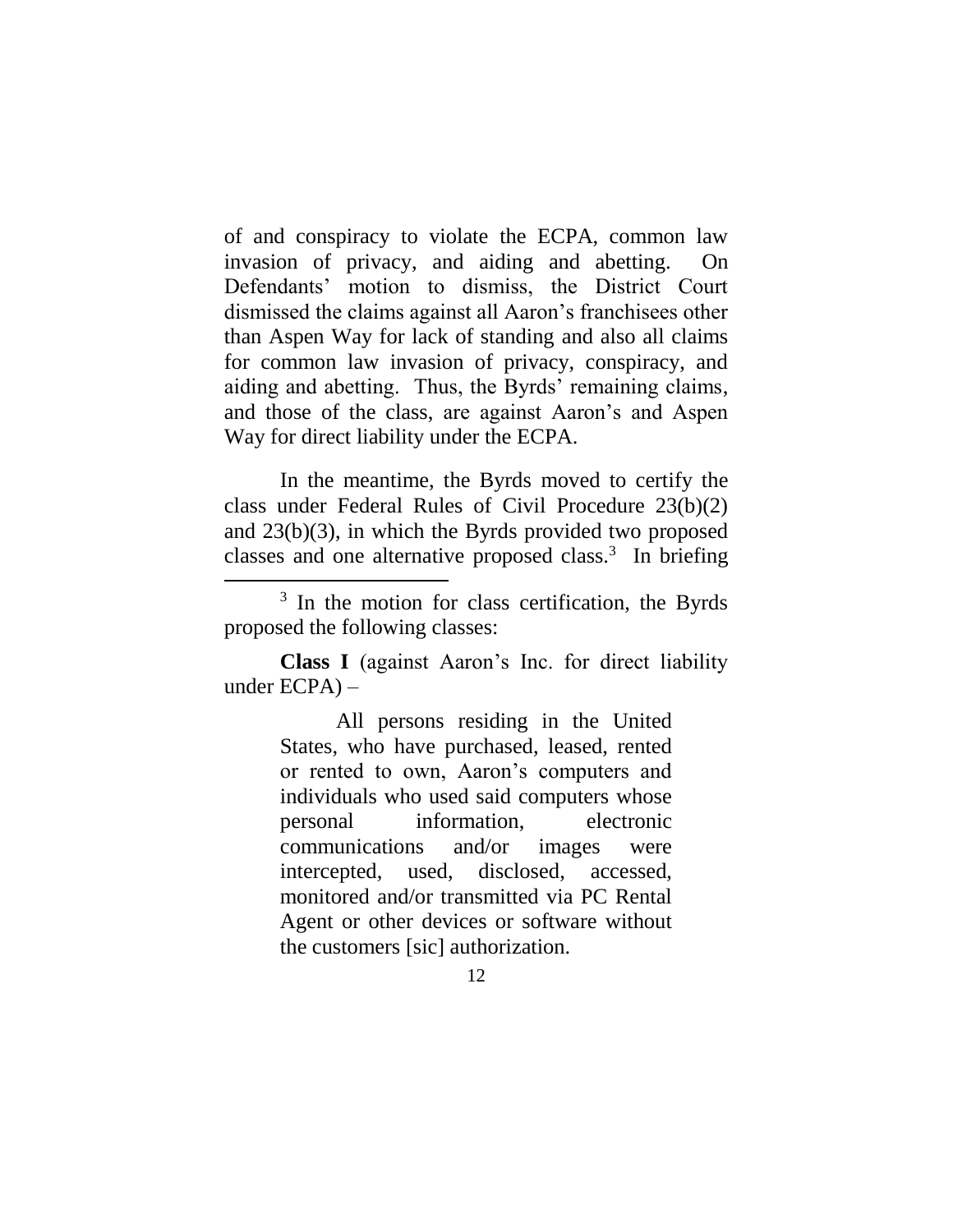**Class II** (against Aaron's Inc., Aspen Way, and all other Franchisee Defendants for direct liability under ECPA, invasion of privacy, conspiracy, and aiding and abetting) –

 $\overline{a}$ 

All customers of the Aaron's Defendants who reside in the United States, who have purchased, leased, rented or rented to own, Aaron's computers and individuals who used said computers whose personal information, electronic communications and/or images were intercepted, used, disclosed, accessed, monitored and/or transmitted by the Aaron's Defendants via PC Rental Agent or other devices or software without the customers [sic] authorization.

*Byrd*, 2014 WL 1316055, at \*4. The Byrds also set forth an alternative class definition for Class II as:

**Class II** (against Aaron's Inc., and Aspen Way for direct liability under the ECPA, invasion of privacy, conspiracy, and aiding and abetting (under Wyoming  $law)$ ) –

> All persons residing in the United States, who have purchased, leased, rented or rented to own, Aaron's computers from Aspen Way Enterprises, Inc., d/b/a Aarons Sales and Leasing, and individual[s] who

<sup>13</sup>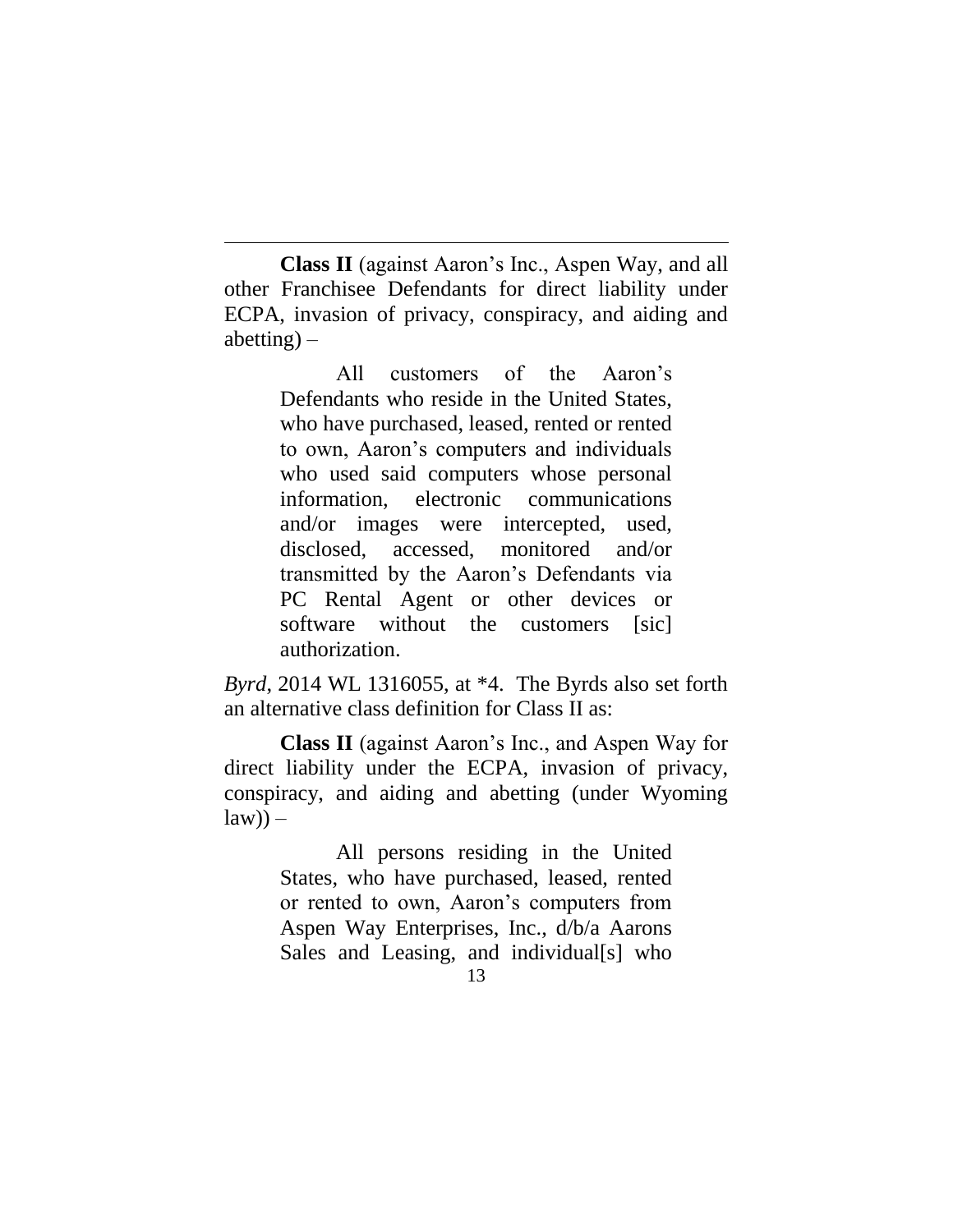the motion, the Byrds proposed the following alternative class definitions:

> **Class I** – All persons who leased and/or purchased one or more computers from Aaron's, Inc., and their household members, on whose computers DesignerWare's Detective Mode was installed and activated without such person's consent on or after January 1, 2007.

> **Class II** – All persons who leased and/or

 $\overline{a}$ 

used said computers whose personal information, electronic communications and/or images were intercepted, used, disclosed, accessed, monitored and/or transmitted by Aspen Way and/or Aaron's via PC Rental Agent or other devices or software without the customers [sic] authorization.

*Id.* It is worth noting that the Byrds' revised proposed class definitions did not expressly require an electronic communication to be "intercepted," although that is a necessary element in successfully proving their ECPA claims. *See* 18 U.S.C. §§ 2511, 2520(a).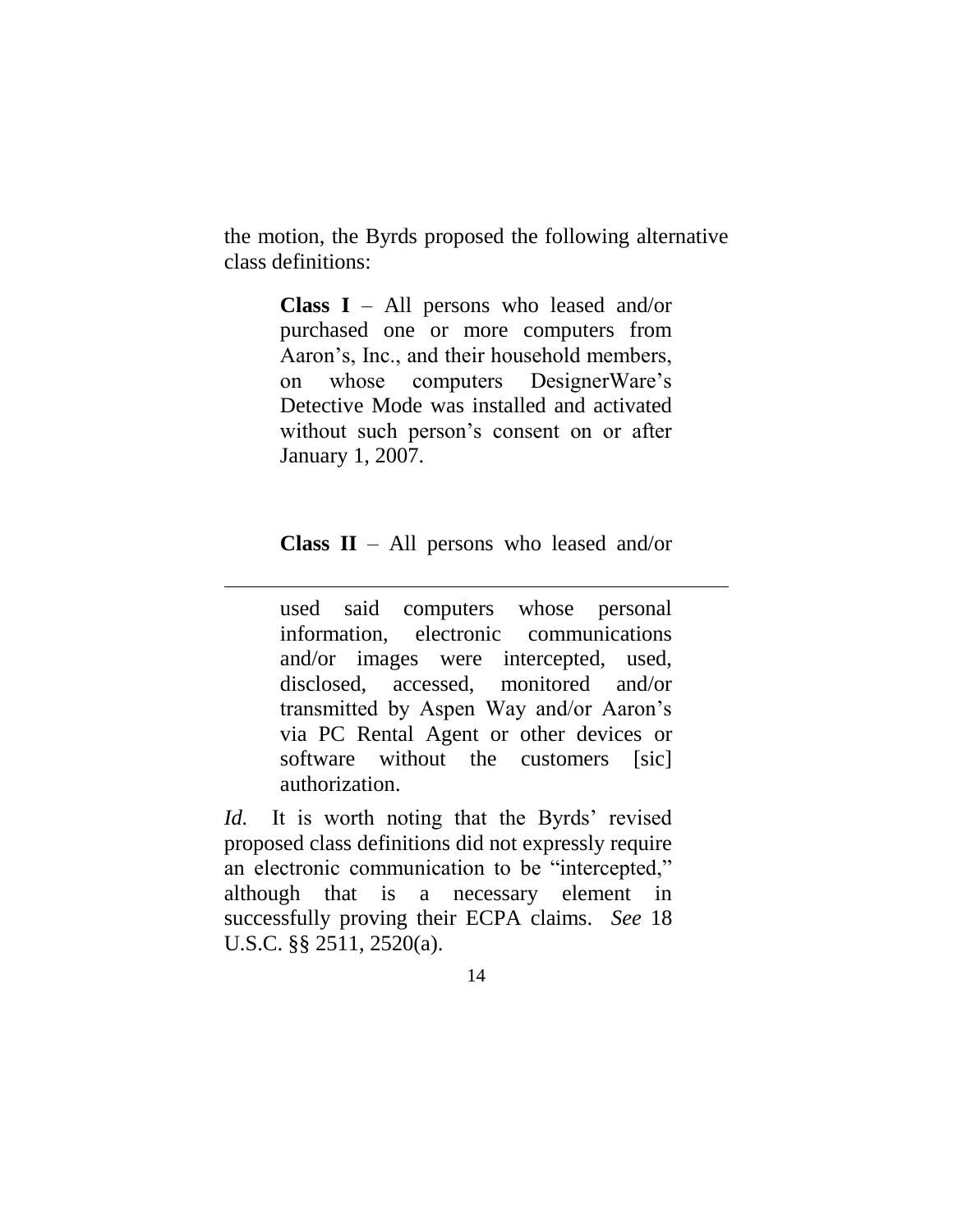purchased one or more computers from Aaron's, Inc. or an Aaron's, Inc. franchisee, and their household members, on whose computers DesignerWare's Detective Mode was installed and activated without such person's consent on or after January 1, 2007.

### *Byrd*, 2014 WL 1316055, at \*5.

The Magistrate Judge recommended denying the Byrds' motion for certification because the proposed classes were not ascertainable. Regarding owner and lessee class members, the Magistrate Judge concluded that the proposed classes were underinclusive because they did "not encompass all those individuals whose information [was] surreptitiously gathered by Aaron's franchisees." *Id.* The Magistrate Judge also determined that the classes were "overly broad" because not "every computer upon which Detective Mode was activated will state a claim under the ECPA for the interception of an electronic communication." *Id.* Regarding "household members," the Magistrate Judge took issue with the fact that the Byrds did not define the phrase. *Id.* Further, although the Byrds stated that the identity of household members could be gleaned from "public records," the Magistrate Judge, citing to *Carrera v. Bayer Corp.*, 727 F.3d 300, 306, 308 (3d Cir. 2013), reasoned that "[i]t [was] not enough to propose a method by which this information may be obtained." *Byrd*, 2014 WL 1316055, at \*5*.* The District Court adopted the Report and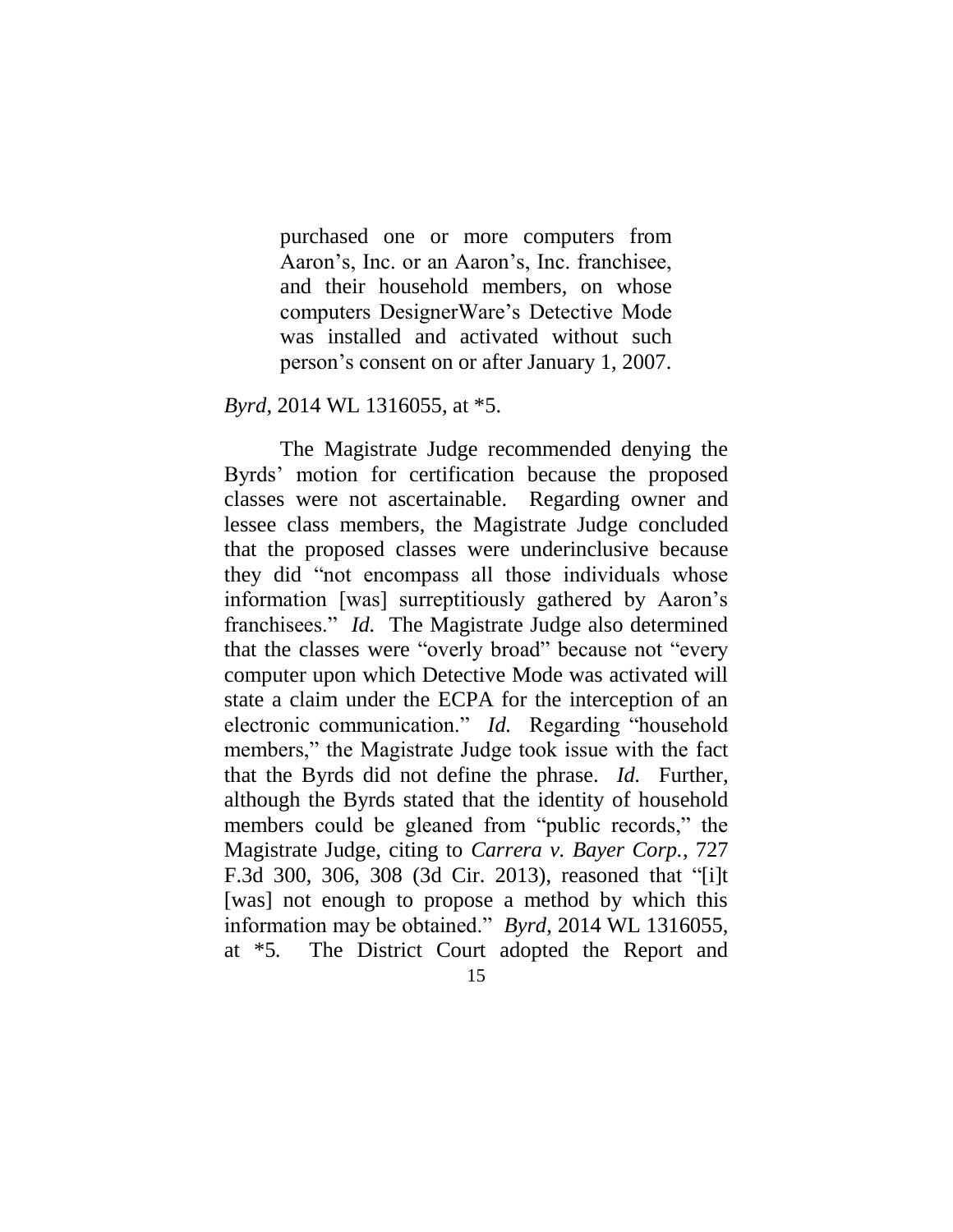Recommendation as the opinion of the court over the Byrds' objections. The Byrds timely appealed.

### **II.**

The District Court had federal question jurisdiction under 28 U.S.C. § 1331. We have jurisdiction under 28 U.S.C. § 1292(e) and Federal Rule of Civil Procedure 23(f). "We review a class certification order for abuse of discretion, which occurs if the district court's decision rests upon a clearly erroneous finding of fact, an errant conclusion of law or an improper application of law to fact." *Grandalski v. Quest Diagnostics Inc.*, 767 F.3d 175, 179 (3d Cir. 2014) (quoting *Hayes v. Wal-Mart Stores, Inc.*, 725 F.3d 349, 354 (3d Cir. 2013)) (internal quotation marks omitted). We review de novo a legal standard applied by a district court. *Carrera*, 727 F.3d at 305.

## **III.**

The central question in this appeal is whether the District Court erred in determining that the Byrds' proposed classes were not ascertainable. Because the District Court confused ascertainability with other relevant inquiries under Rule 23, we conclude it abused its discretion and will vacate and remand.

Before discussing these errors, however, we believe it is necessary to address the scope and source of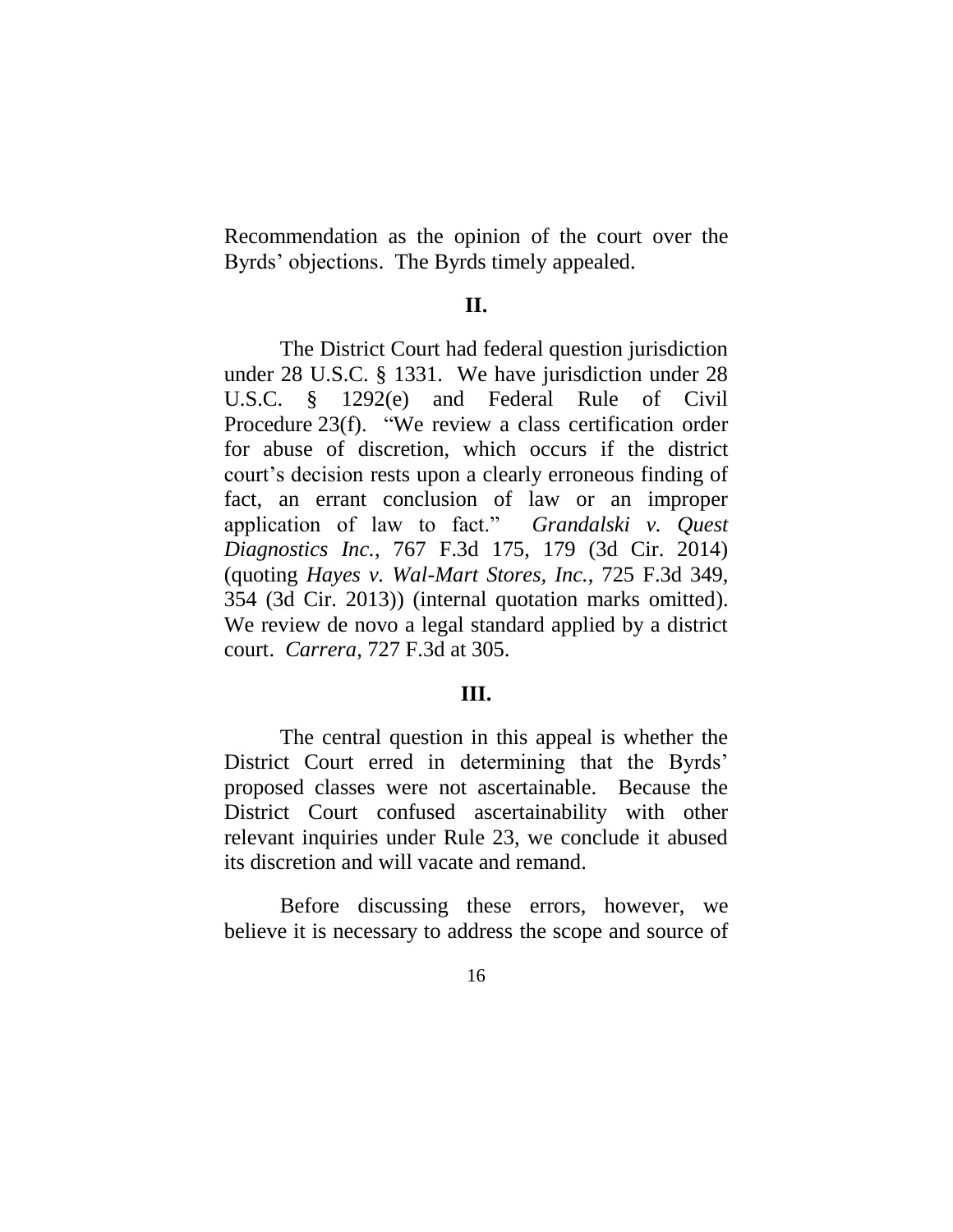the ascertainability requirement that our cases have articulated. Our ascertainability decisions have been consistent and reflect a relatively simple requirement. Yet there has been apparent confusion in the invocation and application of ascertainability in this Circuit. (Whether that is because, for example, the courts of appeals have discussed ascertainability in varying and distinct ways, $4$  or the ascertainability requirement is

 $\overline{a}$ 

<sup>&</sup>lt;sup>4</sup> For example, some of our sister courts of appeals have interspersed their analysis of ascertainability, or "identifiability," with explicit Rule 23 requirements. *See, e.g.*, *Colo. Cross Disability Coal. v. Abercrombie & Fitch Co.*, 765 F.3d 1205, 1215 (10th Cir. 2014) (discussing ascertainability and numerosity simultaneously); *Romberio v. Unumprovident Corp.*, 385 F. App'x 423, 431 (6th Cir. 2009) (unpublished) (discussing ascertainability but reversing class certification based on lack of typicality); *In re Initial Pub. Offerings Sec. Litig.*, 471 F.3d 24, 44-45 (2d Cir. 2006) (discussing ascertainability and predominance simultaneously, although noting they are separate inquiries), *decision clarified on denial of reh'g sub nom. In re Initial Pub. Offering Sec. Litig.*, 483 F.3d 70 (2d Cir. 2007); *Oshana v. Coca-Cola Co.*, 472 F.3d 506, 514 (7th Cir. 2006) (discussing identifiability—the Seventh Circuit's approximation of the "ascertainability" standard—in conjunction with the typicality requirement).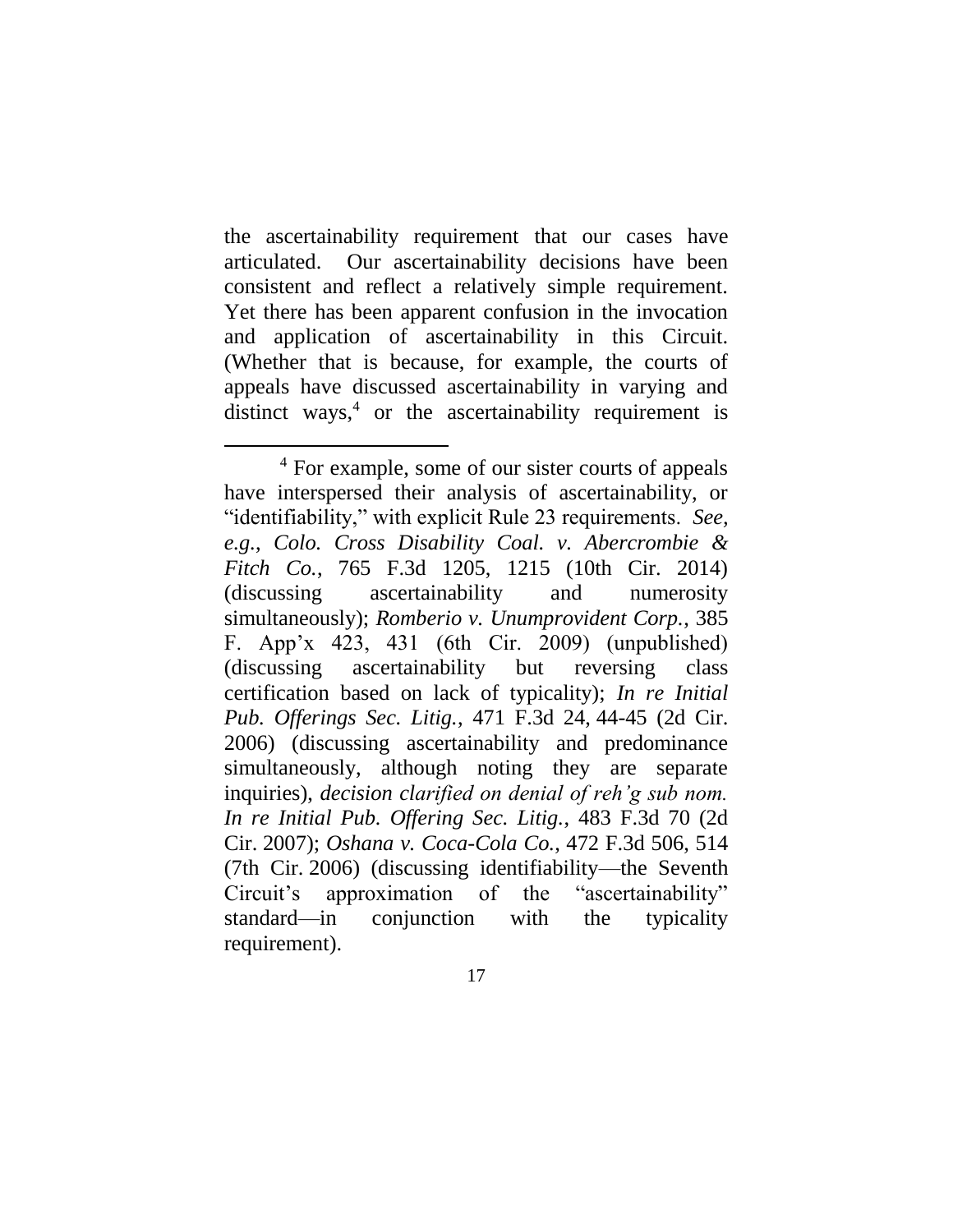Conversely, others have framed ascertainability as requiring that there be an "objective standard" to determine whether class members are included in or excluded from the class without reference to any particular portion of Rule 23. *See, e.g.*, *EQT Prod. Co. v. Adair*, 764 F.3d 347, 358–60 (4th Cir. 2014) (explaining the Fourth Circuit's implicit "readily identifiable" requirement for a proposed class is the same as our Circuit's "ascertainability" requirement, without discussing the source of the standard); *In re Deepwater Horizon*, 739 F.3d 790, 821 (5th Cir. 2014) (requiring a class to be "adequately defined and clearly ascertainable" (citation and internal quotation marks omitted)), *cert. denied sub nom. BP Exploration & Prod. Inc. v. Lake Eugenie Land & Dev., Inc.*, 135 S. Ct. 754 (2014); *Matamoros v. Starbucks Corp.*, 699 F.3d 129, 139 (1st Cir. 2012) (discussing only that the "presence of such an objective criterion overcomes the claim that the class is unascertainable"); *Little v. T-Mobile USA, Inc.*, 691 F.3d 1302, 1308 (11th Cir. 2012) (mentioning ascertainability but ruling under Rule 23(b)(3)'s predominance standard); *Oshana*, 472 F.3d at 513–14 (applying an "identifiab[ility]" standard without discussing the source of the rule); *Shook v. El Paso Cnty.*, 386 F.3d 963, 972 (10th Cir. 2004) (noting an "identifiability" requirement for 23(b)(3) classes but declining to apply the standard to a Rule 23(b)(2) class).

 $\overline{a}$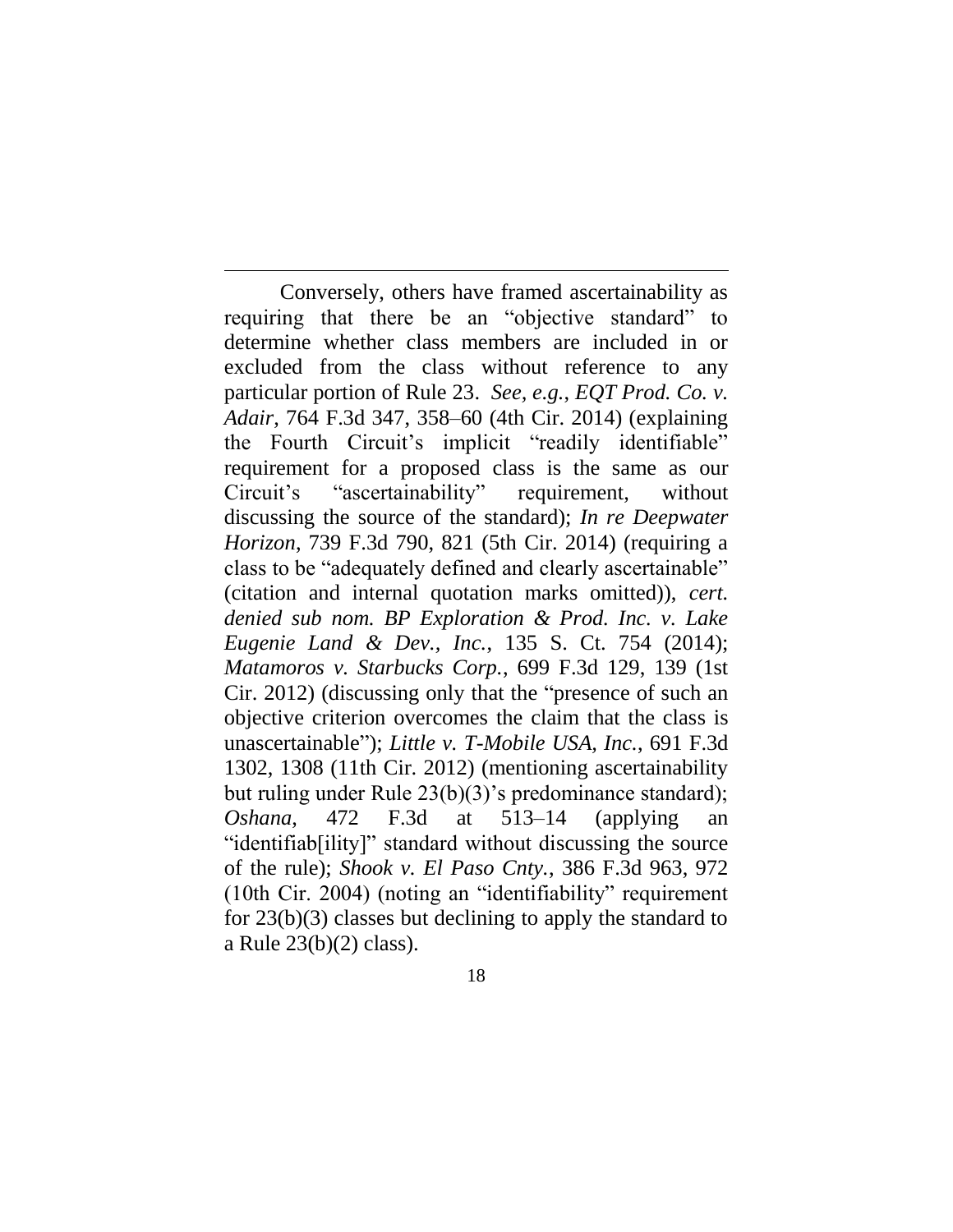implicit rather than explicit in Rule  $23<sup>5</sup>$  we need not

 $\overline{a}$ 

Even the citations we relied upon in *Marcus v. BMW of North America, LLC*, to discuss the policy rationales behind ascertainability, 687 F.3d 583, 593 (3d Cir. 2012), failed to address squarely the undergirding for this implicit requirement. *See, e.g.*, *Xavier v. Philip Morris USA, Inc.*, 787 F. Supp. 2d 1075, 1089 (N.D. Cal. 2011) (relying in part on our decision in *Newton v. Merrill Lynch, Pierce, Fenner & Smith, Inc.*, 259 F.3d 154, 191–93 (3d Cir. 2001), which in fact analyzed a proposed class under Rule 23(b)(3) and the superiority requirement); *Sanneman v. Chrysler Corp.*, 191 F.R.D. 441, 446 & n.9 (E.D. Pa. 2000) (blending the issue of ascertainability with class definition and crossreferencing a later discussion on predominance and superiority); Federal Judicial Center, *Manual for Complex Litigation* § 21.222 (4th ed. 2004) (citing to Rule 23(c)(2)'s requirement that class members in a Rule 23(b)(3) action receive the "best notice practicable").

<sup>5</sup> Ascertainability is an "essential prerequisite," or an *implied* requirement, of Rule 23, "at least with respect to actions under Rule 23(b)(3)." *Marcus*, 687 F.3d at 592–93. *Marcus* identified "important objectives," *id.*  at 593, or policy rationales, supporting the ascertainability requirement. These included removing administrative burdens that were "incongruous with the efficiencies expected in a class action," providing the best notice practicable under Rule 23(c)(2) in a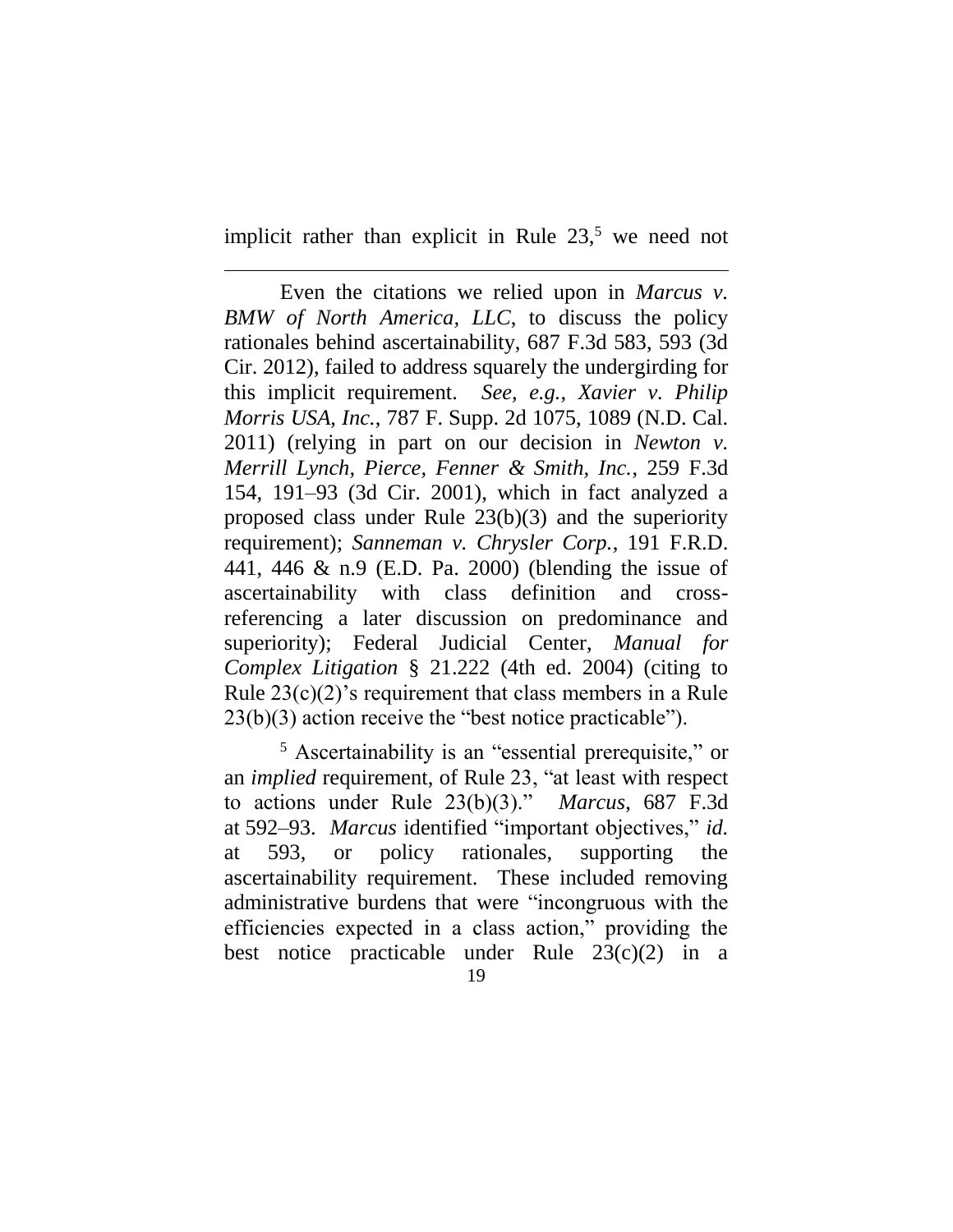say.) Not surprisingly, defendants in class actions have seized upon this lack of precision by invoking the ascertainability requirement with increasing frequency in order to defeat class certification.<sup>6</sup>

We seek here to dispel any confusion. The source

Rule 23(b)(3) action, and protecting defendants by ensuring that those persons ultimately bound by the final judgment could be clearly identified. *Id.* at 593. Our opinion in *Carrera* expanded on some of the concerns addressed in *Marcus*, specifically relating to a defendant's "due process right to challenge the proof used to demonstrate class membership." 727 F.3d at 307.

 $\overline{a}$ 

<sup>6</sup> *See, e.g.*, Class Action Reporter, *Courts Scrutinize Class Certification "Ascertainability,"* Vol. 17, Feb. 6, 2015, (explaining that "courts across the country are increasingly scrutinizing 'ascertainability' at the class certification stage"); Melody E. Akhavan, *Ascertainability Challenge Is Viable Weapon for Defense*, Law360, Nov. 26, 2014, http://www.law360.com/articles/599335/ascertainabilitychallenge-is-viable-weapon-for-defense ("Courts' focus on ascertainability has become an increasingly useful tool for defendants fighting class certification."); Alida Kass, *Third Circuit Case Could Limit Consumer Class Actions*, N.J. Law Journal, June 25, 2014 ("[T]he Third Circuit will be a fertile ground for exploring the boundaries of ascertainability.").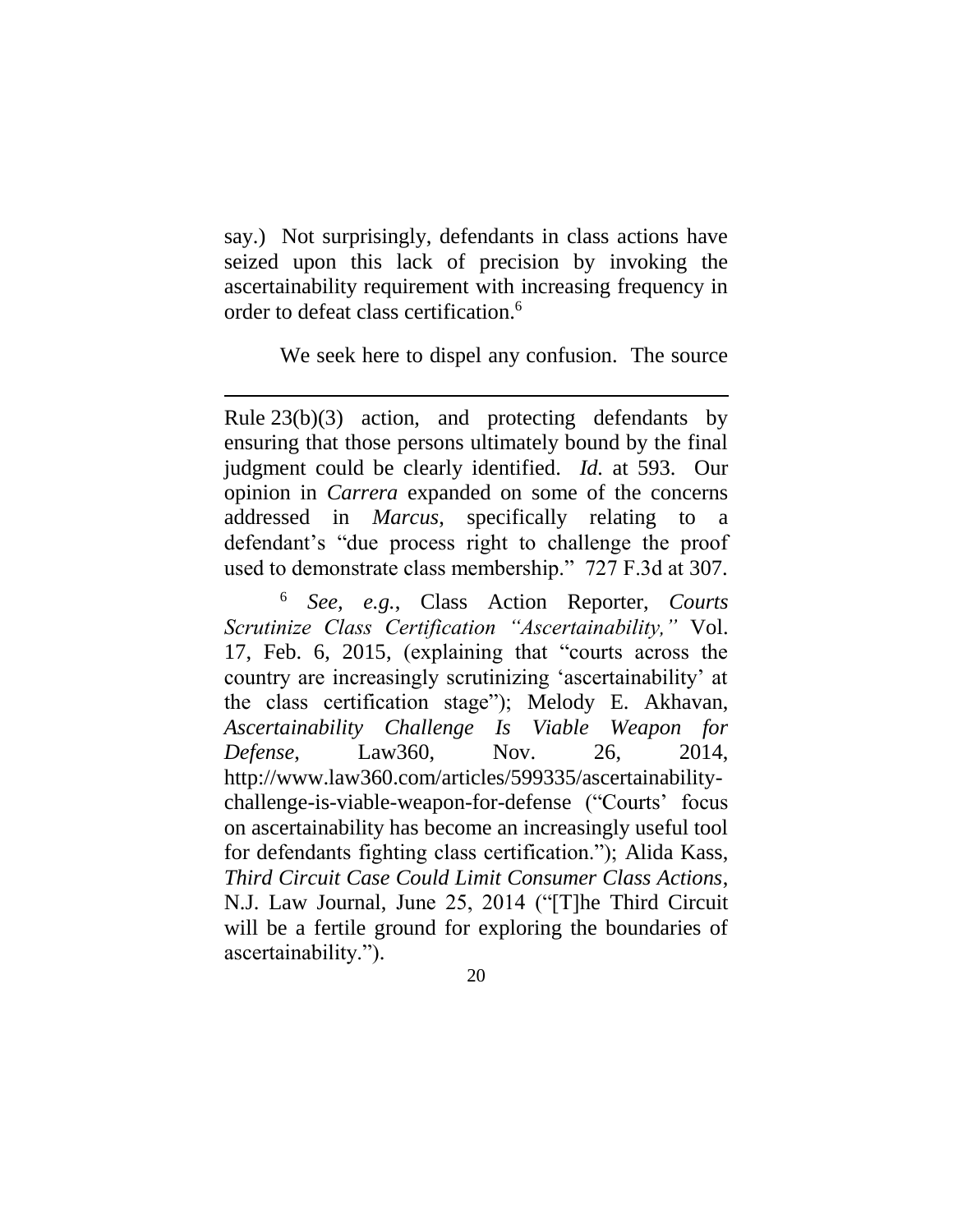of, or basis for, the ascertainability requirement as to a Rule 23(b)(3) class is grounded in the nature of the classaction device itself. In endeavoring to further explain this concept, we adhere to the precise boundaries of ascertainability previously iterated in the quartet of cases we discuss below. The ascertainability requirement as to a Rule 23(b)(3) class is consistent with the general understanding that the class-action device deviates from the normal course of litigation in large part to achieve judicial economy. *See Comcast*, 133 S. Ct. at 1432 (discussing generally the nature of the class-action device). Ascertainability functions as a necessary prerequisite (or implicit requirement) because it allows a trial court effectively to evaluate the explicit requirements of Rule 23. In other words, the independent ascertainability inquiry ensures that a proposed class will actually function as a class. This understanding of the source of the ascertainability requirement takes a forward-looking view of the administration of the Rule 23(b)(3) class-action device in practice.

# **A.**

The class-action device is an exception to the rule that litigation is usually "'conducted by and on behalf of the individual named parties only.'" *Comcast Corp. v. Behrend*, 133 S. Ct. 1426, 1432 (2013) (quoting *Califano v. Yamasaki*, 442 U.S. 682, 700–01 (1979)). Accordingly, the party proposing class-action certification bears the burden of affirmatively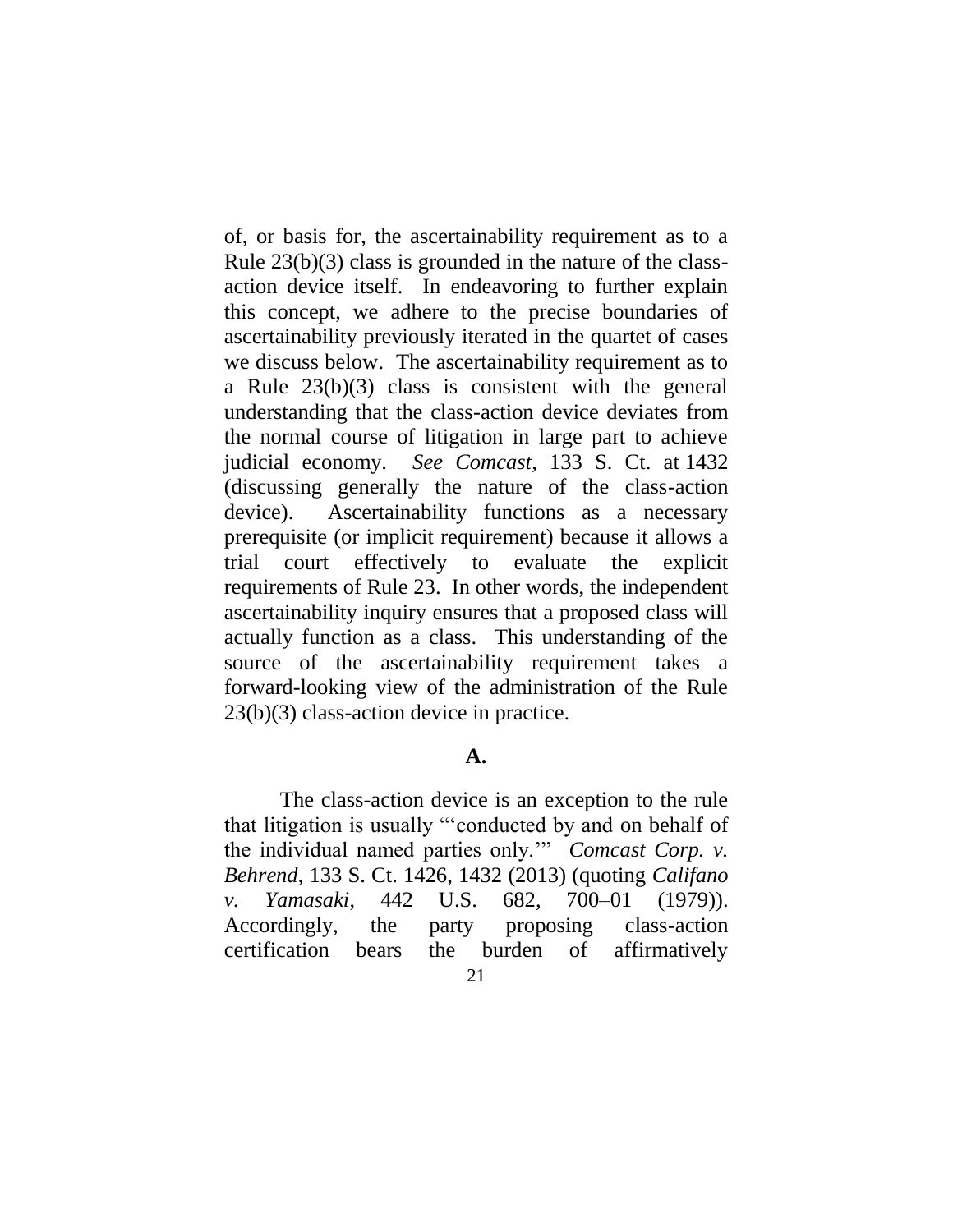demonstrating by a preponderance of the evidence her compliance with the requirements of Rule 23. *Id.* And a court evaluating a motion for class certification is obligated to probe behind the pleadings when necessary and conduct a "rigorous analysis" in order to determine whether the Rule 23 certification requirements are satisfied. *Id.*; *In re Hydrogen Peroxide Antitrust Litig.*, 552 F.3d 305, 309 (3d Cir. 2008), *as amended* (Jan. 16, 2009). A plaintiff seeking certification of a Rule  $23(b)(3)$  class must prove by a preponderance of the evidence that the class is ascertainable.<sup>7</sup> *Hayes*, 725 F.3d at 354. The rigorous analysis requirement applies equally to the ascertainability inquiry. *Carrera*, 727 F.3d at 306.

The ascertainability inquiry is two-fold, requiring a plaintiff to show that: (1) the class is "defined with reference to objective criteria"; and (2) there is "a reliable

 $\overline{a}$ 

<sup>7</sup> In *Shelton v. Bledsoe*, we held that ascertainability is not a requisite of a Rule 23(b)(2) class. 775 F.3d 554, 559–63 (3d Cir. 2015). The Byrds sought certification of their proposed classes under both Rule  $23(b)(2)$  and Rule  $23(b)(3)$ . Lacking the benefit of our *Shelton* decision, the District Court denied certification without distinguishing between Rule 23(b)(2) and Rule 23(b)(3). Accordingly, the District Court on remand should also consider whether the classes may be separately certified under Rule 23(b)(2).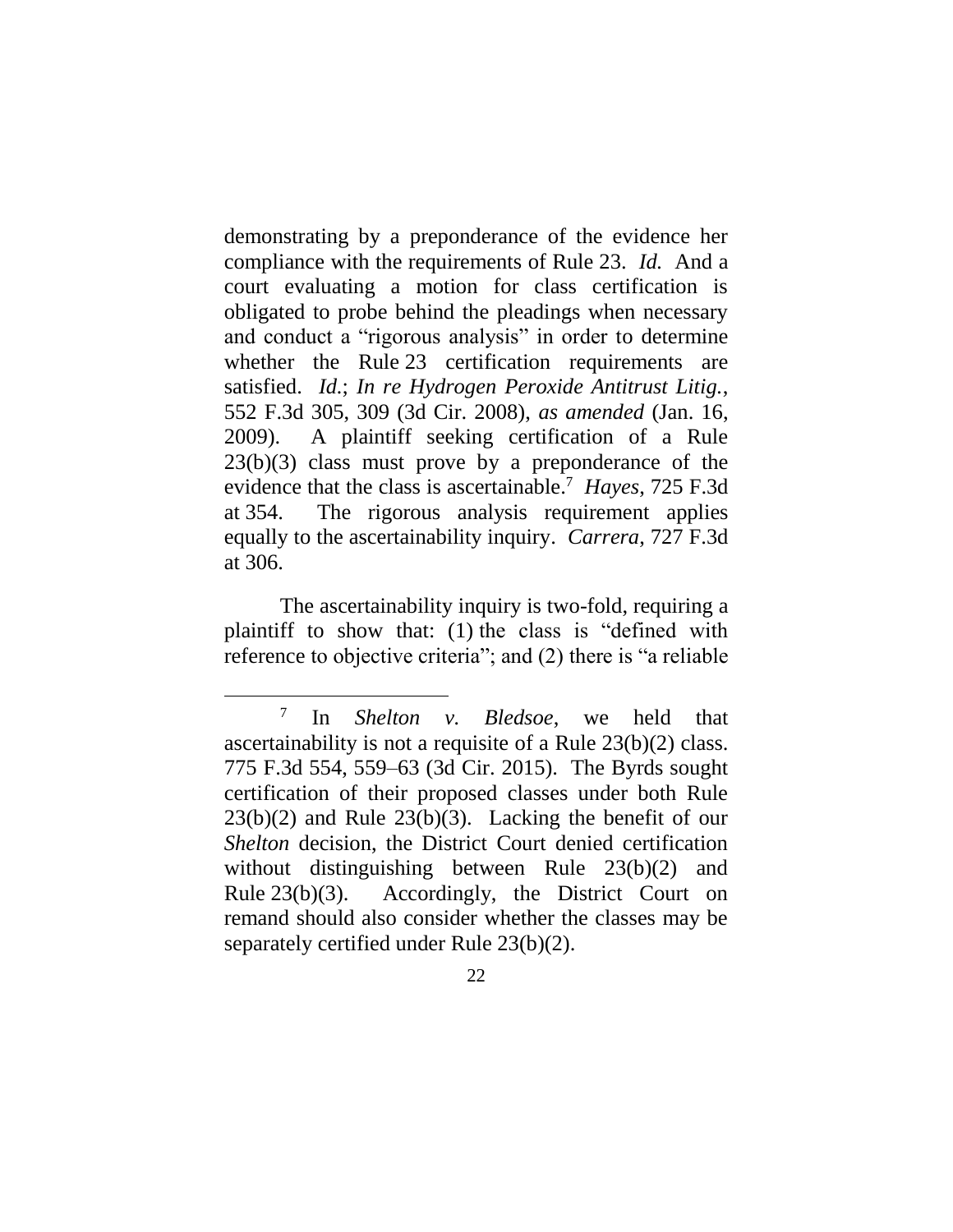and administratively feasible mechanism for determining whether putative class members fall within the class definition." *Id.* at 355 (citing *Marcus v. BMW of N. Am., LLC*, 687 F.3d 583, 593–94 (3d Cir. 2012)). The ascertainability requirement consists of nothing more than these two inquiries. And it does not mean that a plaintiff must be able to identify all class members at class certification—instead, a plaintiff need only show that "class members *can* be identified." *Carrera*, 727 F.3d at 308 n.2 (emphasis added). This preliminary analysis dovetails with, but is separate from, Rule  $23(c)(1)(B)$ 's requirement that the class-certification order include "(1) a readily discernible, clear, and precise statement of the parameters defining the class or classes to be certified, and (2) a readily discernible, clear, and complete list of the claims, issues or defenses to be treated on a class basis." *Wachtel ex rel. Jesse v. Guardian Life Ins. Co. of Am.*, 453 F.3d 179, 187–88 (3d Cir. 2006).

We have on four occasions addressed the requirement that a Rule 23(b)(3) class be "ascertainable" in order to be certified. Our quartet of cases began with *Marcus v. BMW of North America, LLC*, in which we adopted this implicit ascertainability requirement. 687 F.3d at 592–94. We explained, "If class members are impossible to identify without extensive and individualized fact-finding or 'mini-trials,' then a class action is inappropriate." *Id.* at 593. We concluded that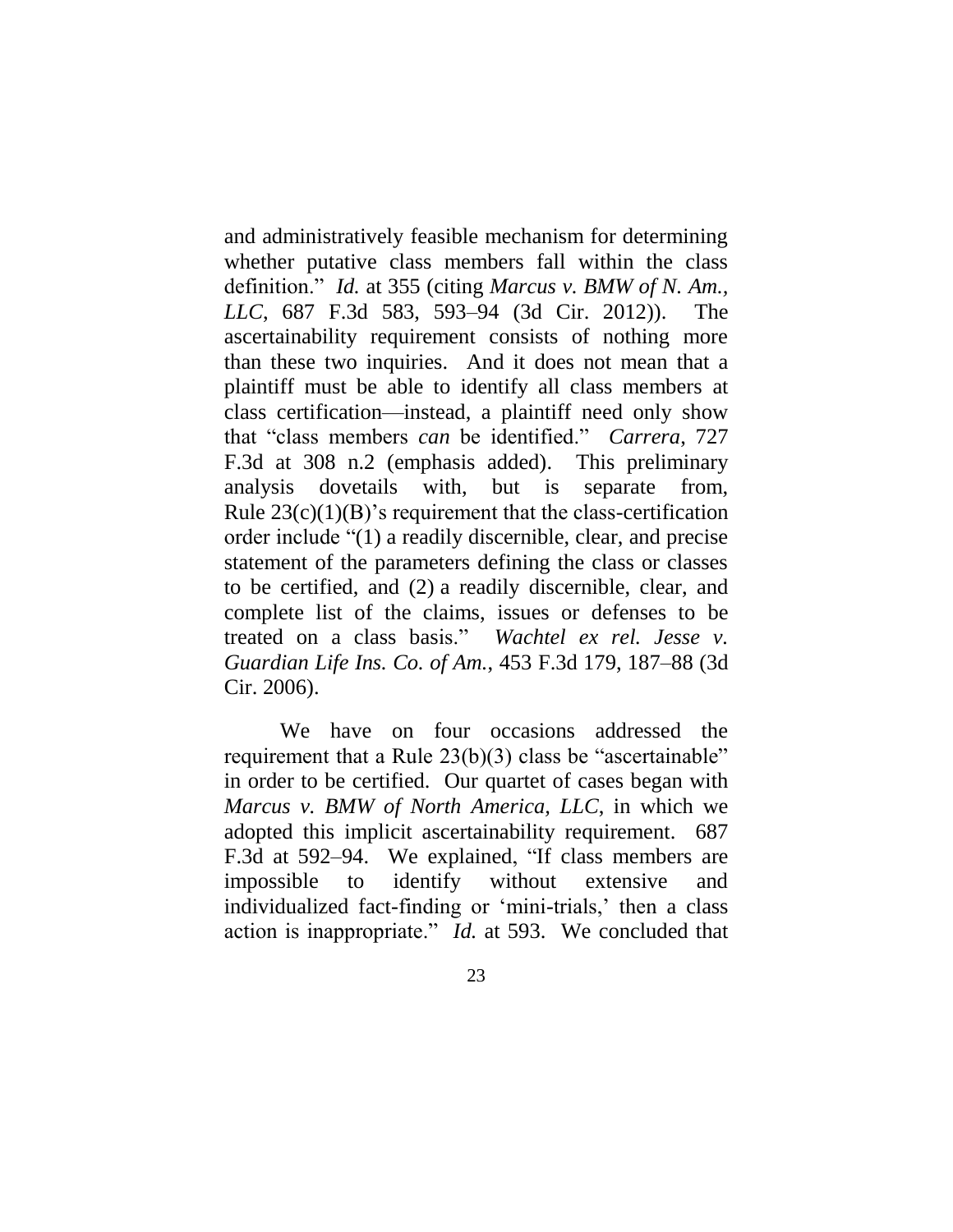the proposed class "raise[d] serious ascertainability issues," largely because the plaintiffs could not identify cars with the allegedly defective run-flat tires. *Id.* at 593. The defendants did not maintain records that would demonstrate whether a putative class member's run-flat tires "'ha[d] gone flat and been replaced,' as the class definition require[d]," and the plaintiffs had not proposed "a reliable, administratively feasible alternative" to identify class members. *Id.* at 594.

Shortly thereafter, in *Hayes v. Wal-Mart Stores, Inc.*, we straightforwardly applied the ascertainability rule established by *Marcus* and remanded the case to the district court to apply *Marcus*'s standard and to allow the plaintiffs to "offer some reliable and administratively feasible alternative that would permit the court to determine" whether the class was ascertainable. 725 F.3d at 355. That same month, we decided *Carrera v. Bayer Corp.*, an appeal involving the proposed certification of a "class of consumers who purchased Bayer's One-A-Day WeightSmart diet supplement in Florida." 727 F.3d at 303. To prove ascertainability, the plaintiff proposed using retailer records and class member affidavits attesting to purchases of the diet supplement. *Id.* at 308. Although we opined that retail records "may be a perfectly acceptable method of proving class membership," we noted that the plaintiff's proposed retail records did not identify a single purchaser of the Bayer diet supplement. *Id.* at 308–09. We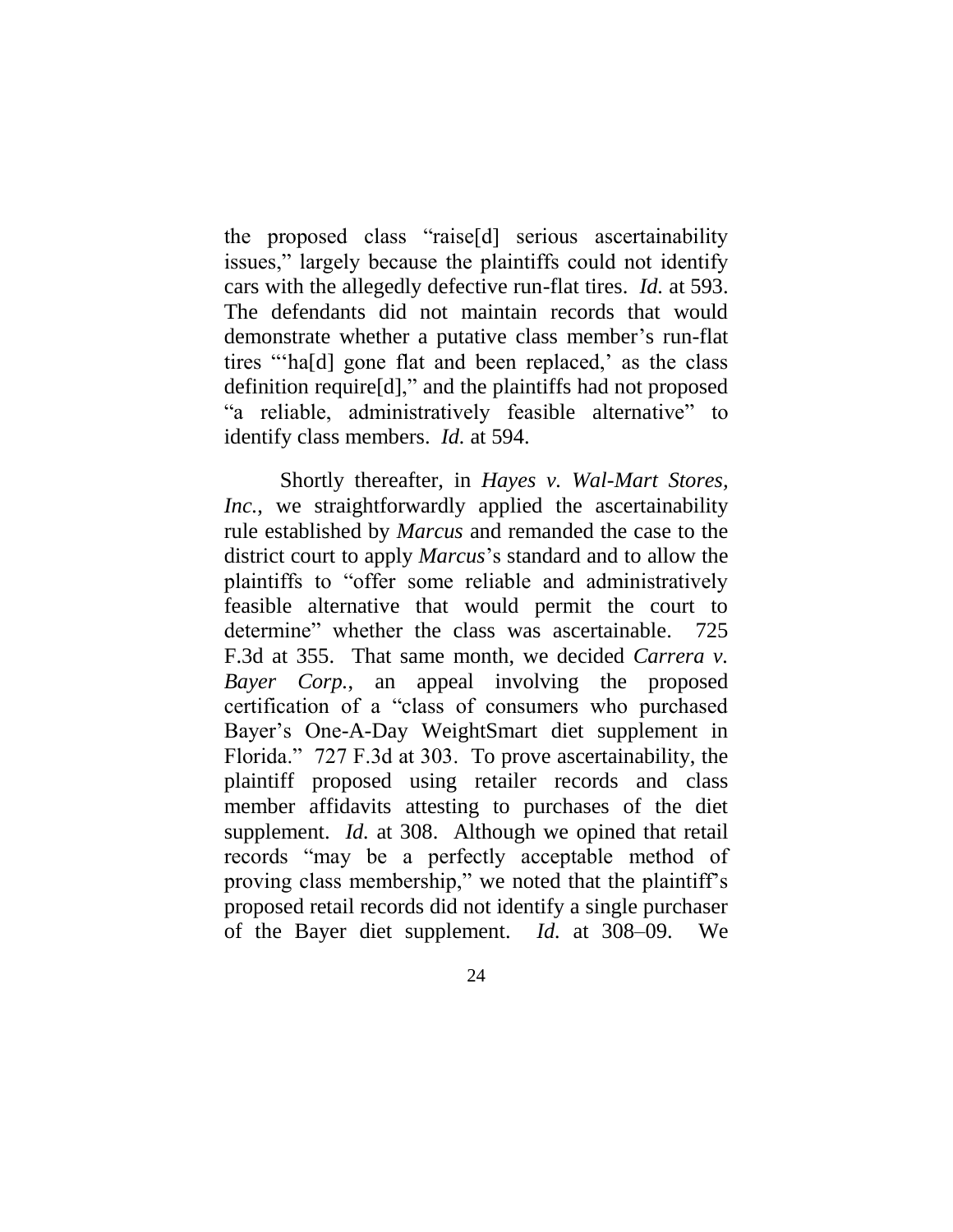therefore rejected the proposed methods of proving ascertainability.

As to the use of affidavits, we began by explaining that in *Marcus*, "[w]e cautioned 'against approving a method that would amount to no more than ascertaining by potential class members' say so.'" *Id.* at 306 (quoting *Marcus*, 687 F.3d at 594). We rejected the plaintiff's proposed methodology to screen out false affidavits because the plaintiff's expert declaration did not establish that the "affidavits will be reliable" or "propose a model for screening claims." *Id.* at 311. Remarkably, even the named plaintiff could not recall whether he had purchased the diet supplement. *Id.* at 311 n.9.

We were careful to specify in *Carrera* that "[a]lthough some evidence used to satisfy ascertainability, such as corporate records, will actually identify class members at the certification stage, ascertainability only requires the plaintiff to show that class members *can be identified*." *Id.* at 308 n.2 (emphasis added). Accordingly, there is no records requirement. *Carrera* stands for the proposition that a party cannot merely provide assurances to the district court that it will later meet Rule 23's requirements. *Id.* at 306. Nor may a party "merely propose a method of ascertaining a class without any evidentiary support that the method will be successful." *Id.* at 306, 307, 311.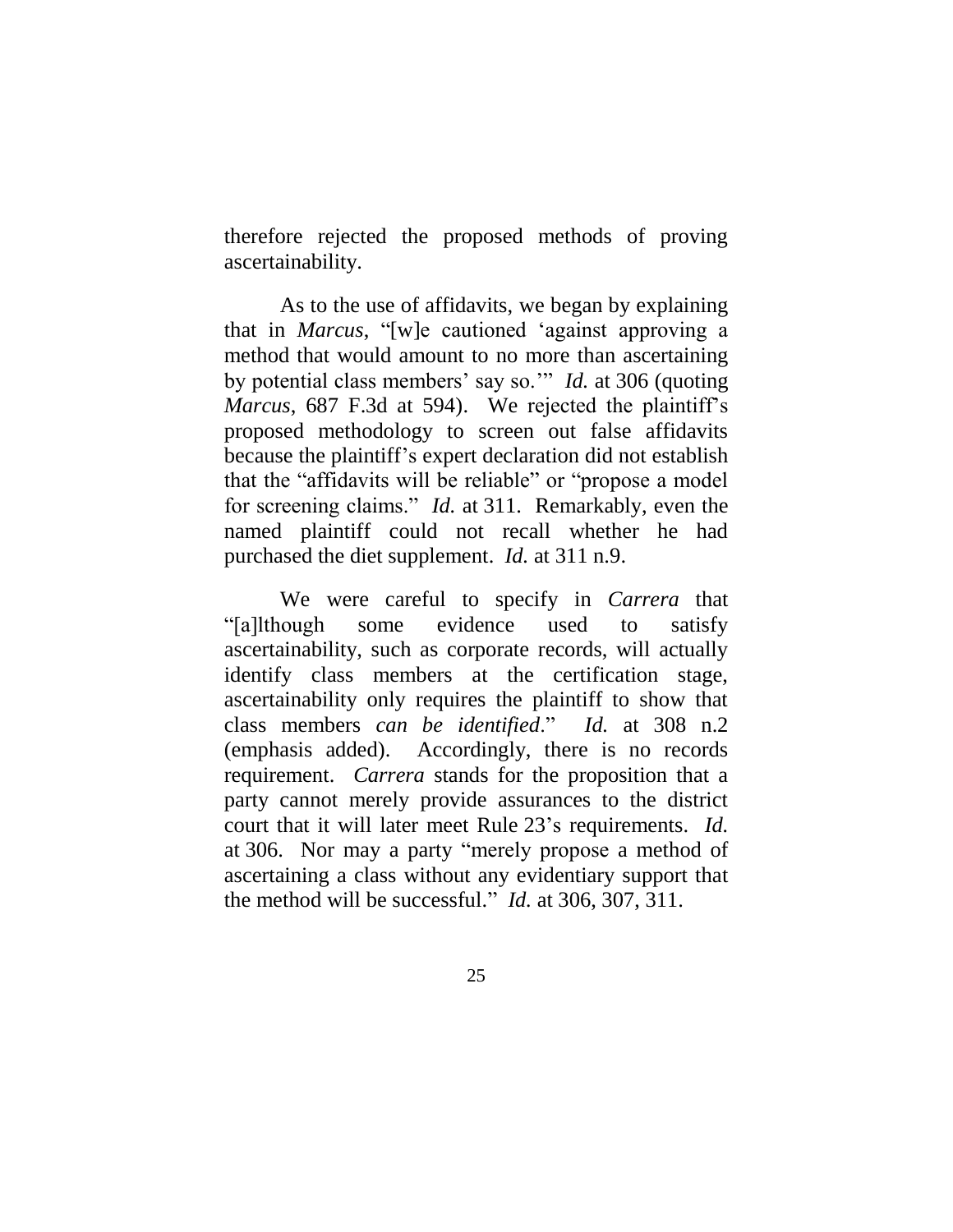Following the *Marcus*-*Hayes*-*Carrera* trilogy, we again considered the issue of ascertainability in *Grandalski v. Quest Diagnostics Inc*., 767 F.3d at 184– 85. There we affirmed the denial of certification of a Rule 23(b)(3) class on predominance grounds, but noted that the district court also erred in denying certification based on ascertainability. *Id.* at 184–85. We concluded that the district court's analysis "conflated ascertainability with the predominance inquiry." *Id.* at 184. The predominance and ascertainability inquiries are distinct, we explained, because "'the ascertainability requirement focuses on whether individuals fitting the class definition may be identified without resort to minitrials, whereas the predominance requirement focuses on whether essential elements of the class's claims can be proven at trial with common, as opposed to individualized, evidence.'" *Id.* (quoting *Hayes*, 725 F.3d at 359).

Ascertainability is closely tied to the other relevant preliminary inquiry we addressed in *Marcus*, 687 F.3d at 592, that plaintiffs provide a proper class definition, Fed. R. Civ. P.  $23(c)(1)(B)$ . A trial court also needs a class to be "defined with reference to objective criteria" and some assurance that there can be "a reliable and administratively feasible mechanism for determining whether putative class members fall within the class definition," *Hayes*, 725 F.3d at 355, in order to rigorously analyze the explicit Rule 23(a) and (b) certification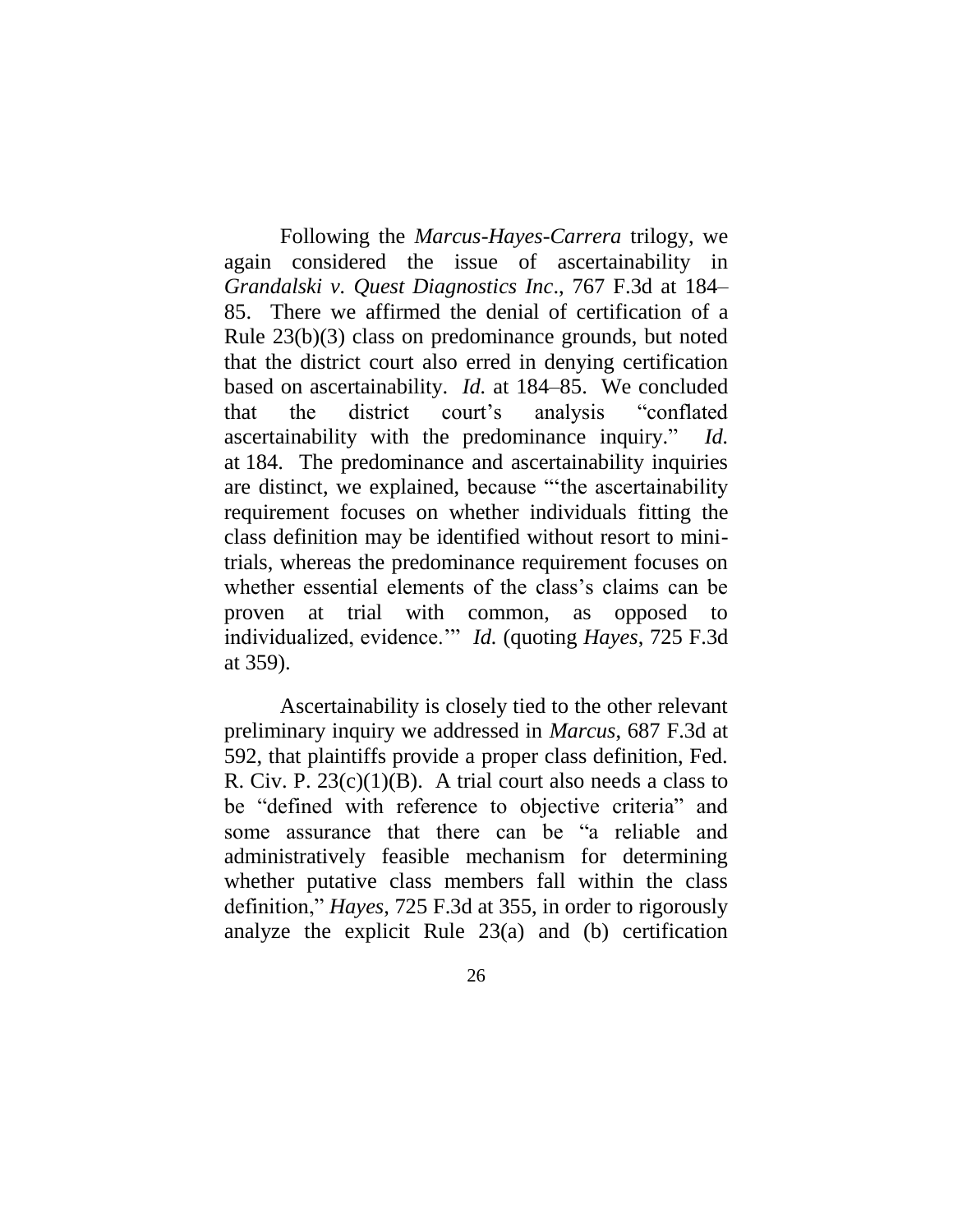requirements, *Comcast*, 133 S. Ct. at 1432. When combined with the separate class-definition requirement from *Wachtel*, that a class-certification order contain "a readily discernible, clear, and precise statement of the parameters defining the class or classes to be certified," 453 F.3d at 187–88, district courts have the necessary tools to determine whether "a party seeking to maintain a class action" can "'affirmatively demonstrate his compliance' with Rule 23." *See Comcast*, 133 S. Ct. at 1432 (quoting *Wal-Mart Stores, Inc. v. Dukes*, 131 S. Ct. 2541, 2551, 180 L. Ed. 2d 374 (2011)).

And after certification, a trial court is tasked with providing "the best notice that is practicable" to the class members under Rule 23(c)(2)(B), "including individual notice to all class members who can be identified through reasonable effort.'" *Larson v. AT & T Mobility LLC*, 687 F.3d 109, 123 (3d Cir. 2012) (quoting Fed. R. Civ. P.  $23(c)(2)(B)$ . We are "stringent in enforcing th[at] individual notice requirement." *Id.* at 126. The separate ascertainability requirement ensures that class members can be identified after certification, *Carrera*, 727 F.3d at 308 n.2, and therefore better prepares a district court to "direct to class members the best notice that is practicable under the circumstances," Fed. R. Civ. P.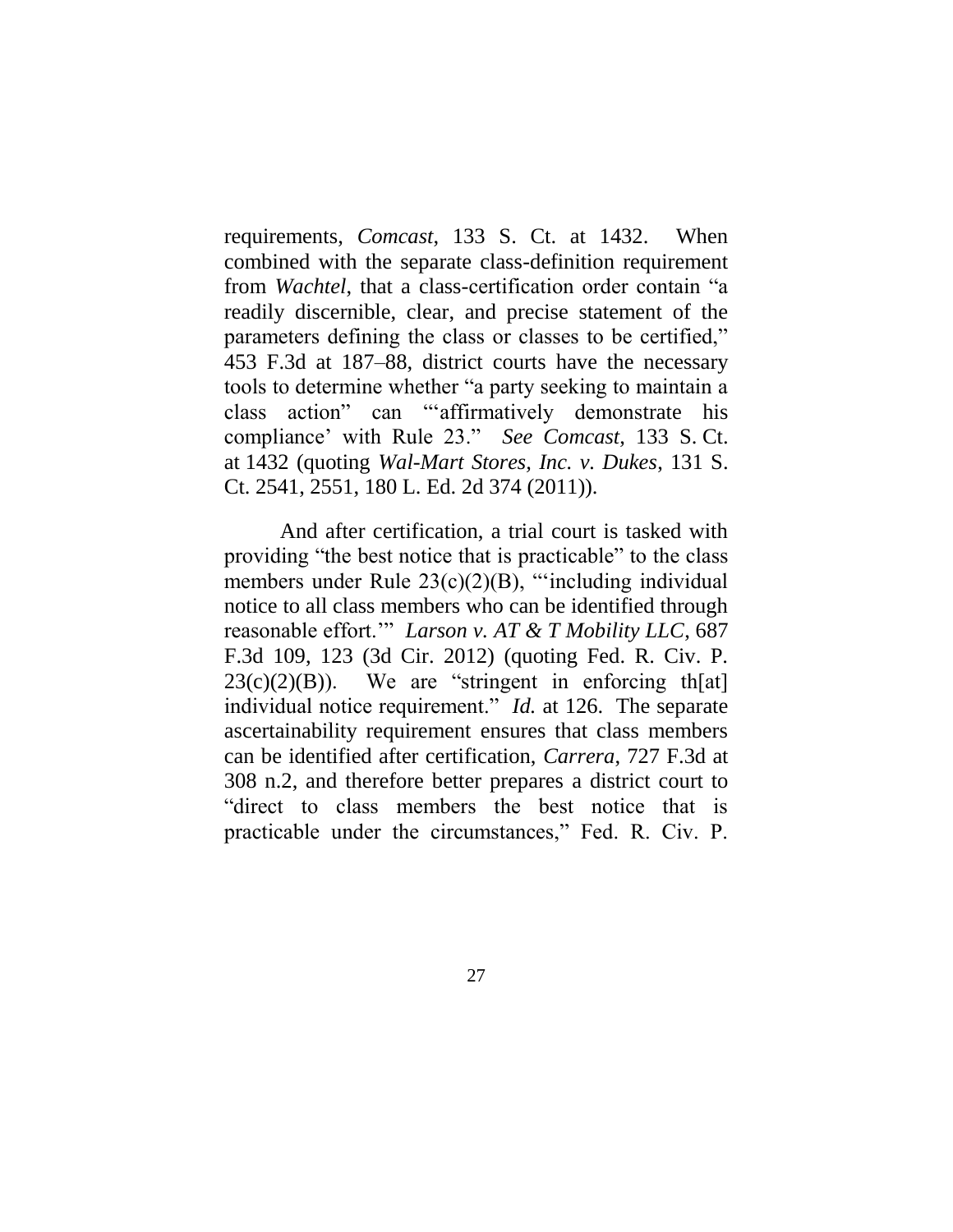23(c)(2)(B); *see also Larson*, 687 F.3d at 117 n.10, 123– 31 (applying the Rule  $23(c)(2)(B)$  requirement).<sup>8</sup>

The ascertainability inquiry is narrow. If defendants intend to challenge ascertainability, they must be exacting in their analysis and not infuse the ascertainability inquiry with other class-certification requirements. As we said in *Carrera*, "ascertainability only requires the plaintiff to show that class members can be identified." 727 F.3d at 308 n.2. This inquiry will not

<sup>8</sup> An additional post-certification concern relates to the argument by some that the class-action device fails in its purpose if a judgment or settlement cannot be executed without resulting in a largely *cy pres* fund. *E.g.*, *Marek v. Lane*, 134 S. Ct. 8, 9 (2013) (Roberts, C.J., statement respecting denial of certiorari) (noting "fundamental concerns surrounding the use of [*cy pres*] remedies in class action litigation"); *In re Baby Prods. Antitrust Litig.*, 708 F.3d 163, 172–74 (3d Cir. 2013) (upholding limited use of *cy pres* distributions but cautioning against largely *cy pres* funds). Although we need not address the propriety of *cy pres* funds in this case, we do note that the risk of a *cy pres* fund is reduced, even if not entirely removed, when a court has affirmatively concluded that there is "a reliable and administratively feasible mechanism for determining whether putative class members fall within the class definition." *See Hayes*, 725 F.3d at 355.

<sup>28</sup>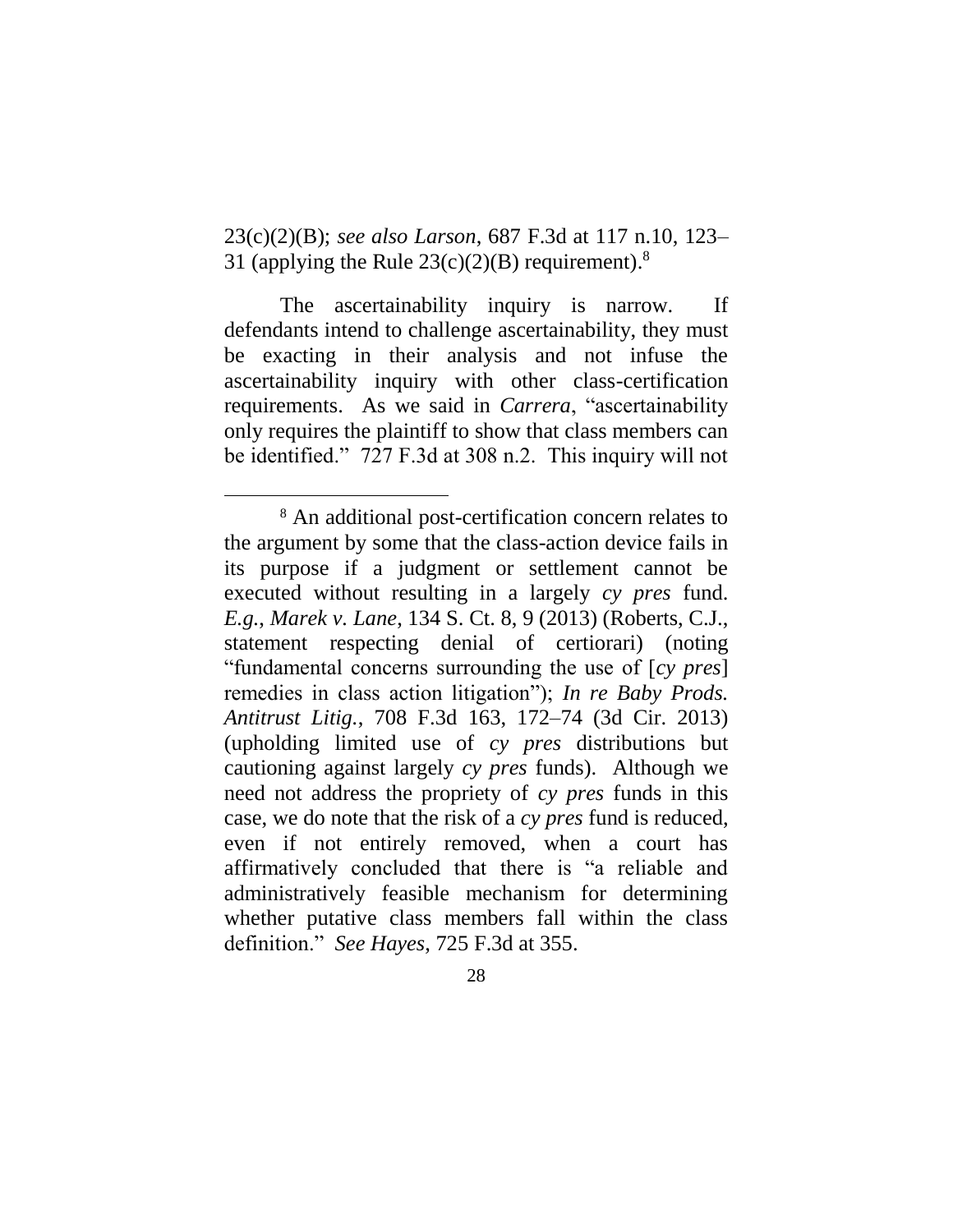be relevant in every case and is independent from the other requirements of Rule 23.

#### **B.**

With this explanation of ascertainability in mind, we will reverse the District Court for four reasons. First, the District Court abused its discretion by misstating the rule governing ascertainability. Second, the District Court engrafted an "underinclusive" requirement that is foreign to our ascertainability standard. Third, the District Court made an errant conclusion of law in finding that an "overly broad" class was not ascertainable. And fourth, the District Court improperly applied the legal principles from *Carrera* to the issue of whether "household members" could be ascertainable.

# **1.**

The District Court misstated the law governing ascertainability by conflating our standards governing class definition with the ascertainability requirement. The District Court prefaced its discussion with the section header "Ascertainability and Defining the Class." The District Court then stated the following as the applicable legal standard:

> "As an 'essential prerequisite' to the Rule 23 analysis, the Court must consider 1) whether there is a precisely defined class and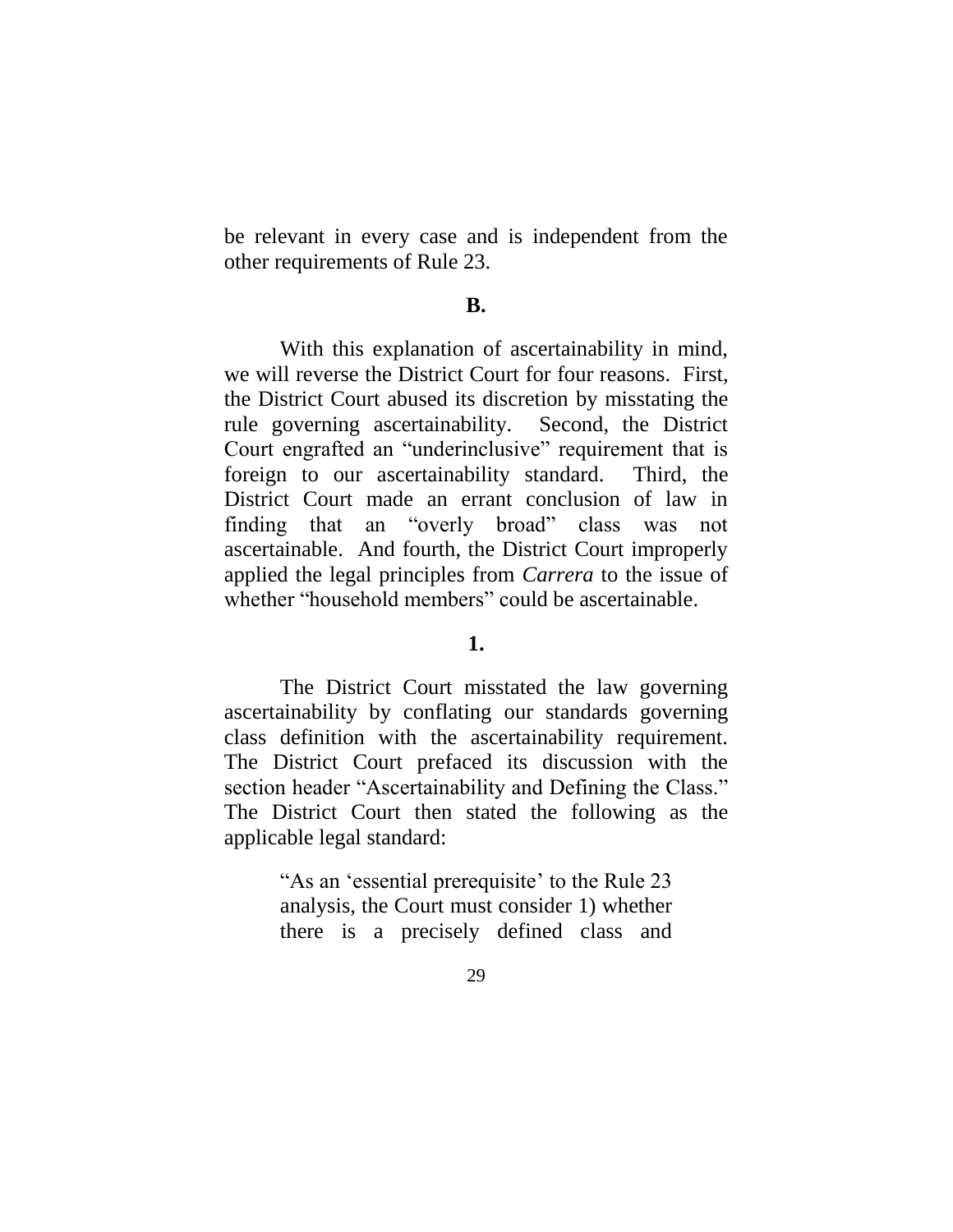2) whether the named Plaintiffs are members of the class. *Marcus v. BMW of North America*, 687 F.3d 583, 596 (3d Cir. 2012) . ... At the first step of the analysis, determining whether there is a precisely defined class entails two separate and important elements: 'first, the class must be defined with reference to objective criteria' and 'second, there must be a reliable and administratively feasible mechanism for determining whether putative class members fall within the class definition.' *Hayes v. Wal-Mart Stores, Inc.*, 725 F.3d 349, 355 (3d Cir. 2013)."

*Byrd*, 2014 WL 1316055, at \*3.

Although the District Court is correct that the class definition requirements are applicable to a classcertification order, *Wachtel*, 453 F.3d at 187–88, and that class definition is a valid preliminary consideration, *Marcus*, 687 F.3d at 591–92, it was not the reason the District Court denied class certification. What the District Court described as the two requirements for a "precisely defined class" was in fact the inquiry relevant to the *ascertainability* standard. *See Hayes*, 725 F.3d at 355. In blending the issue of ascertainability with that of class definition (which *Marcus* took pains to address as separate preliminary inquiries that preceded the Rule 23 analysis, 687 F.3d at 591–94), the District Court erred.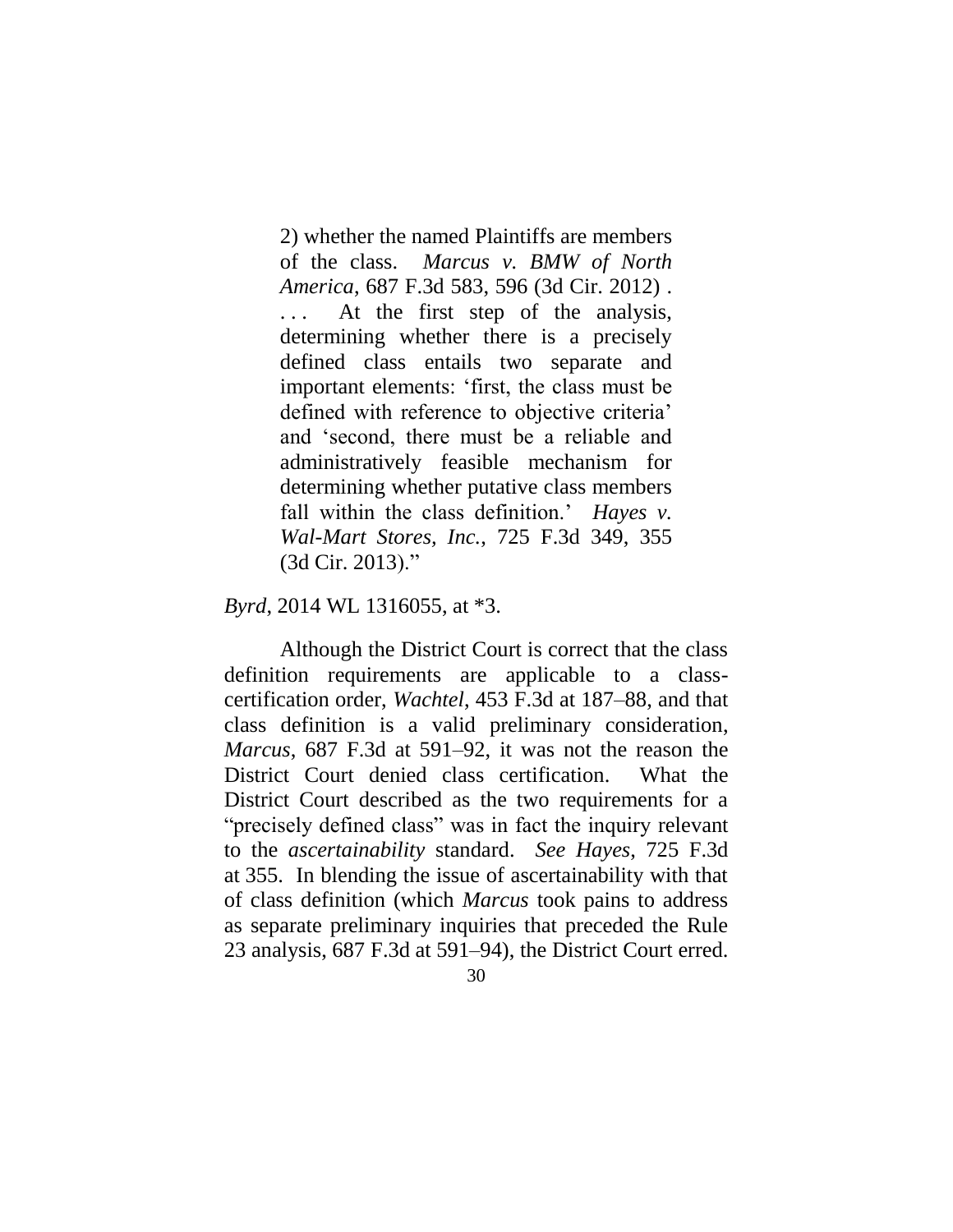Also troubling is the District Court's discussion of class membership. *Byrd*, 2014 WL 1316055, at \*3, \*6 n.8. The question of "whether the named Plaintiffs are members of the class" has nothing to do with either the requirements of a class definition, *Wachtel*, 453 F.3d at 187–88, or the ascertainability standard, *Marcus*, 687 F.3d at 592–94. In fact, the District Court's citation to *Marcus* on this point related to its discussion of numerosity—not class definition or ascertainability. *See Byrd*, 2014 WL 1316055, at \*3 (citing *Marcus*, 687 F.3d at 596 (discussing numerosity)). And although the District Court generally cited to *Hayes*, in that case we addressed "membership" not as relating to ascertainability and only with regard to whether the named plaintiff had Article III standing to sue as a class representative. *See Hayes*, 725 F.3d at 360–61. In sum, we conclude that the District Court should have applied nothing more or less than the ascertainability test that has been consistently laid out by this Court.

# **2.**

The District Court also abused its discretion in determining that the proposed classes were not ascertainable because they were underinclusive. The District Court reasoned that although the records provided by Aaron's "may reveal the computers upon which Detective Mode was activated and the owner/lessee of that computer," the Byrds did "not provide an administratively feasible way to determine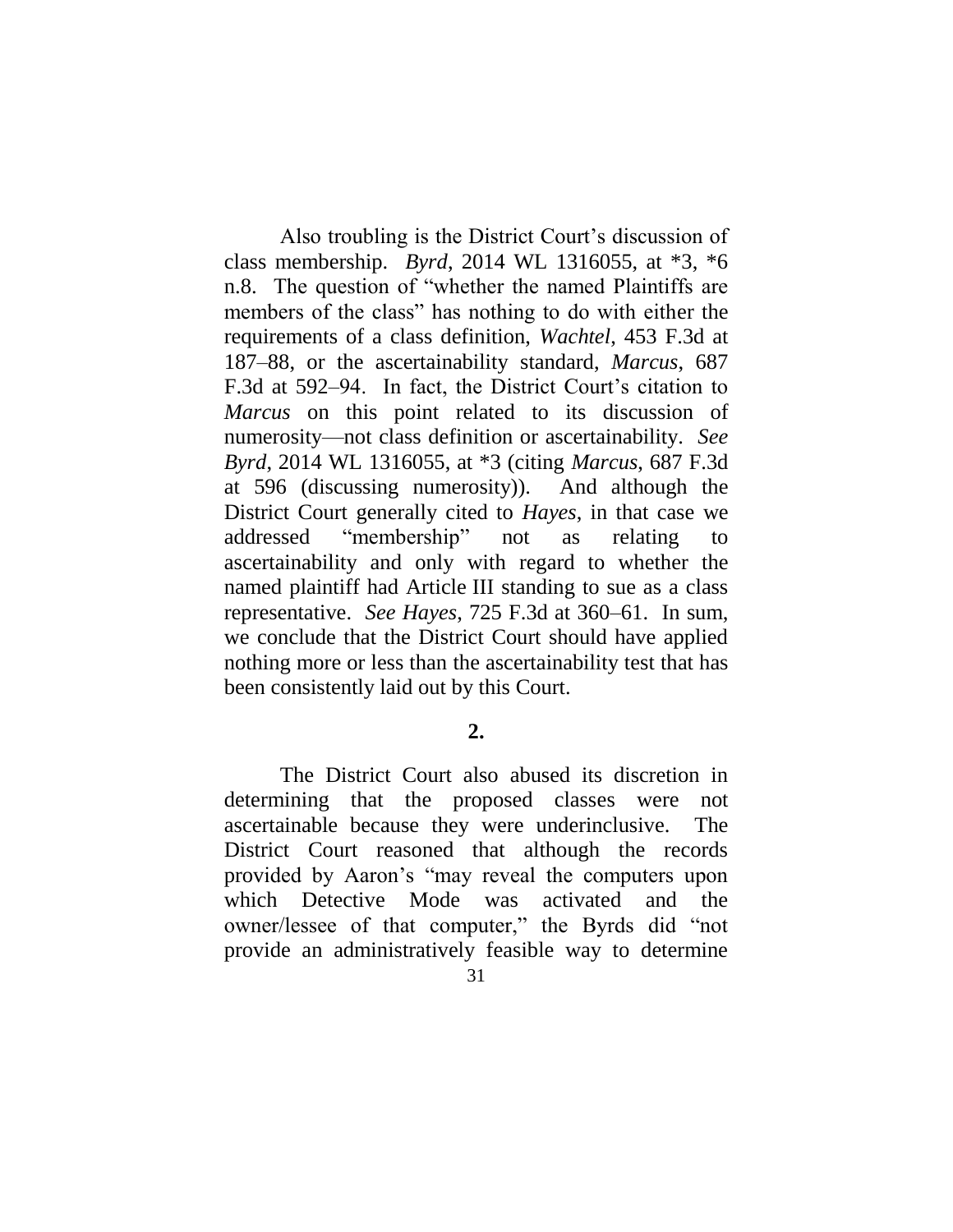whose information was surreptitiously gathered." *Byrd*, 2014 WL 1316055, at \*5. For this reason, the District Court explained, the proposed "class definition [did] not encompass all those individuals whose information ha[d] been surreptitiously gathered by Aaron's franchisees." *Id.* But the District Court was looking to an old, nolonger-operative class definition, *see supra*, n.3*,* because the Byrds had redefined the proposed classes by eliminating the requirement that a class member's information was "intercepted" or "surreptitiously gathered."<sup>9</sup> Thus, the District Court's analysis was not germane to the Byrds' proposed class definitions or the relevant bases for class membership.

 $\overline{a}$ 

<sup>&</sup>lt;sup>9</sup> The ECPA permits any person to bring a civil action "whose wire, oral, or electronic communication is intercepted, disclosed, or intentionally used in violation of this chapter." 18 U.S.C. § 2520(a); *see also id.* § 2511. The Byrds' operative complaint alleges that the PC Rental Agent "allows its installer (here, the rent-toown store) to remotely and surreptitiously build and activate the 'Detective Mode' function on the laptop over the Internet and through the Aaron's Inc. and DesignerWare websites." *Byrd*, 2014 WL 1316055, at \*2. The relevant statutory terms were discussed because the District Court observed that "not all information gathered surreptitiously will constitute an 'interception' of the 'contents' of an 'electronic communication'" by the PC Rental Agent. *Id.*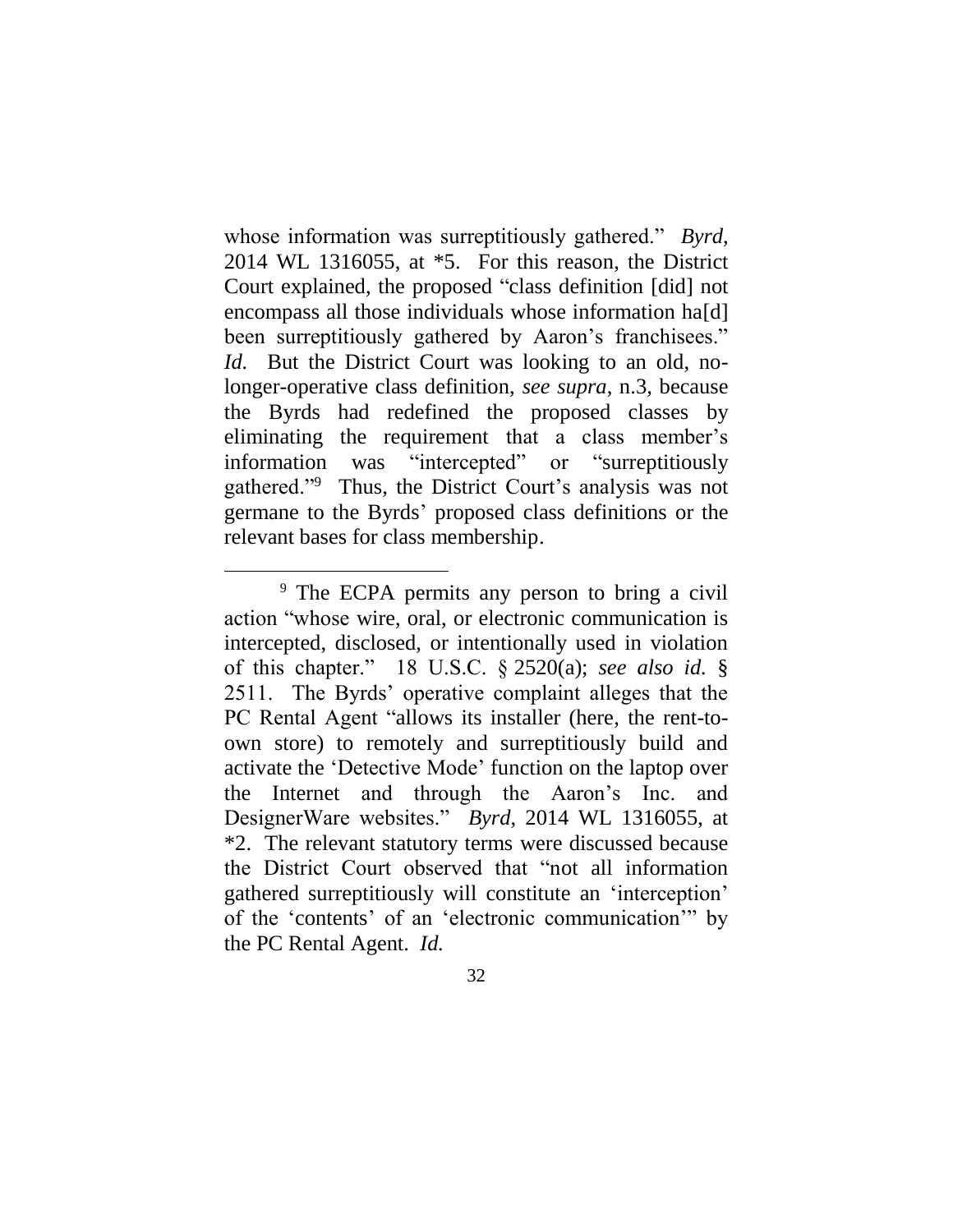Defendants contend that "underinclusiveness" was an appropriate consideration in support of the denial of class certification. They rely on a district court decision, *Bright v. Asset Acceptance, LLC*, 292 F.R.D. 190, 197 (D.N.J. 2013), to support their argument. But "whether the defined class specifies a particular group that was *harmed* during a particular time frame, in a particular location, in a particular way," *Bright*, 292 F.R.D. at 197 (emphasis added), is not included in our ascertainability test. Further, requiring such specificity may be unworkable in some cases and approaches requiring a fail-safe class. *See Messner v. Northshore Univ. HealthSystem*, 669 F.3d 802, 825 (7th Cir. 2012) (explaining that a fail-safe class is "one that is defined so that whether a person qualifies as a member depends on whether the person has a valid claim"). Defining the class "in terms of the legal injury," *In re Nexium Antitrust Litig.*, 777 F.3d at 22, is not the same as requiring the class to be defined "with reference to objective criteria." *See Hayes*, 725 F.3d at 355.

We decline to engraft an "underinclusivity" standard onto the ascertainability requirement. Individuals who are injured by a defendant but are excluded from a class are simply not bound by the outcome of that particular action. *Cf., e.g.*, *Taylor v. Sturgell*, 553 U.S. 880, 884, 894 (2008) ("Representative suits with preclusive effect on nonparties include properly conducted class actions."); *United States v.*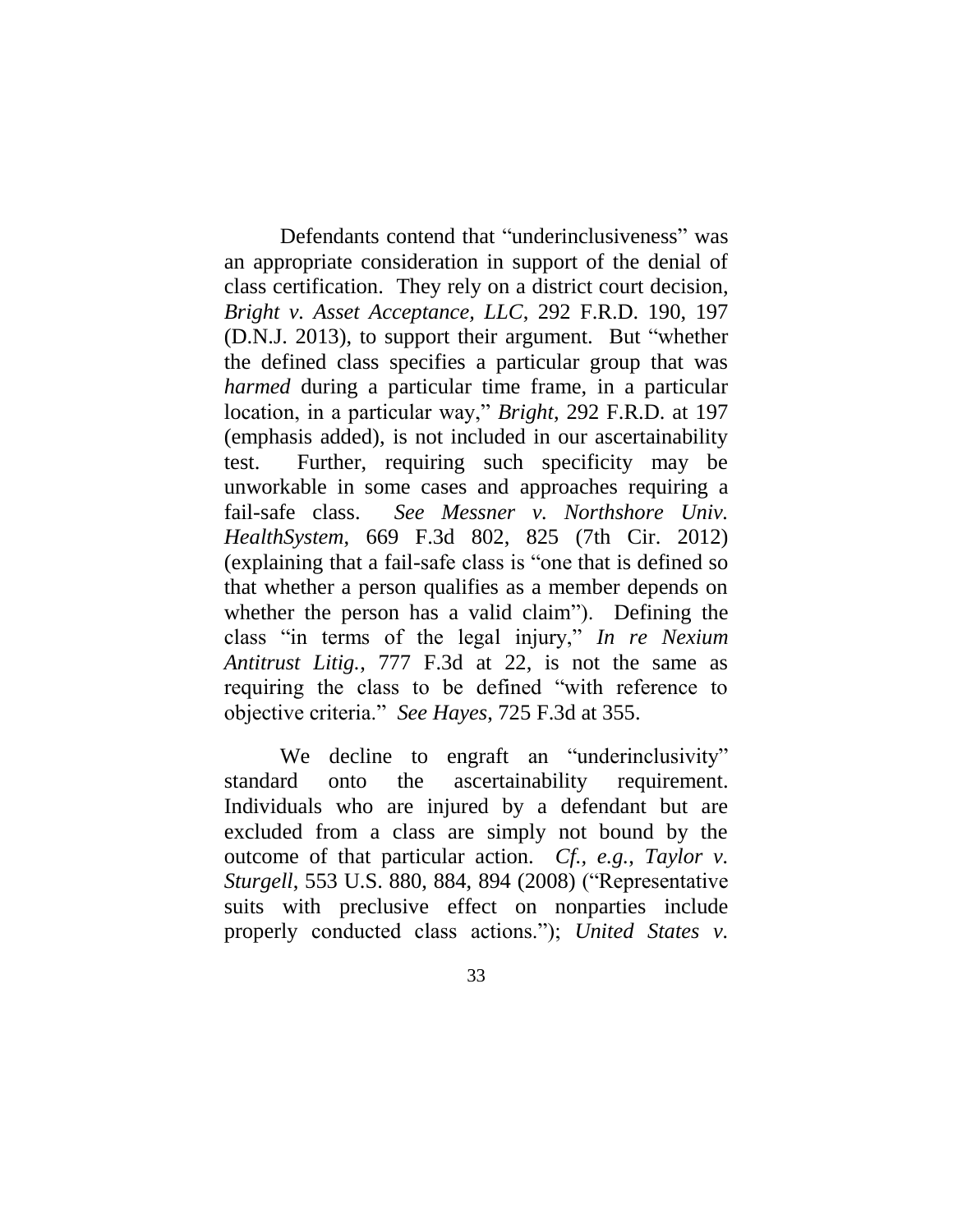*Mendoza*, 464 U.S. 154, 158 n.3 (1984) ("Under res judicata, a final judgment on the merits bars further claims by parties or their privies on the same cause of action."). In the context of ascertainability, we have only mentioned "underinclusivity" with regard to whether the *records* used to establish ascertainability were sufficient, *see Hayes*, 725 F.3d at 355 (citing *Marcus*, 687 F.3d at 594), not whether there are injured parties that could also be included in the class.Requiring a putative class to include all individuals who may have been harmed by a particular defendant could also severely undermine the named class representative's ability to present typical claims (Fed. R. Civ. P.  $23(a)(3)$ ) and adequately represent the interests of the class (Fed. R. Civ. P.  $23(a)(4)$ ). The ascertainability standard is neither designed nor intended to force all potential plaintiffs who may have been harmed in different ways by a particular defendant to be included in the class in order for the class to be certified.

# **3.**

Similarly, the District Court also abused its discretion in determining that the proposed classes were not ascertainable because they were "overly broad." The District Court concluded that "more problematic for Plaintiffs is the fact that the alternative definitions are overly broad" because "[n]ot every computer upon which Detective Mode was activated will state a claim under the ECPA for the interception of electronic communication."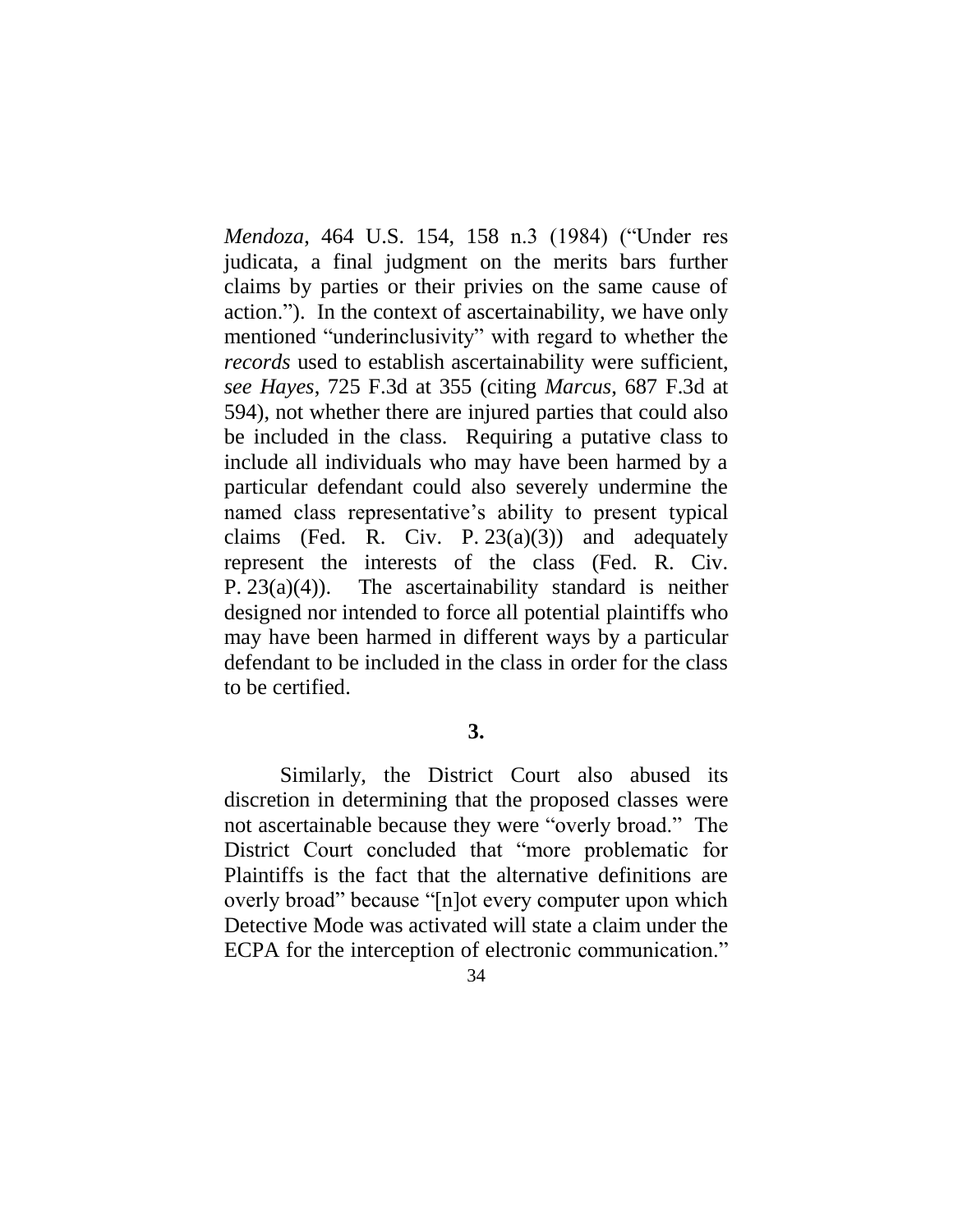*Byrd*, 2014 WL 1316055, at \*5. There was, again, no reference to our ascertainability precedent or that of any other court.

Defendants also rely on *Bright* for the proposition that a class is not "ascertainable if it is decoupled from the underlying allegations of harm rendering it  $\ldots$ . overbroad." *See Bright*, 292 F.R.D. at 197. They also cite myriad cases from other district courts and courts of appeals to justify the consideration of overbreadth in our ascertainability standard. Such applications of the ascertainability standard fuel the precise mistake we attempted to correct in *Grandalski v. Quest Diagnostics Inc.*—that is, injecting the explicit requirements of Rule 23 into the ascertainability standard without actually analyzing those requirements under the correct portion of Rule 23. *See* 767 F.3d at 184 n.5 ("Predominance and ascertainability are separate issues."). And at oral argument, Defendants conceded that the District Court's analysis regarding overbreadth was really identifying a potential predominance problem.

Defendants' reliance on authority outside this Circuit does nothing to bolster their argument. For example, they extensively discuss *Oshana v. Coca-Cola Co.*, 472 F.3d 506 (7th Cir. 2006), to support the proposition that an overbroad class is not ascertainable. In *Oshana*, the Seventh Circuit considered whether a class consisting of "all Illinois purchasers of fountain Diet Coke from March 12, 1999 forward" was certifiable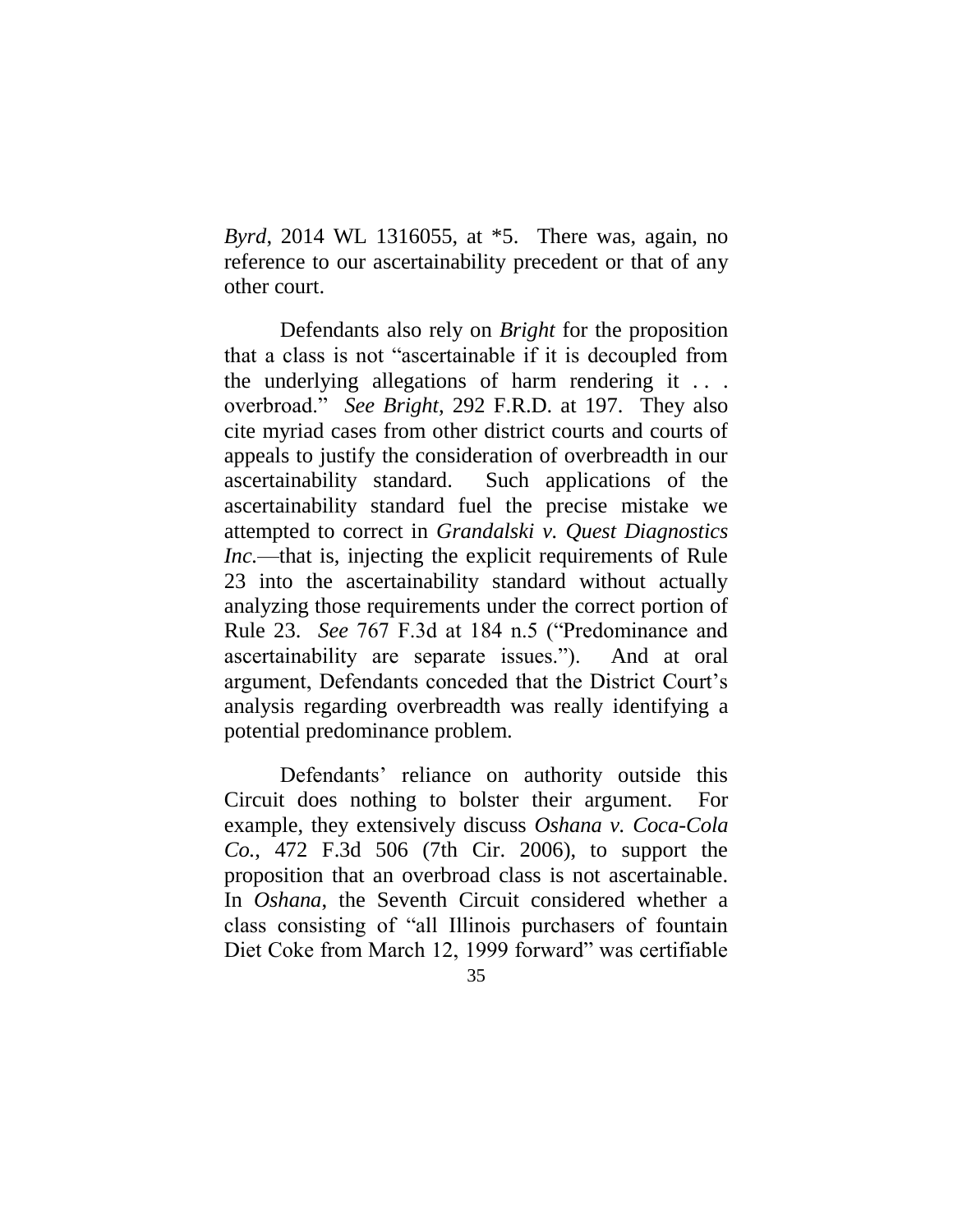under Rule 23. *Id.* at 509. The Court required that in addition to satisfying the Rule 23(a) and (b) requirements, a "plaintiff must also show . . . that the class is indeed identifiable as a class." *Id.* at 513. Reasoning that the proposed class could "include millions who were not deceived and thus have no grievance under the [Illinois Consumer Fraud and Deceptive Practices Act]," the Seventh Circuit affirmed the district court's determination that the proposed class was "not sufficiently definite to warrant class certification." *Id.* at 513–14.

The "definiteness" standard from *Oshana* is distinguishable from our Circuit's ascertainability requirement. The standard applied in the Seventh Circuit is based on the premise that because "[i]t is axiomatic that for a class action to be certified a 'class' must exist," *Simer v. Rios*, 661 F.2d 655, 669 (7th Cir. 1981), a class definition must be *definite enough* for the class to be ascertained, *Alliance to End Repression v. Rochford*, 565 F.2d 975, 977 (7th Cir. 1977). In short, the class must be "indeed identifiable as a class." *Oshana*, 472 F.3d at 513. A class may be indefinite where "the relevant criteria for class membership [is] unknown*.*" *Jamie S. v. Milwaukee Pub. Sch.*, 668 F.3d 481, 495 (7th Cir. 2012). Although this doctrine is similar to the parameters laid out in our ascertainability cases, it blends together our Circuit's ascertainability and class definition requirements. *Compare Oshana*, 472 F.3d at 513, *with*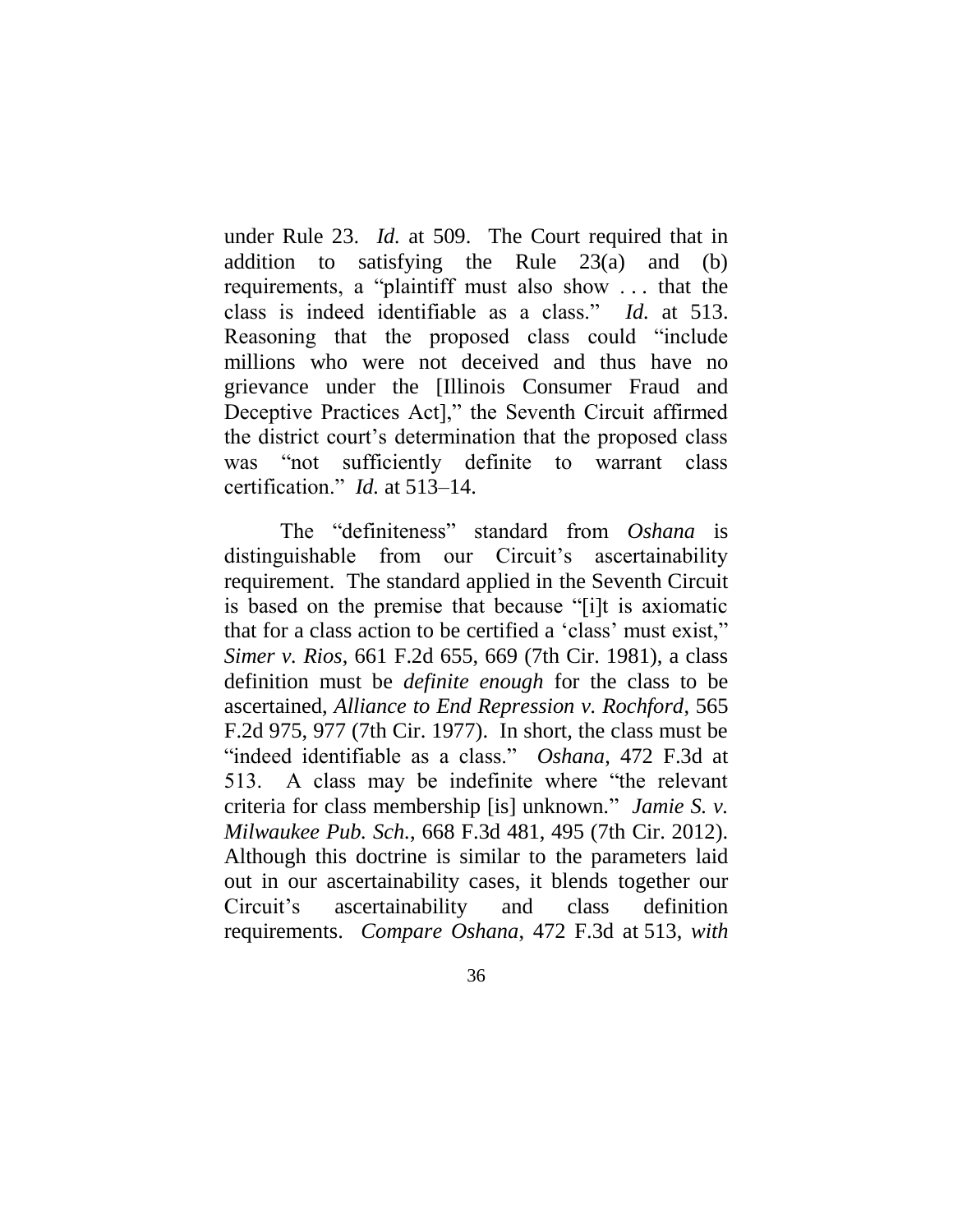*Hayes*, 725 F.3d at 355, *and Wachtel*, 453 F.3d at 187– 88. As we made patent in *Marcus*, we address class definition and ascertainability as separate inquiries. 687 F.3d at 591–94.

Defendants also argue that a proposed class is overbroad "where putative class members lack standing or have not been injured." Defendants' argument conflates the issues of ascertainability, overbreadth (or predominance), and Article III standing. We have explained that the issue of standing is separate from the requirements of Rule 23*. See, e.g.*, *Holmes v. Pension Plan of Bethlehem Steel Corp.*, 213 F.3d 124, 135 (3d Cir. 2000) ("In addition to the requirements expressly enumerated in Rule 23, class actions are also subject to more generally applicable rules such as those governing standing and mootness."). To the extent Defendants meant to challenge any potential differences between the proposed class representatives and unnamed class members, such differences should be considered within the rubric of the relevant Rule 23 requirements—such as adequacy, typicality, commonality, or predominance. *See Grandalski*, 767 F.3d at 184–85; *see also Holmes*, 213 F.3d at 137–38 (discussing an "overbroad" class as requiring individual determinations that fail to satisfy Rule 23(b)(3)'s predominance requirement). Conversely, if Defendants intended to argue that all putative class members must have standing, such challenges should be squarely raised and decided by the District Court.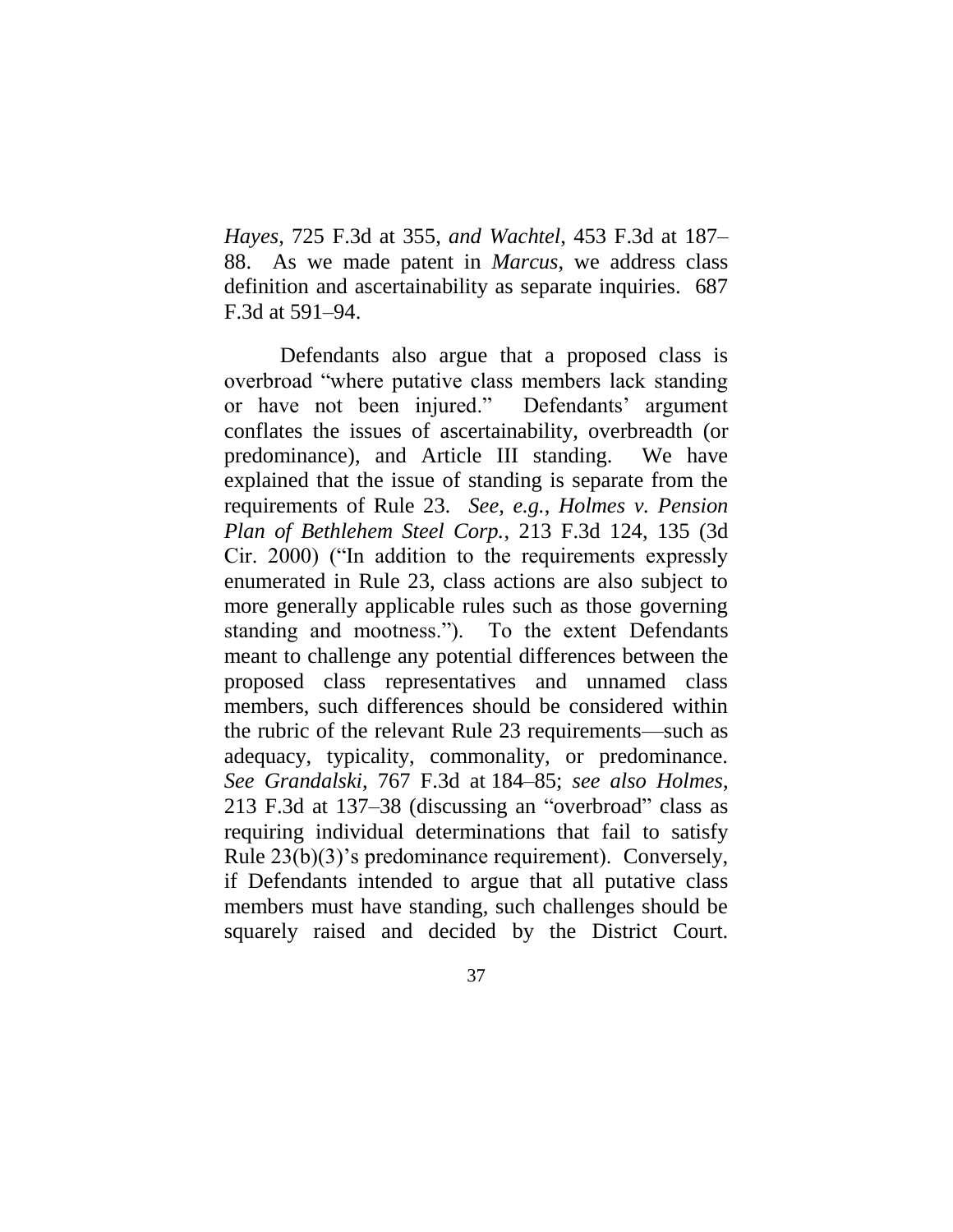Because the District Court has yet to conduct a rigorous analysis of the Rule 23 requirements, we decline to address these issues in the first instance.

The Byrds' proposed classes consisting of "owners" and "lessees" are ascertainable. There are "objective records" that can "readily identify" these class members, *cf. Grandalski*, 767 F.3d at 184 n.5, because, as explained by the District Court, "Aaron's own records reveal the computers upon which Detective Mode was activated, as well as the full identity of the customer who leased or purchased each of those computers." *Byrd*, 2014 WL 1316055, at \*5.The District Court's conclusion to the contrary was an abuse of discretion.

### **4.**

The District Court again abused its discretion in determining that "household members" were not ascertainable. The District Court concluded that the inclusion of the phrase "household members" in the Byrds' revised class definitions was vague and not ascertainable. In the Byrds' reply brief on the motion for class-action certification, they asserted in a footnote that "[h]ousehold members can easily be objectively verified through personal and public records. And their usage of the owner/lessee's computers can also be easily objectively established." The Magistrate Judge recommended denying class certification because the Byrds did not define "household members" or prove by a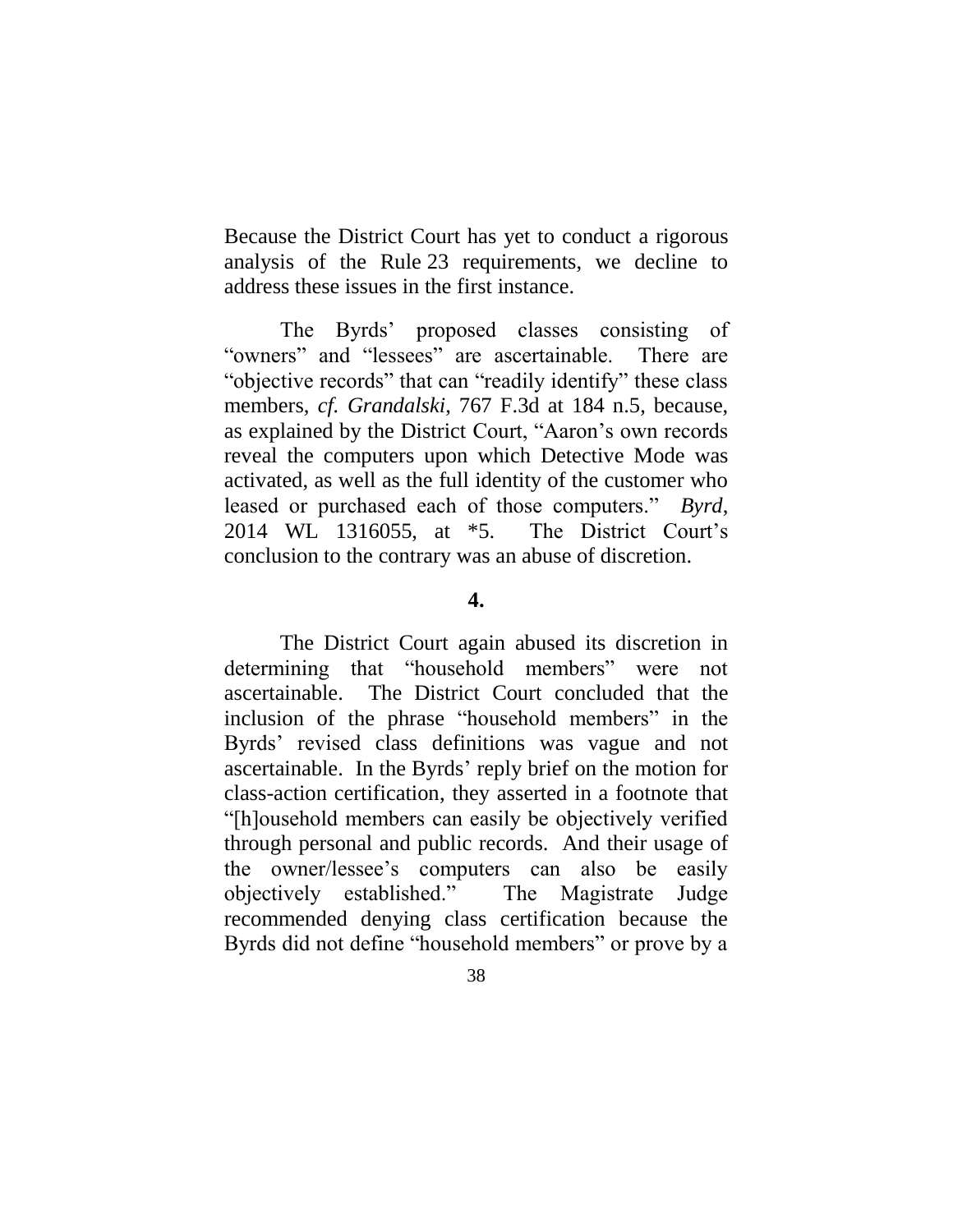preponderance of the evidence how "'household members' can be verified through personal and public records."

In their objections to the Magistrate Judge's Report and Recommendation, the Byrds argued that they intended "the plain meaning of 'household members.'" On appeal, the Byrds continue to argue that they intended the plain meaning of "household members" to be "all of the people, related or unrelated, who occupy a housing unit." By way of example, the Byrds cite to multiple definitions used in government documents for census, taxation, and immigration purposes. With these definitions, they contend that the simple act of confirming membership would mean matching addresses in public records with that of an owner or lessee that had already been identified.

The "household members" of owners or lessees are ascertainable. Although the government documents cited by the Byrds do contain slight variations on the definition of a household member (as noted by Defendants), the Byrds presented the District Court with various ways in which "household members" could be defined and how relevant records could be used to verify the identity of household members. Because the District Court summarily adopted the Magistrate Judge's Report and Recommendation, and no oral argument was held on the class-certification motion, we are left to wonder why the District Court determined that the Byrds' explanation in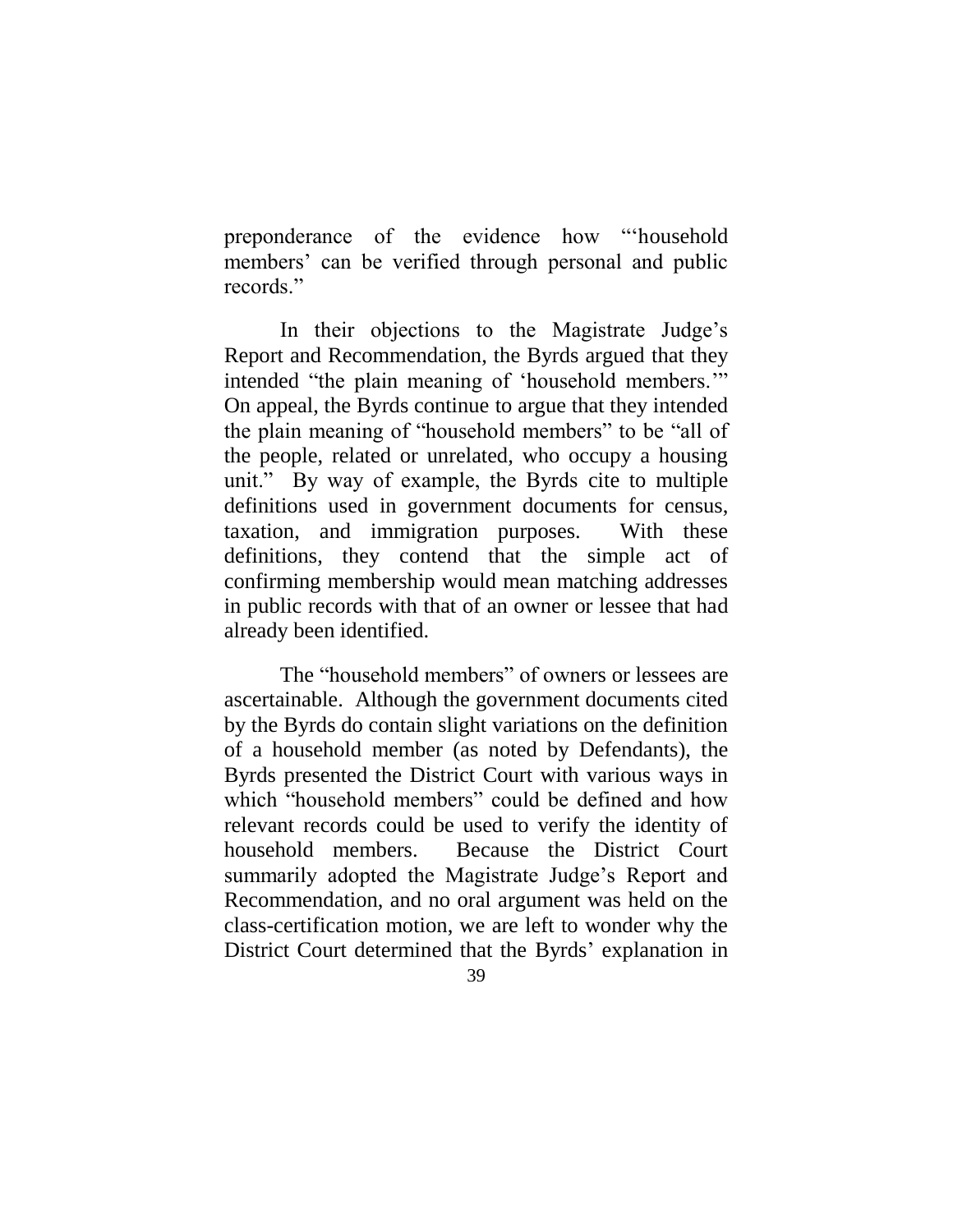their objections to the Report and Recommendation was inadequate.

The parties also dispute whether the phrase "household members" is often used in class definitions. Although it is true that the phrase "household members" has been used in other class definitions,  $10$  we decline the invitation categorically to conclude that the use of this phrase will always have sufficient precision in the ascertainability context. The inquiry in any given case should be whether a class is "defined with reference to

 $\overline{a}$ 

<sup>10</sup> *See, e.g.*, *Ortiz*, 527 U.S. at 827 n.5 (reversing the approval of an asbestos settlement class that happened to include "household member" in the class definition); *Amchem Prods., Inc.*, 521 U.S. at 602 (analyzing the validity of a class that included "household members" on grounds other than ascertainability); *Georgine v. Amchem Prods., Inc.*, 83 F.3d 610, 619 & n.3, 633 (3d Cir. 1996) (including in the class "occupational exposure of a spouse or household member to asbestos, or to asbestos-containing products"), *aff'd sub nom. Amchem Prods., Inc. v. Windsor*, 521 U.S. 591 (1997); *In re Flonase Antitrust Litig.*, 291 F.R.D. 93, 108 (E.D. Pa. 2013) (settlement class definition that included "household members"), *appeal dismissed* (July 25, 2013); *Carlough v. Amchem Prods., Inc.*, 158 F.R.D. 314, 319 (E.D. Pa. 1993) (using a similar definition as *Georgine*).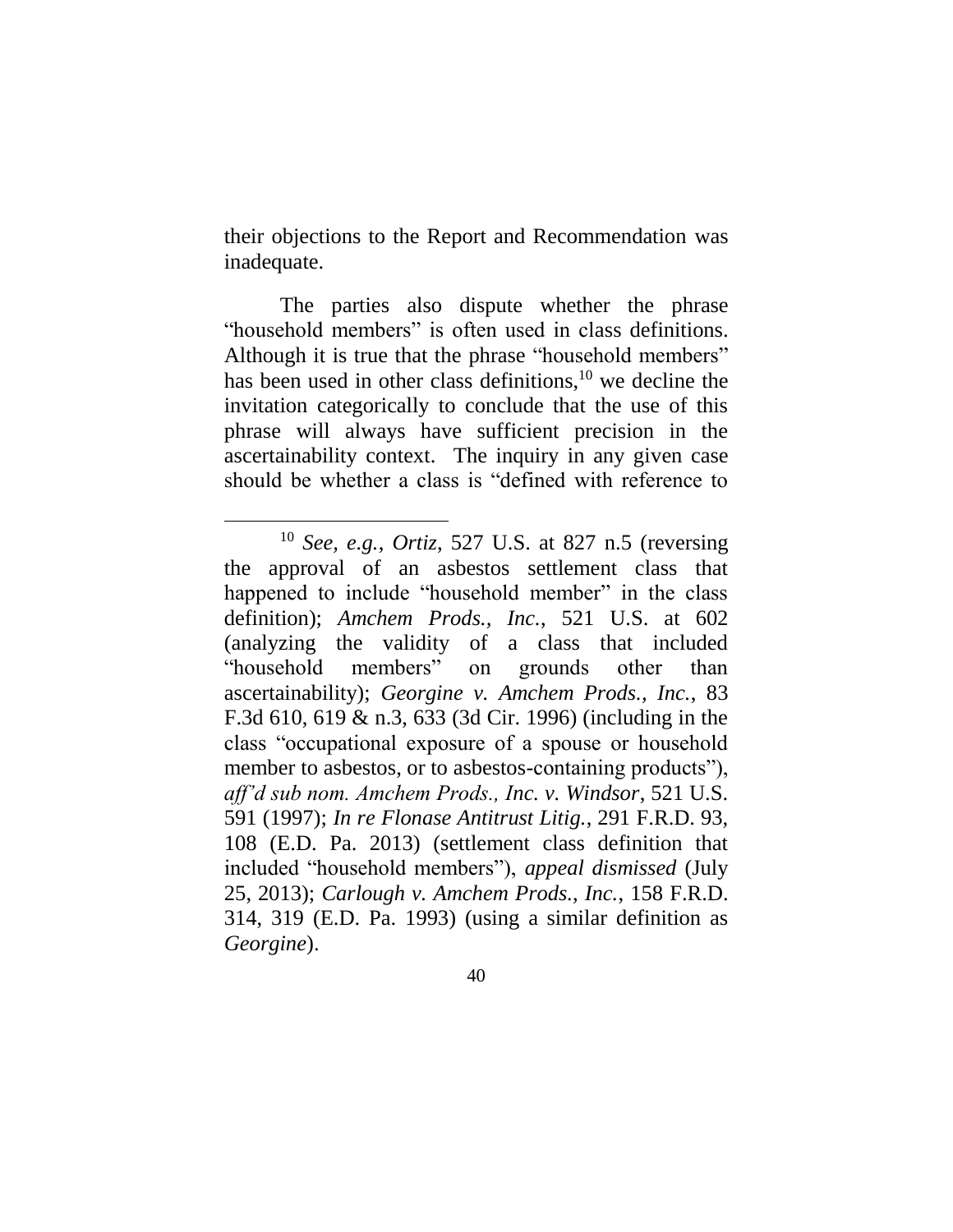objective criteria" and whether there is a "reliable and administratively feasible mechanism for determining whether putative class members fall within the class definition." *Hayes*, 725 F.3d at 355. Whether a class is ascertainable is dependent on the nature of the claims at issue. But as used here, "household members" is a phrase that is easily defined and not, as Defendants argue, inherently vague.

We also conclude that Defendants' and the District Court's reliance on *Carrera* is misplaced. In *Carrera*, we concluded that the plaintiffs' proposed reliance on affidavits alone, without any objective records to identify class members or a method to weed out unreliable affidavits, could not satisfy the ascertainability requirement. 727 F.3d at 311. Here the Byrds presented the District Court with multiple definitions of class members and simply argued that a form similar to those provided could be used to identify household members. This is a far cry from an unverifiable affidavit, or the absence of any methodology that can be used later to ascertain class members. *See id.* at 310–11.

The Byrds' proposed method to ascertain "household members" is neither administratively infeasible nor a violation of Defendants' due process rights. Because the location of household members is already known (a shared address with one of the 895 owners and lessees identified by the Byrds), there are unlikely to be "serious administrative burdens that are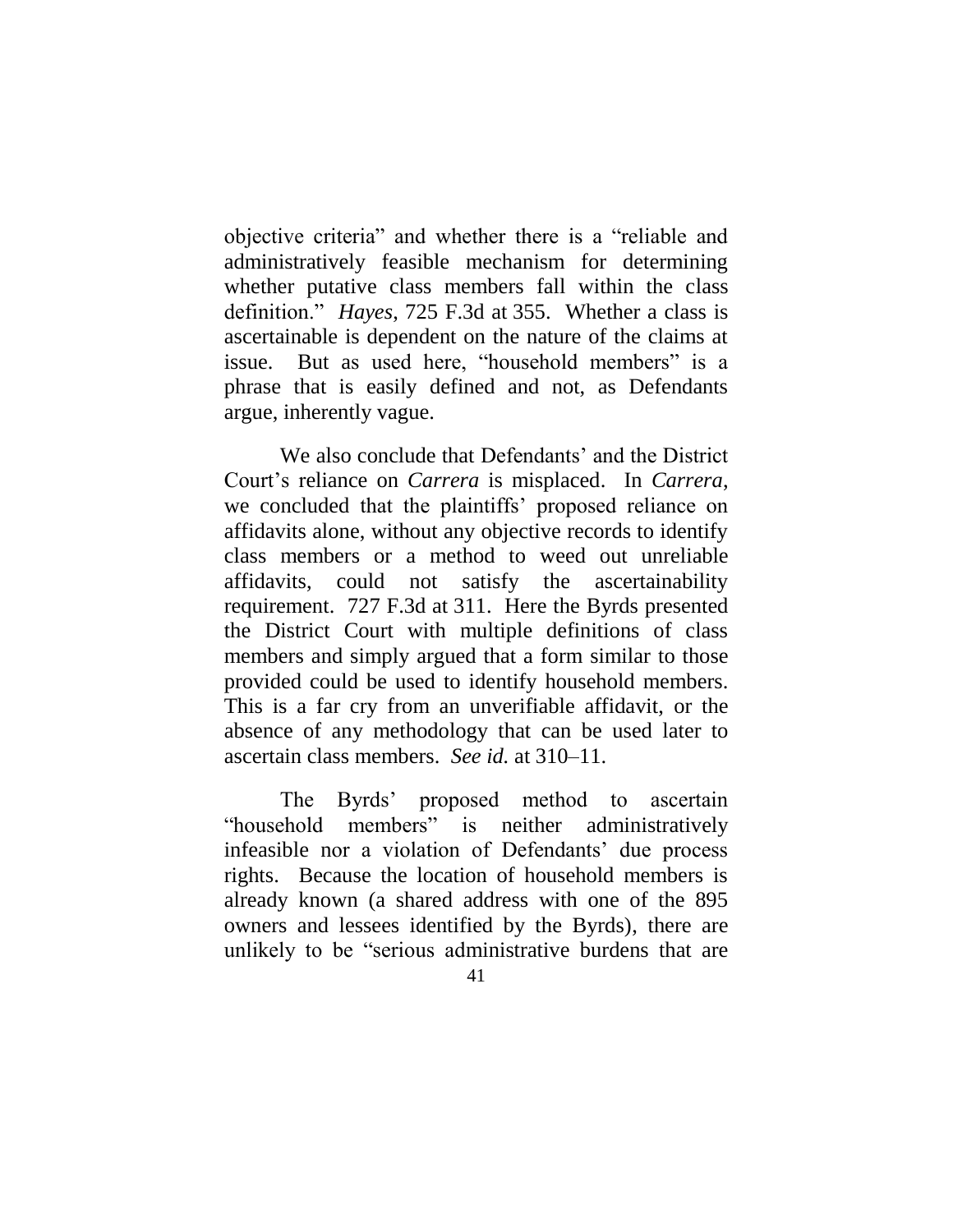incongruous with the efficiencies expected in a class action." *Marcus*, 687 F.3d at 593 (citation and internal quotation marks omitted). There will always be some level of inquiry required to verify that a person is a member of a class; for example, a person's statement that she owned or leased an Aspen Way computer would eventually require anyone charged with administering the fund resulting from a successful class action to ensure that person is actually among the 895 customers identified by the Byrds. Such a process of identification does not require a "'mini-trial,'" nor does it amount to "'individualized fact-finding,'" *Carrera*, 727 F.3d at 307 (quoting *Marcus*, 687 F.3d at 594), and indeed must be done in most successful class actions.

Certainly, *Carrera* does not suggest that *no* level of inquiry as to the identity of class members can ever be undertaken. If that were the case, no Rule  $23(b)(3)$  class could ever be certified. We are not alone in concluding that "the size of a potential class and the need to review individual files to identify its members are not reasons to deny class certification." *See Young v. Nationwide Mut. Ins. Co.*, 693 F.3d 532, 539–40 (6th Cir. 2012) (collecting cases). To hold otherwise would seriously undermine the purpose of a Rule  $23(b)(3)$  class to aggregate and vindicate meritorious individual claims in an efficient manner. Fed. R. Civ. P. Rule 23(b)(3) 1966 advisory committee's notes (Rule 23(b)(3) "achieve[s] economies of time, effort, and expense, and promote[s]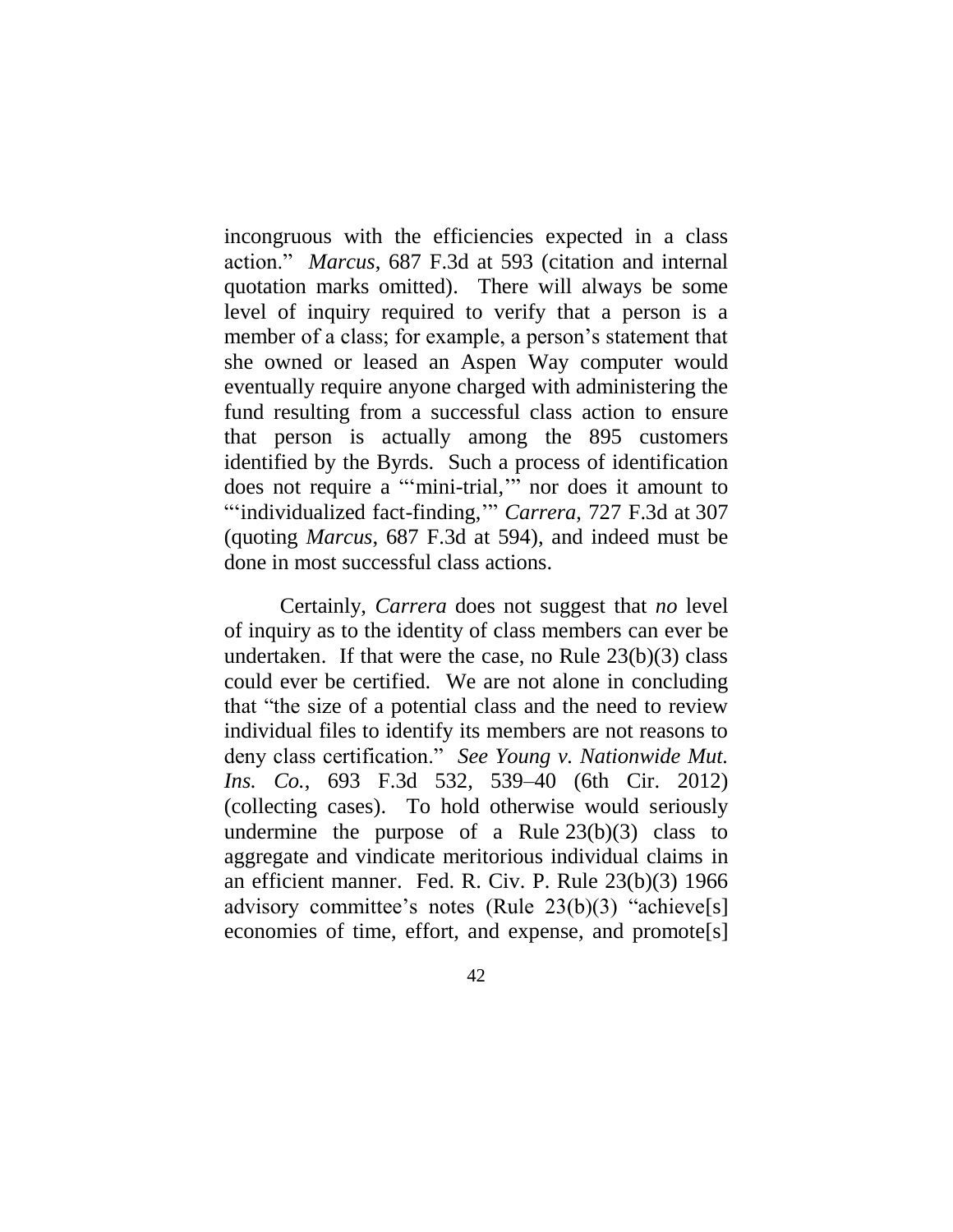uniformity of decision as to persons similarly situated, without sacrificing procedural fairness or bringing about other undesirable results.").

As to Defendants' contention that their due process rights would be violated, *Carrera* counsels that this due process right relates to the ability to "challenge the proof used to demonstrate class membership." 727 F.3d at 307. Here, the Byrds are not relying solely on unverified affidavits to establish ascertainability. *See id.* at 307–08; *Hayes*, 725 F.3d at 356 (reasoning that a class is not ascertainable where "the only proof of class membership [was] the say-so of putative class members"). Any form used to indicate a household member's status in the putative class must be reconciled with the 895 known class members or some additional public records. Defendants are not foreclosed from challenging the evidence the Byrds propose to use.

In sum, the District Court erred in its application of *Carrera* and in concluding that the phrase "household members" was inherently vague.

# **C.**

In light of the errors discussed above, we will remand to the District Court to consider the remaining Rule 23 certification requirements in the first instance. At oral argument and in their briefs, Defendants urged us to read the District Court's ruling as one on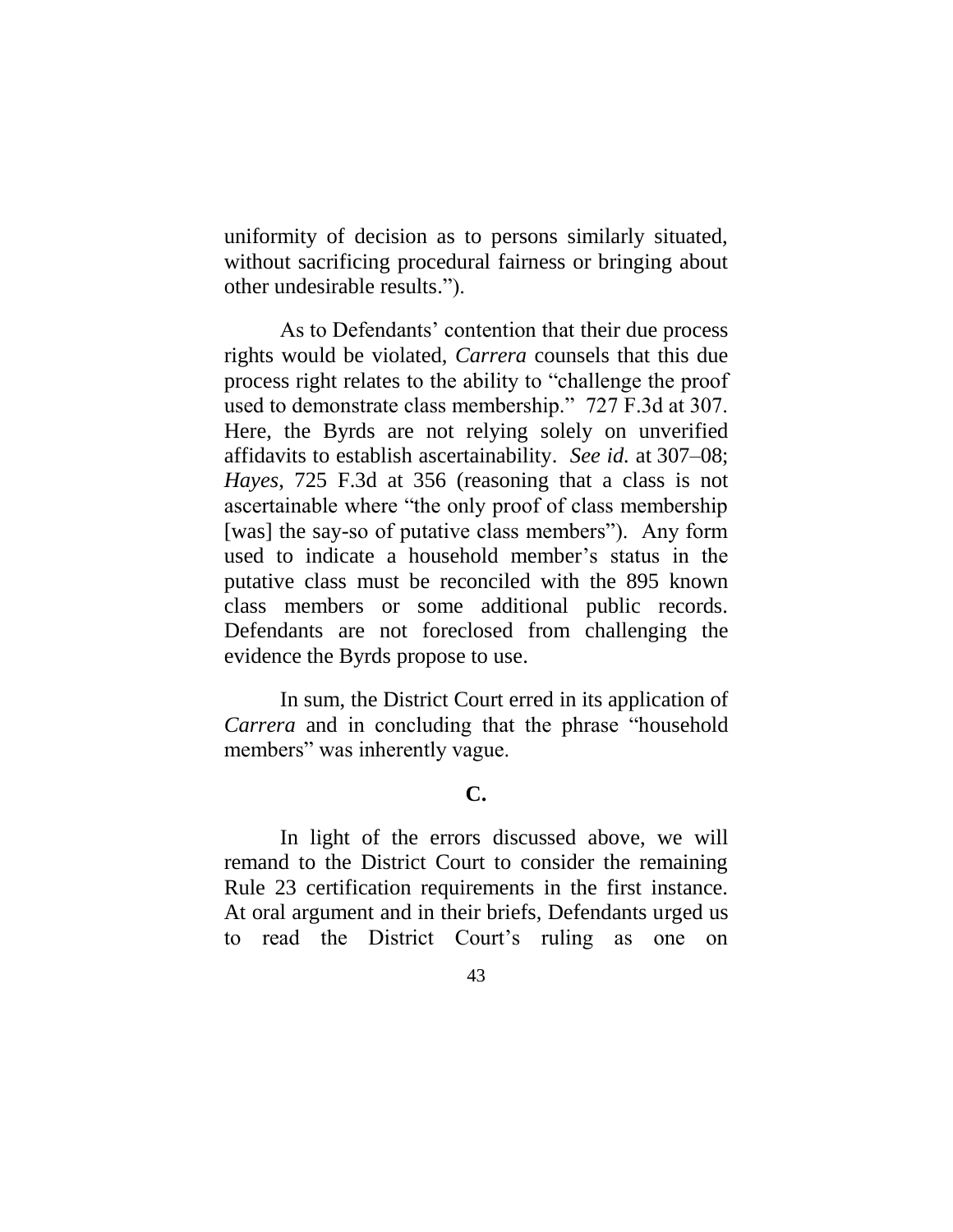predominance, independently review the record in this case, and conclude that the Byrds' proposed classes fail to satisfy Rule 23(b)(3)'s predominance requirement. Defendants contend that the elements of an ECPA claim, particularly that each plaintiff must show the interception of the "contents" of an "electronic communication," create insurmountable barriers to proving predominance. *See* 18 U.S.C. § 2511(1)(a), (c), (d). Formidable though these barriers may be, they are not for us to address in the first instance.

Beginning in *General Telephone Co. of Southwest v. Falcon*, 457 U.S. 147, 160–161 (1982), through its recent decision in *Comcast Corp. v. Behrend*, 133 S. Ct. at 1432, the Supreme Court has repeatedly emphasized the need for a district court to conduct a rigorous analysis of the evidence in support of certification under Rule 23. "By their nature, interlocutory appeals are disruptive, time-consuming, and expensive"; thus, it makes sense to allow the "district court an opportunity to fine-tune its class certification order . . . rather than opening the door too widely to interlocutory appellate review." *Waste Mgmt. Holdings, Inc. v. Mowbray*, 208 F.3d 288, 294–95 (1st Cir. 2000) (exercising discretionary authority under Rule 23(f) in order to give a district court "a better sense as to which aspects of the class certification decision might reasonably be open to subsequent reconsideration"). This is consistent with the narrow, yet flexible, set of considerations we address in granting a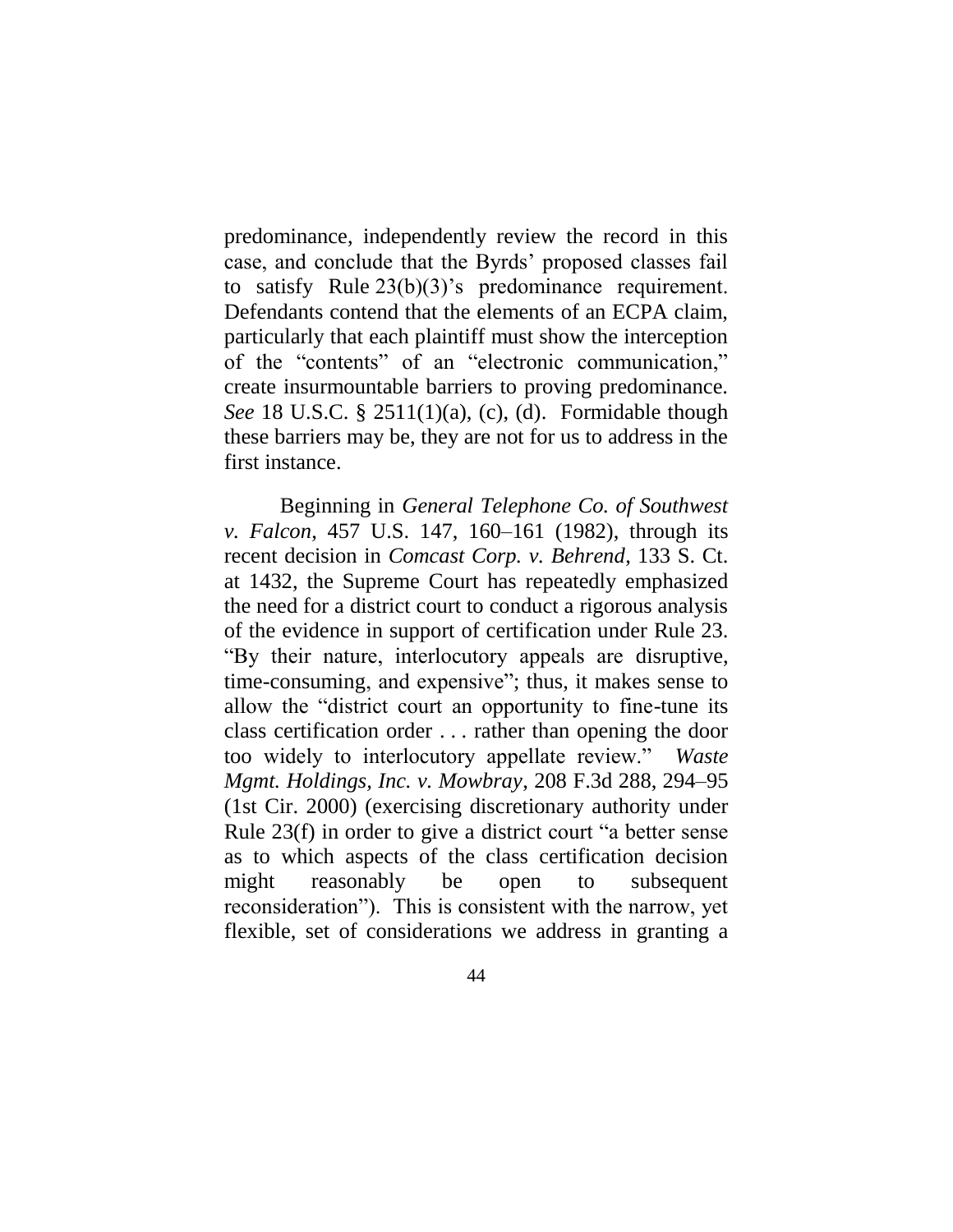Rule 23(f) petition. *See Newton v. Merrill Lynch, Pierce, Fenner & Smith, Inc.*, 259 F.3d 154, 164–65 (3d Cir. 2001); *see also In re Nat'l Football League Players Concussion Injury Litig.*, 775 F.3d 570, 578 n.9 (3d Cir. 2014). We best exercise appellate review when the dust has settled and a district court has fully considered a motion for class-action certification.

What is more, a close reading of Defendants' response briefs demonstrates how they continue to conflate ascertainability with the other relevant requirements of Rule 23. We write again to emphasize that at class certification, Rule 23's explicit requirements go beyond and are separate from the ascertainability inquiry. Precise analysis of *relevant* Rule 23 requirements will always be necessary. We therefore decline to go beyond the scope of the District Court's opinion.

# **V.**

The District Court erred both in relying on an errant conclusion of law and improperly applying law to fact. Accordingly, we will reverse and remand for further consideration in light of this opinion.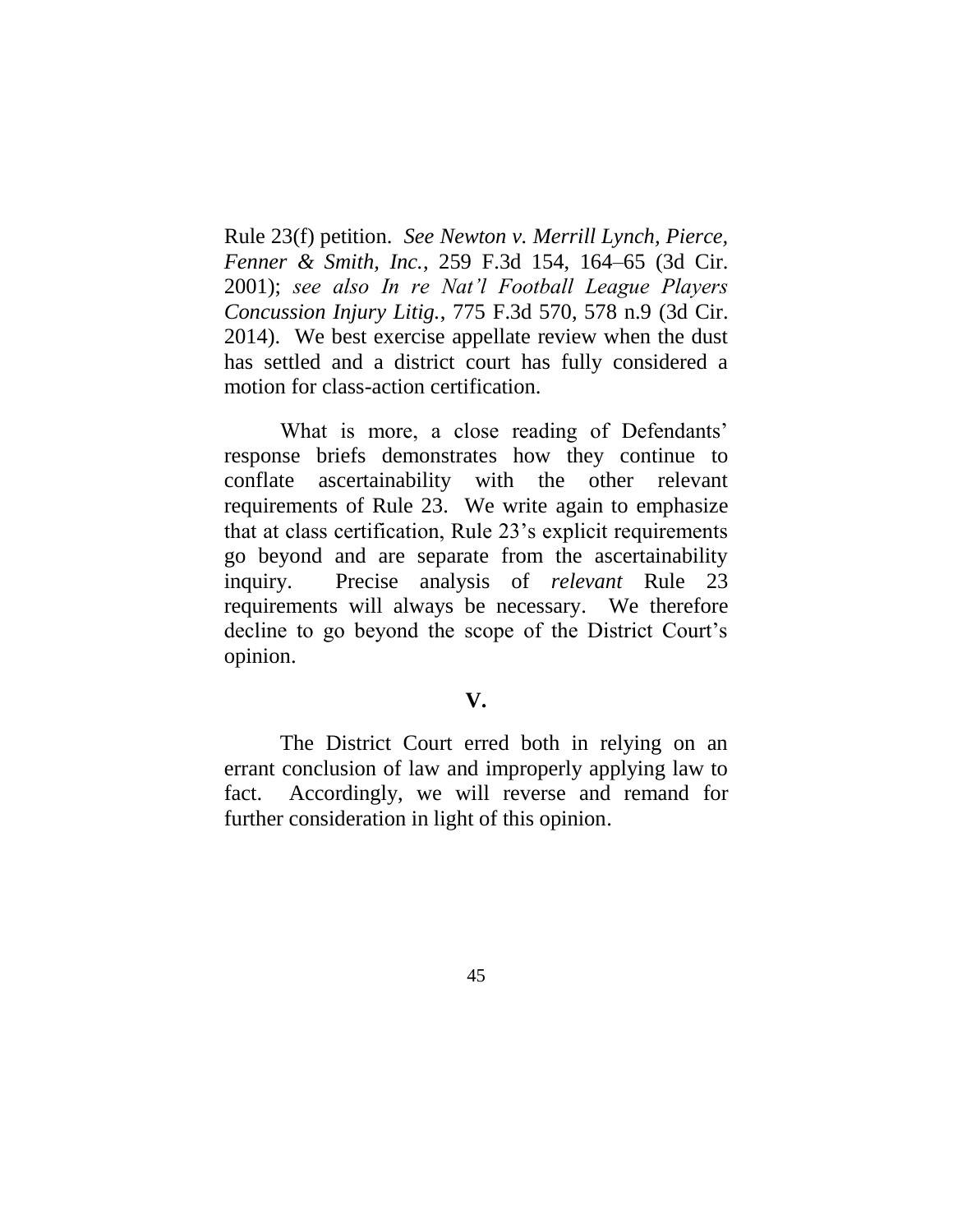### **RENDELL**, Circuit Judge, concurring:

I agree with the majority that, under our current jurisprudence, the class members here are clearly ascertainable. Indeed, as Judge Smith points out, "Aaron's own records reveal the computers upon which Detective Mode was activated, as well as the full identity of the customer who leased or purchased each of those computers." (Maj. Op. at 37) (quoting *Byrd v. Aaron's, Inc.*, No. 11-cv-101, 2014 WL 1316055, at \*5 (W.D. Pa. Mar. 31, 2014)). It is hard to argue otherwise, and I do not. However, I do suggest that the lengths to which the majority goes in its attempt to clarify what our requirement of ascertainability means, and to explain how this implicit requirement fits in the class certification calculus, indicate that the time has come to do away with this newly created aspect of Rule 23 in the Third Circuit. Our heightened ascertainability requirement defies clarification. Additionally, it narrows the availability of class actions in a way that the drafters of Rule 23 could not have intended.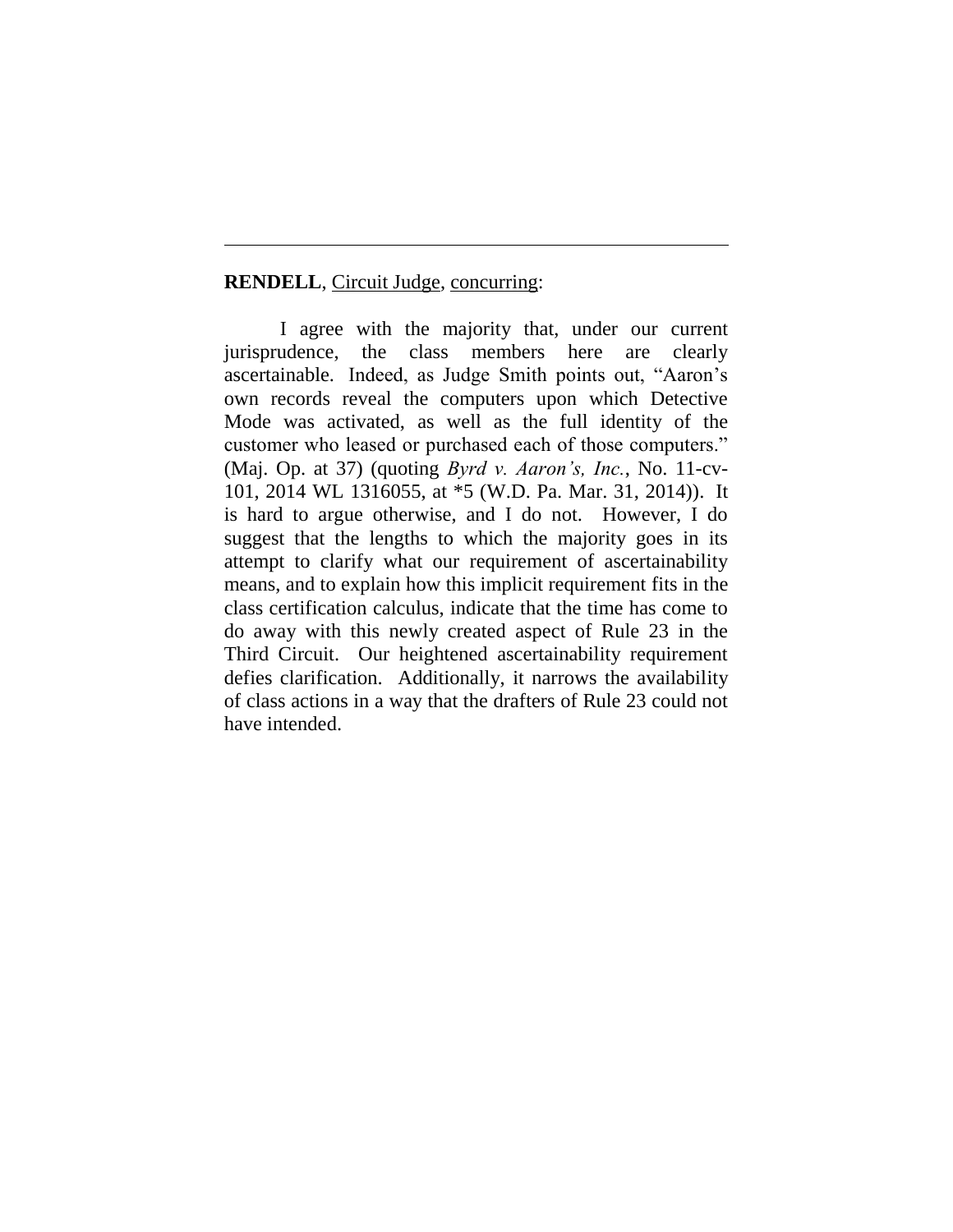Historically, the ascertainability inquiry related to whether the court will be able to determine who fits within the class definition for purposes of award or settlement distribution and the preclusion of the relitigation of claims.<sup>1</sup> It is a test that scrutinizes the class definition, and properly

<sup>1</sup> *See* Manual for Complex Litigation (Fourth) § 21.222 (2004) ("An identifiable class exists if its members can be ascertained by reference to objective criteria."); Joseph M. McLaughlin, McLaughlin on Class Actions § 4:2 (11th ed. 2014) ("[C]lass members need to be able to determine with certainty from a class notice whether they are in the class. . . . If the class definition is amorphous, persons may not recognize that they are in the class, and thus may be deprived of the opportunity to object or opt out."); 5 James Wm. Moore et al., Moore's Federal Practice ¶ 23.21[1] (3d ed. 1999) (noting that a class must be "susceptible to precise definition").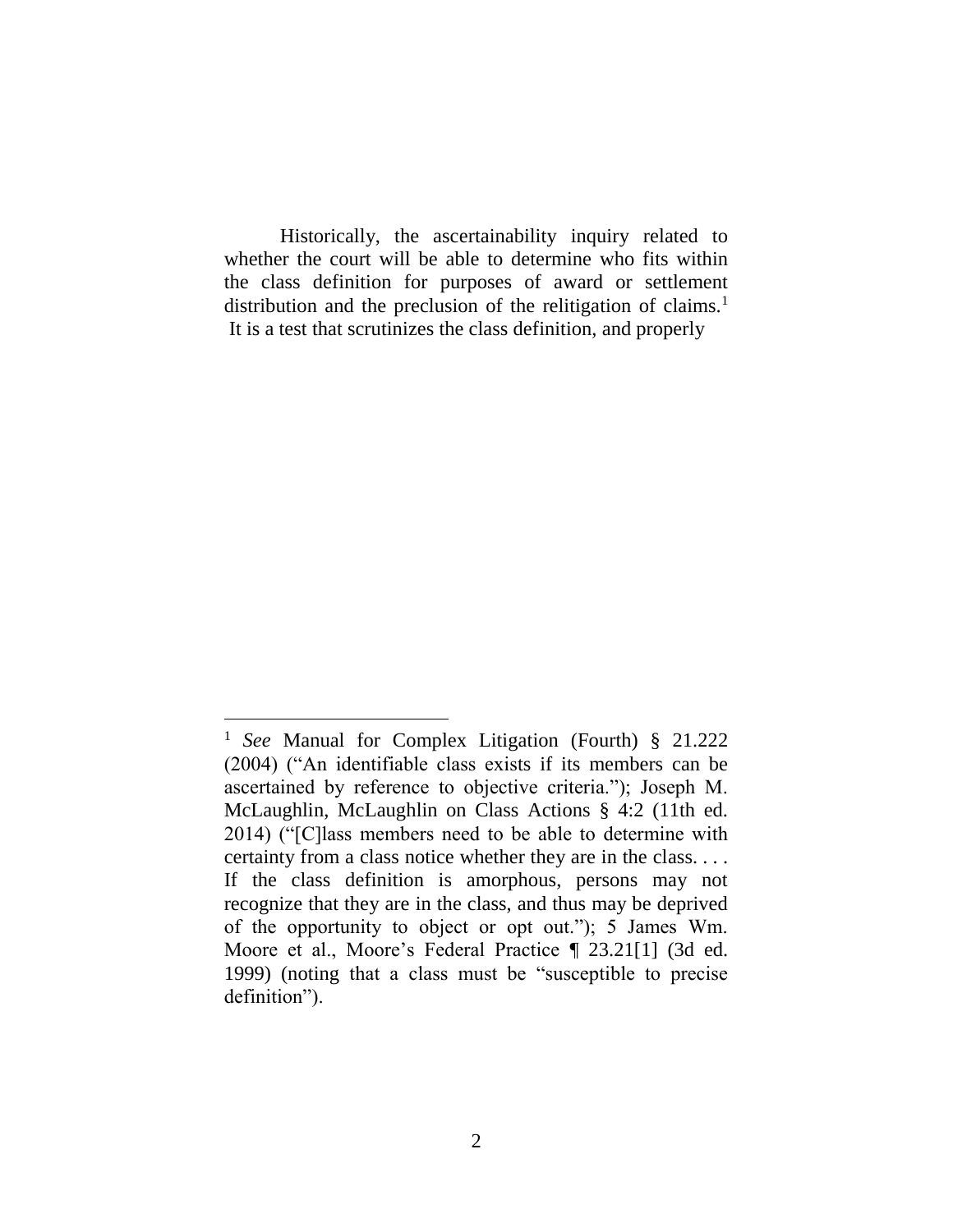so.<sup>2</sup> But this is now only the first element of our two-part test for ascertainability. *Marcus v. BMW of N. Am., LLC*, 687 F.3d 583, 594 (3d Cir. 2012); *see also Hayes v. Wal-Mart Stores, Inc.*, 725 F.3d 349, 355 (3d Cir. 2013) ("The class must be defined with reference to objective criteria.").

<sup>&</sup>lt;sup>2</sup> Courts have found classes to be ascertainable when the class definition is sufficiently specific. *Compare Parkinson v. Hyundai Motor Am.*, 258 F.R.D. 580, 593 (C.D. Cal. 2008) (holding that prospective plaintiffs are capable of determining whether they were class members because class definition included purchasers of a certain vehicle who paid for the replacement of a certain part in a certain time period), *and Bynum v. District of Columbia*, 214 F.R.D. 27, 31-32 (D.D.C. 2003) (holding that prospective class members are capable of identifying themselves based on the dates of their incarceration included in the class definition), *and Pigford v. Gickman*, 182 F.R.D. 341, 346 (D.D.C. 1998) (holding that class members are capable of identifying themselves based on whether they had applied for participation in a USDA federal farm program during the specified dates), *with In re Copper Antitrust Litig.*, 196 F.R.D. 348, 350-51, 358-60 (W.D. Wis. 2000) (refusing to certify class of "[a]ll copper or metals dealers . . . that purchased physical copper" during a specified time period "at prices expressly related to LME or Comex copper future prices" because the class definition fell "far short of communicating to copper purchasers what they need to know to decide whether they are in or outside the proposed class," in that the definition failed to explain the terms "copper or metals dealers," "physical copper," and "expressly related to").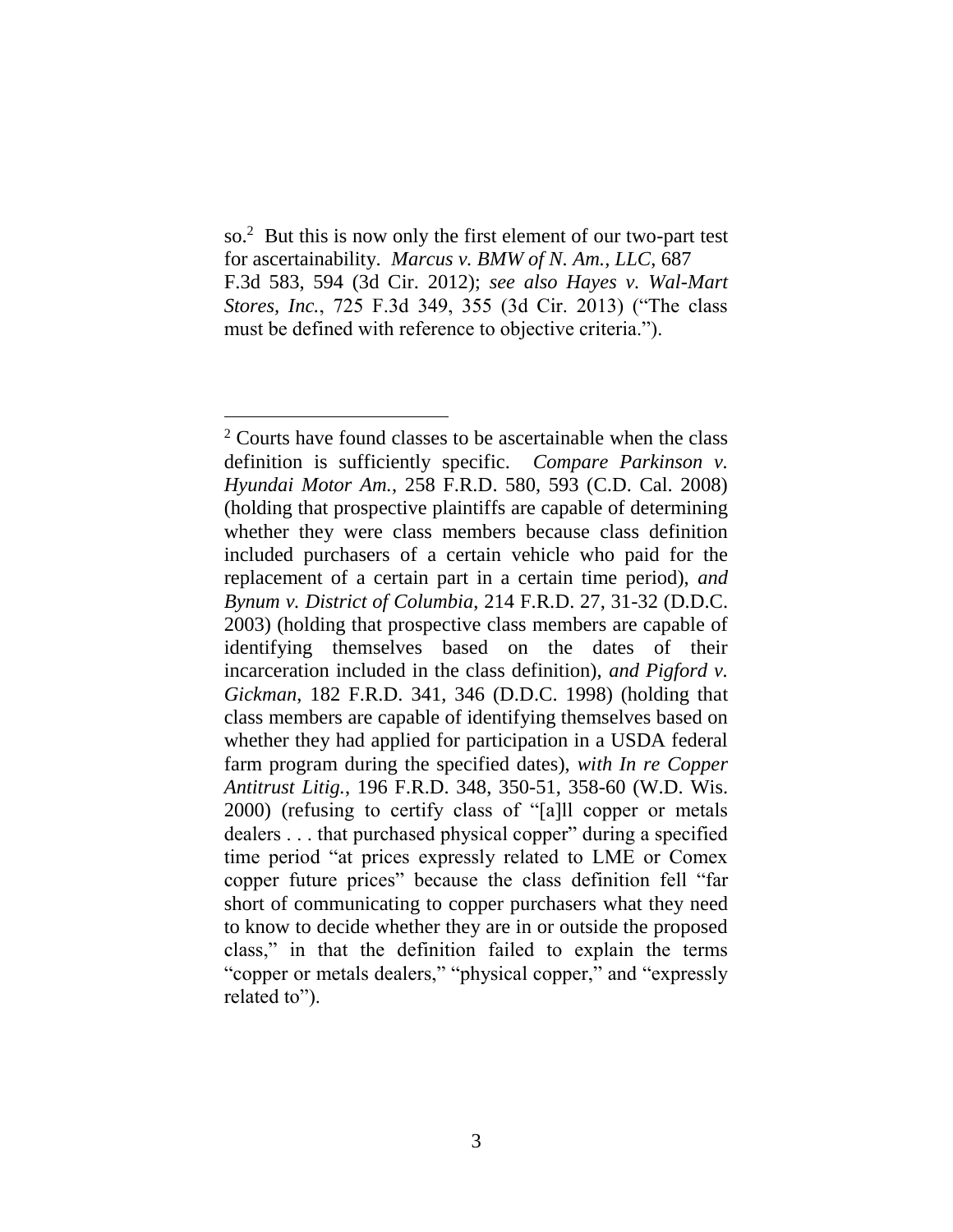In 2012 we adopted a second element, namely, requiring district courts to make certain that there is "a reliable, administratively feasible" method of determining who fits into the class, thereby imposing a heightened evidentiary burden. *Marcus*, 687 F.3d at 594. We have precluded class certification unless there can be objective proof—beyond mere affidavits—that someone is actually a class member. *Id.*; *accord Carrera v. Bayer Corp.*, 727 F.3d 300, 308-12 (3d Cir. 2013). This concept has gained traction in recent years.<sup>3</sup> I submit that this "business record" or

<sup>&</sup>lt;sup>3</sup> Several courts have denied class certification on ascertainability grounds similar to our current ascertainability test. *See, e.g.*, *Randolph v. J.M. Smucker Co.*, 303 F.R.D. 679, 689 (S.D. Fla. 2014) (denying certification of class suing defendant for mislabeling product as "All Natural" in violation of Florida's deceptive advertising law because potential class members were unlikely to remember if they bought a product with such a label); *In re Skelaxin (Metaxalone) Antitrust Litig.*, 299 F.R.D. 555, 572 (E.D. Tenn. 2014) (denying certification of class suing drug manufacturer for violating antitrust laws because plaintiffs did not propose feasible model for screening fraudulent claims); *Brey Corp. v. LQ Mgmt. LLC*, No. 11-cv-718, 2014 WL 943445, at \*1 (D. Md. Jan. 30, 2014) (denying certification of class suing defendant for violating antitrust laws because ascertaining who belongs in the class would require individualized fact-finding).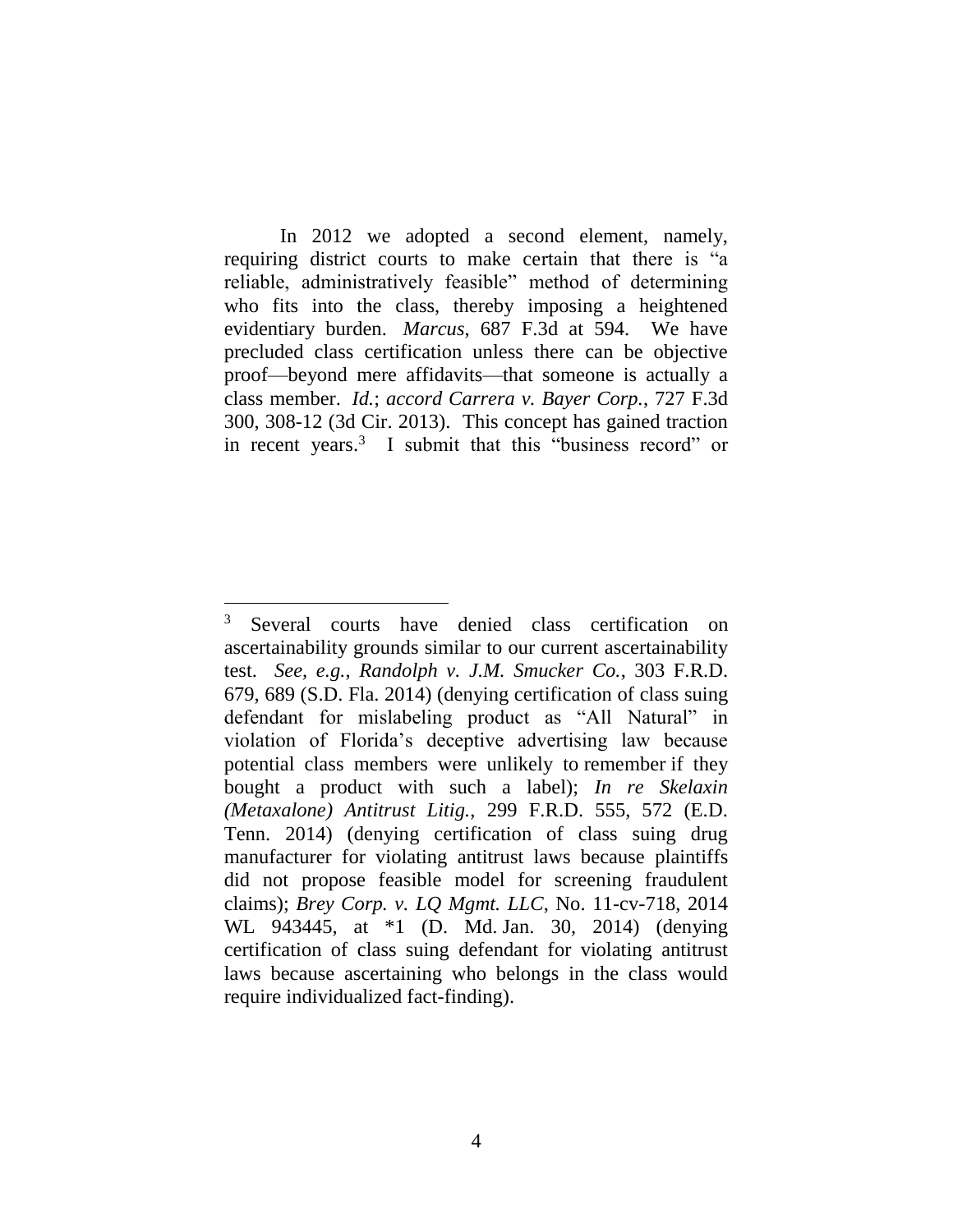"paper trail" requirement is ill-advised.<sup>4</sup> In most low-value consumer class actions, prospective class members are unlikely to have documentary proof of purchase, because very few people keep receipts from drug stores or grocery stores. This should not be the reason to deny certification of a class.<sup>5</sup> As Judge Ambro's dissent from the denial of the petition for rehearing en banc in *Carrera* noted, "[w]here a defendant's lack of records . . . make it more difficult to ascertain the members of an otherwise objectively verifiable low-value class, the consumers who make up that class should not be made to suffer." *Carrera v. Bayer Corp.*, No. 12-2621, 2014 WL 3887938, at \*3 (3d Cir. May 2, 2014) (Ambro, J. dissenting).

Records are not the only way to prove that someone is

<sup>4</sup> While the majority cites a footnote in *Carrera* as standing for the proposition that we have no "records requirement," the class in *Carrera* failed the ascertainability test because there were no records from which the class members could be ascertained with certainty. (Maj. Op. at 25 (citing *Carrera*, 727 F.3d at 308. n.2)).

<sup>5</sup> *See, e.g.*, *McCrary v. Elations Co., LLC*, No. 13-cv-242, 2014 WL 1779243, at \*8 (C.D. Cal. Jan. 13, 2014) ("It appears that pursuant to *Carerra* [sic] in any case where the consumer does not have a verifiable record of its purchase, such as a receipt, and the manufacturer or seller does not keep a record of buyers, *Carerra* [sic] prohibits certification of the class."); *Ries v. Ariz. Beverages USA LLC*, 287 F.R.D. 523, 535 (N.D. Cal. 2012) (warning that, if lack of receipts dooms certification, "there would be no such thing as a consumer class action" in cases concerning false or deceptive labeling of small-value items).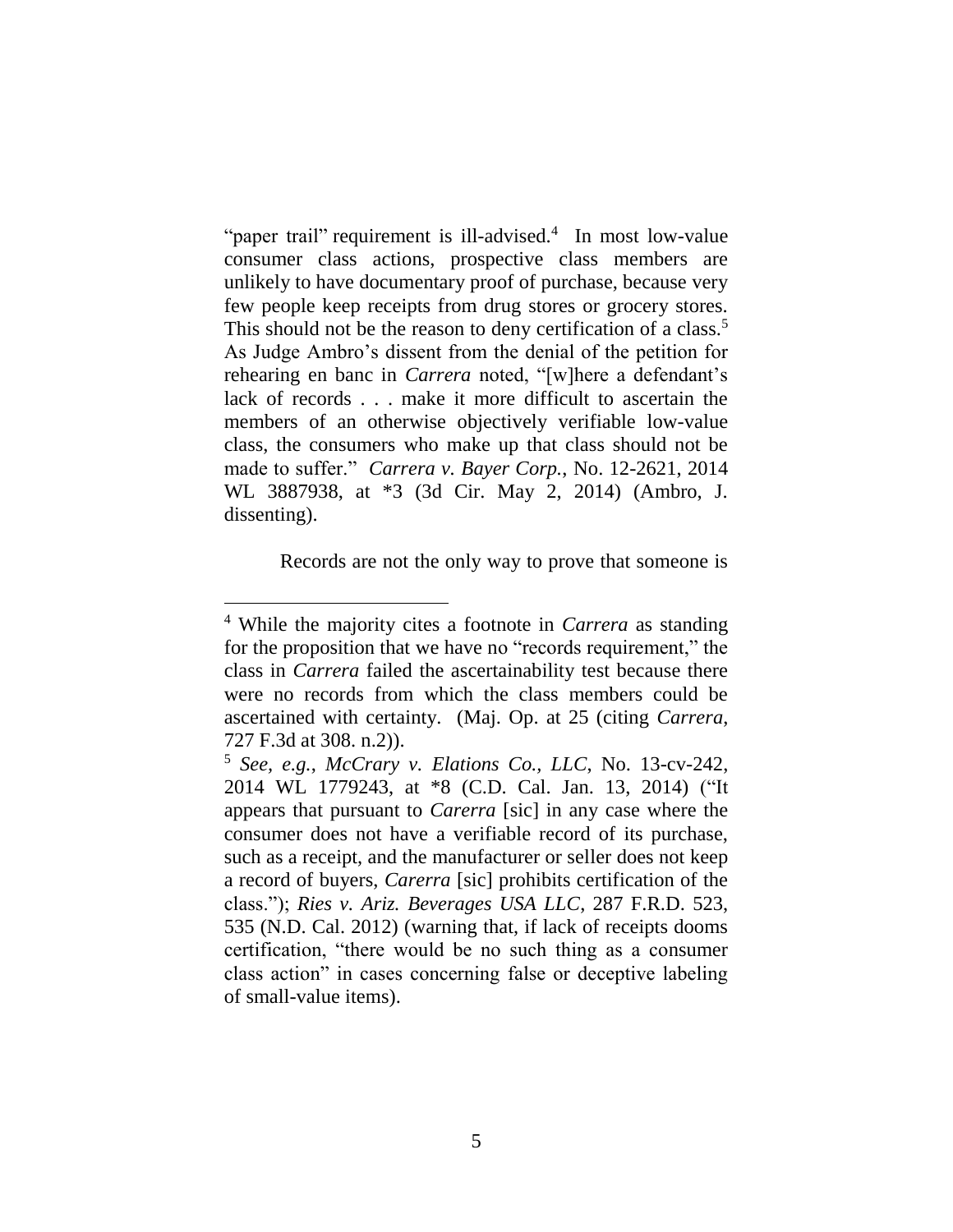in a class. It is the trial judge's province to determine what proof may be required at the claims submission and claims administration stage. It is up to the judge overseeing the class action to decide what she will accept as proof when approving the claim form. Could not the judge decide that, in addition to an individual's "say so" that he is a member of the class, the claimant needs to submit an affidavit from another household member or from his doctor corroborating his assertion that he did, in fact, take Bayer aspirin? Is that not permissible and appropriate? Yet, we foreclose this process at the outset of the case by requiring that plaintiffs conjure up all the ways that they might find the evidence sufficient to approve someone as a class member.

This puts the class action cart before the horse and confuses the class certification process, as this case makes manifest. The irony of this result is that it thwarts "[t]he policy at the very core of the class action mechanism," i.e., "to overcome the problem that small recoveries do not provide the incentive for any individual to bring a solo action prosecuting his or her rights." *Amchem Prods., Inc. v. Windsor*, 521 U.S. 591, 617 (1997) (quoting *Mace v. Van Ru Credit Corp.*, 109 F.3d 338, 344 (7th Cir. 1997)). Indeed, "[a] class action solves this problem by aggregating the relatively paltry potential recoveries into something worth someone's (usually an attorney's) labor." *Id.* We have effectively thwarted small-value consumer class actions by defining ascertainability in such a way that consumer classes will necessarily fail to satisfy for lack of adequate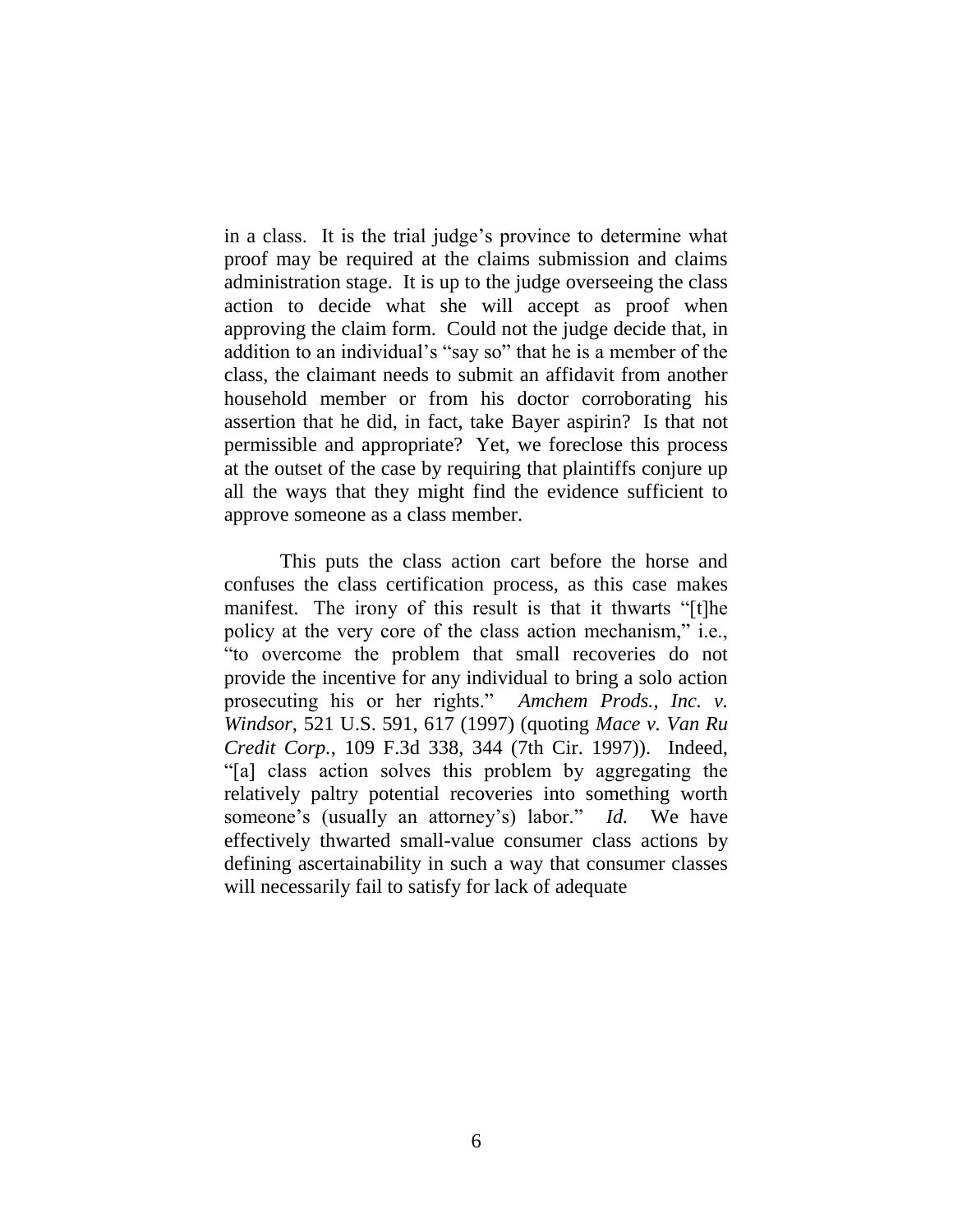substantiation.<sup>6</sup> Consumers now need to keep a receipt or a can, bottle, tube, or wrapper of the offending consumer items in order to succeed in bringing a class action.

<sup>6</sup> Small-value consumer class actions certified by district courts nationwide would not pass muster in our Circuit because of our heightened ascertainability requirement. *See, e.g.*, *Hughes v. Kore of Ind. Enter., Inc.*, 731 F.3d 672, 675 (7th Cir. 2013) (reversing district court's order decertifying class of consumers who brought action against owners of automatic teller machines for failing to post notice on machines that they charged fee for use despite difficulty in determining which plaintiffs would have been deceived by lack of notice); *Ebin v. Kangadis Food Inc.*, 297 F.R.D. 561, 567 (S.D.N.Y. 2014) (certifying class of consumers who claimed defendant placed misleading "All Natural" label on olive oil bottles even though plaintiffs were unlikely to have retained receipts or packaging proving membership in class); *Boundas v. Abercrombie & Fitch Stores, Inc.*, 280 F.R.D. 408, 417 (N.D. Ill. 2012) (certifying class of plaintiffs who possessed promotional gift cards stating "No expiration date" that were voided by defendant or told that the cards had expired or been voided and thrown away cards even though some class members would only be able to claim class membership through affidavit); *see also Lilly v. Jamba Juice Co.*, No. 13-cv-2998, 2014 WL 4652283, at \*4 (N.D. Cal. Sept. 18, 2014) (certifying class of consumers who purchased frozen smoothie kits containing label "All Natural" where product allegedly contained various artificial ingredients and where consumers did not necessarily have proof of purchase); *Allen v. Hylands, Inc.*, 300 F.R.D. 643, 658-59, 672 (C.D. Cal. 2014) (certifying class of plaintiffs who purchased homeopathic products where packaging contained alleged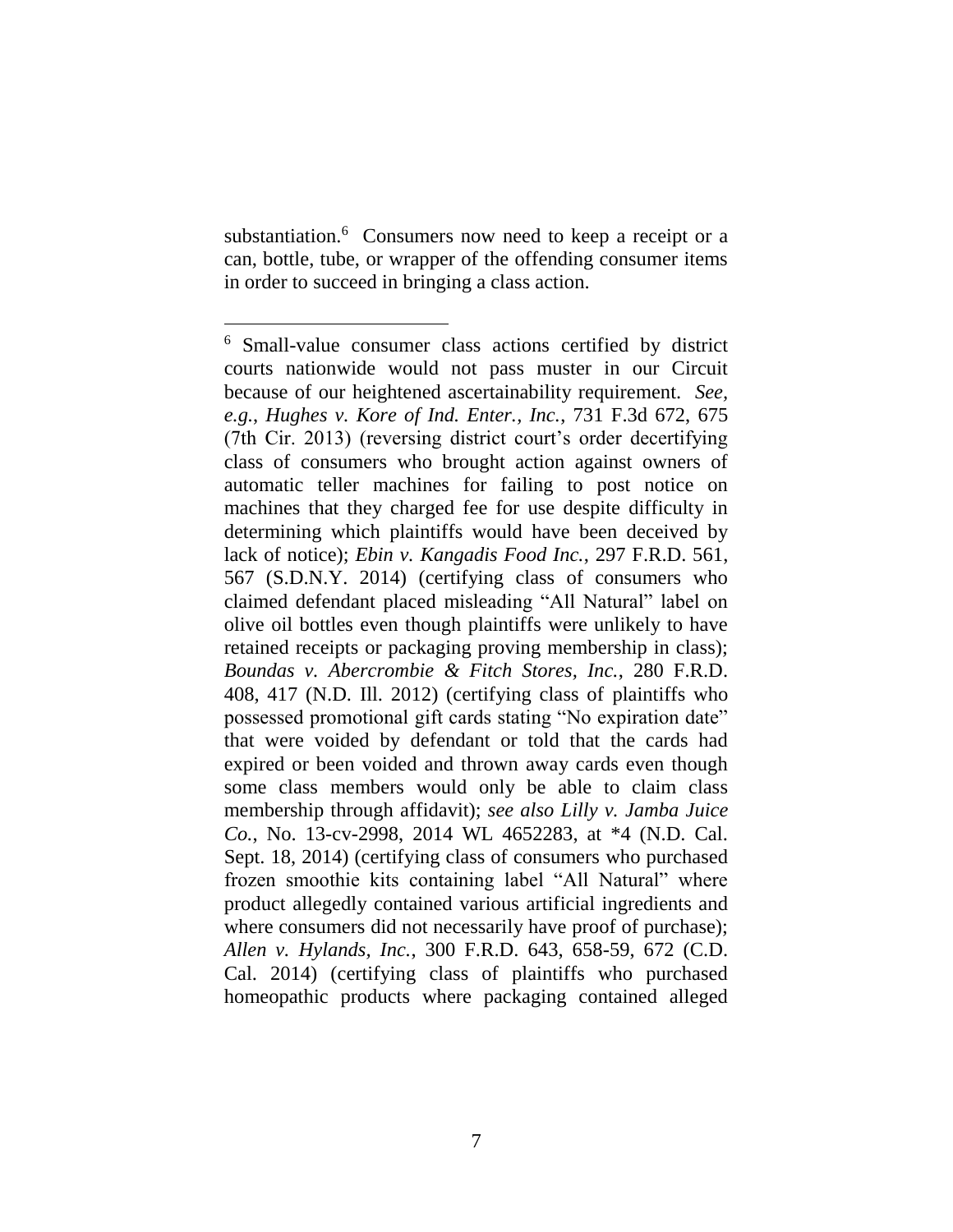The policy rationales that we cite in support of our expanded ascertainability requirement are relatively weak when compared to the significant policy justifications that motivate the class action mechanism. We have noted three rationales for our ascertainability requirement: (1) eliminating administrative burdens "incongruous" with the efficiencies of a class action, (2) protecting absent class members' rights to opt out by facilitating the best notice practicable, and (3) protecting the due process rights of defendants to challenge plaintiffs' proffered evidence of harm. *Marcus*, 687 F.3d at 593.

misrepresentations even though class members would have to self-identify without corroborating evidence); *Forcellati v. Hylands, Inc.*, No. 12-1983, 2014 WL 1410264, at \*5, \*13 (C.D. Cal. Apr. 9, 2014) (certifying class of plaintiffs who purchased children's cold or flu products within a prescribed time frame despite purchasers' lack of proof of purchase and defendants' lack of records identifying consumers who purchased their products via retail intermediaries); *McCrary*, 2014 WL 1779243, at \*7-8 (certifying class of purchasers of dietary joint supplement containing allegedly deceptive label despite plaintiffs' lack of proof of purchase); *Astiana v. Kashi Co.*, 291 F.R.D. 493, 500 (S.D. Cal. 2013) (certifying class of consumers who purchased cereal and snack products labeled as "All Natural" or "Nothing Artificial" but which allegedly contained synthetic ingredients in violation of various false advertising laws even though plaintiffs unlikely to have retained receipts or containers); *Ries*, 287 F.R.D. at 535 (certifying class of consumers who purchased iced tea with "natural" on label despite plaintiffs' lack of proofs of purchase, finding self-identification sufficient for ascertainability).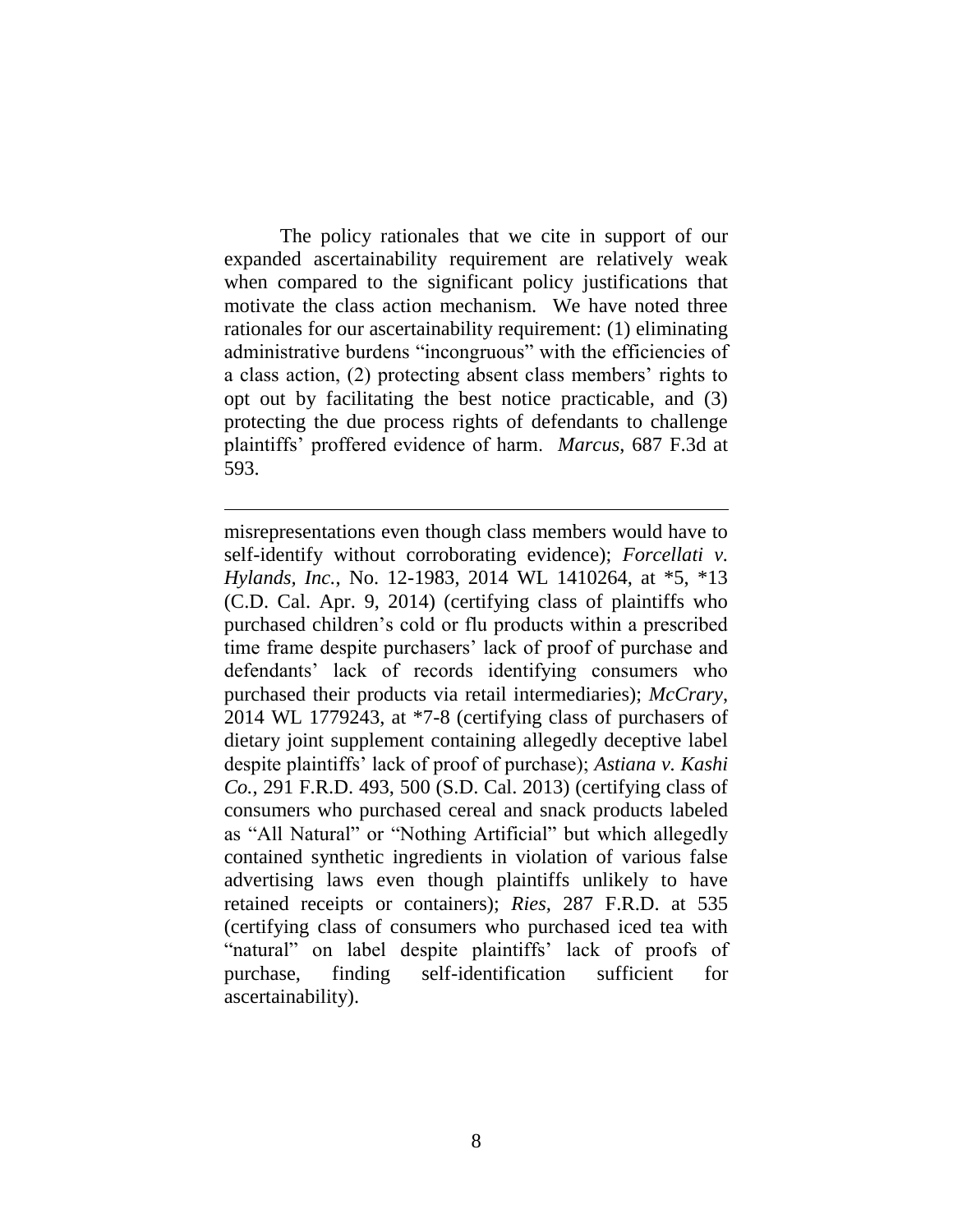Eliminating "administrative burdens" really means short-circuiting the claims process by assuming that when individuals file claims, they burden the court. But claims administration is part of every class action. Imposing a proofof-purchase requirement does nothing to ensure the manageability of a class or the "efficiencies" of the class action mechanism; rather, it obstructs certification by assuming that hypothetical roadblocks will exist at the claims administration stage of the proceedings.<sup>7</sup>

Denying class certification due to concerns about providing notice to class members makes little sense. Rule 23 requires the "best notice that is practicable under the circumstances" to potential class members after a class has been certified.<sup>8</sup> Potential difficulties in providing individualized notice to all class members should not be a reason to deny certification of a class. As the Supreme Court noted in *Phillips Petroleum Co. v. Shutts*, due process is satisfied when notice is "reasonably calculated" to reach the defined class. 472 U.S. 797, 812 (1985). The question is not whether every class member will receive actual individual notice, but whether class members can be notified of their opt-out rights consistent with due process. *See Dusenbery v. United States*, 534 U.S. 161 (2002) (holding that due process did not require actual notice to federal prisoner of his right to contest civil forfeiture, but rather, due process must be

<sup>7</sup> *See Carnegie v. Household Int'l, Inc.*, 376 F.3d 656, 661 (7th Cir. 2004) ("[T]here is a big difference from the standpoint of manageability between the liability and remedy phases of a class action.").

 $8$  Fed. R. Civ. P. 23(c)(2)(B).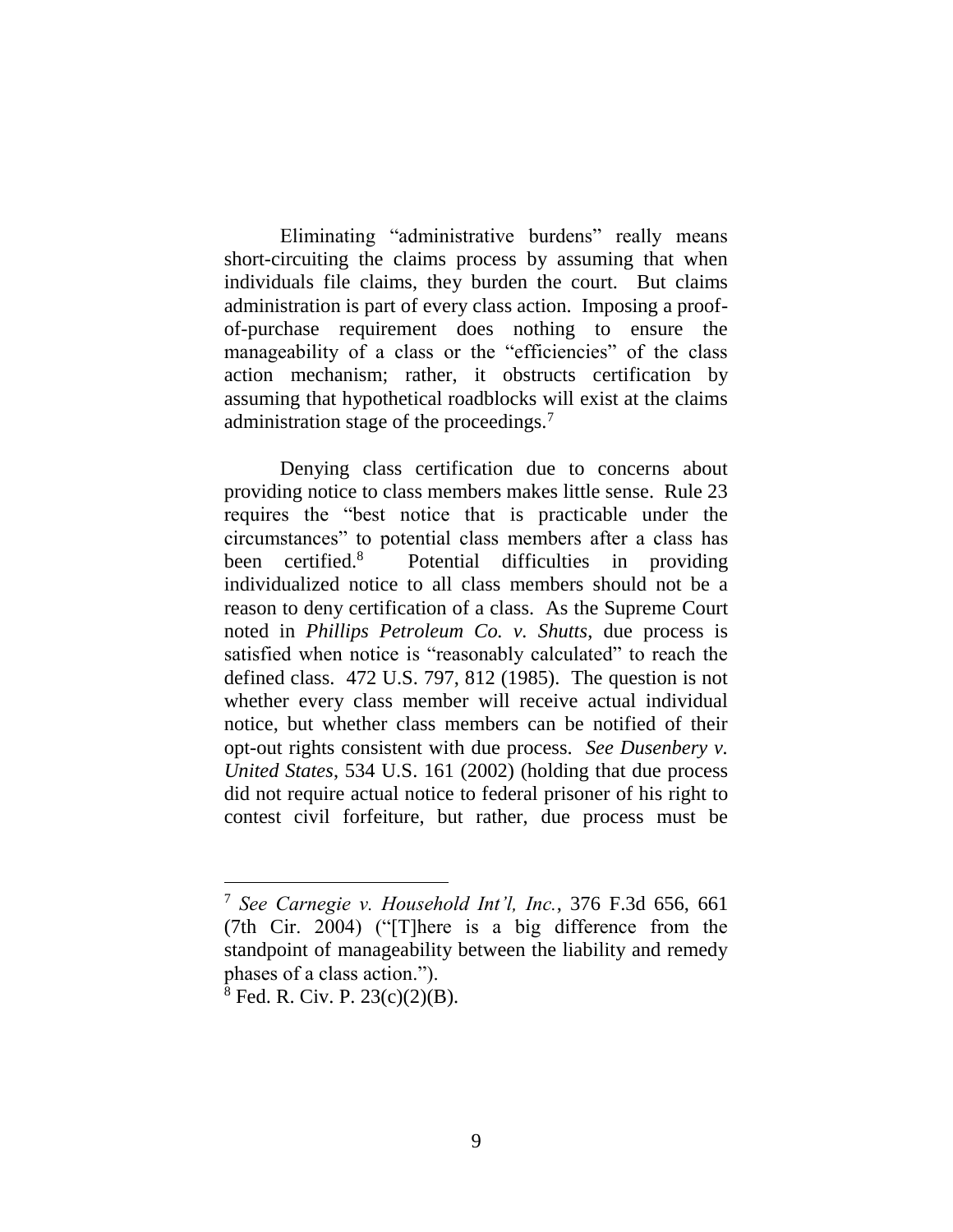"reasonably calculated" to apprise a party of the pendency of an action).<sup>9</sup>

The concerns regarding the due process rights of defendants are unwarranted as well, because there is no evidence that, in small-claims class actions, fabricated claims impose a significant harm on defendants. The chances that someone would, under penalty of perjury, sign a false affidavit stating that he or she bought Bayer aspirin for the sake of receiving a windfall of \$1.59 are far-fetched at best. On the other hand, while most injured individuals will find that it is not worth the effort to claim the few dollars in damages that the class action can provide, in the aggregate, this sum is significant enough to deter corporate misconduct. Our ascertainability doctrine, by focusing on making absolutely certain that compensation is distributed only to those individuals who were actually harmed, has ignored an equally important policy objective of class actions: deterring and punishing corporate wrongdoing. As Judge Posner, writing for the Court of Appeals for the Seventh Circuit, stated in *Hughes v. Kore of Indiana Enterprises, Inc.*, "when what is small is not the aggregate but the individual claim . . . that's the type of case in which class action treatment is most needful. . . . A class action, like litigation in general, has a deterrent as well as a compensatory objective." 731 F.3d 672, 677 (7th Cir. 2013). The rigorous application of the ascertainability requirement translates into impunity for

<sup>9</sup> *See also Girsh v. Jepson*, 521 F.2d 153, 159 n.12 (3d Cir. 1975) ("We do not mean to indicate that individual notice must be given in all cases."). Furthermore, Rule 23 requires courts to provide the best practicable notice *after* a class has been certified. *See* Fed. R. Civ. P. 23(c)(2)(B).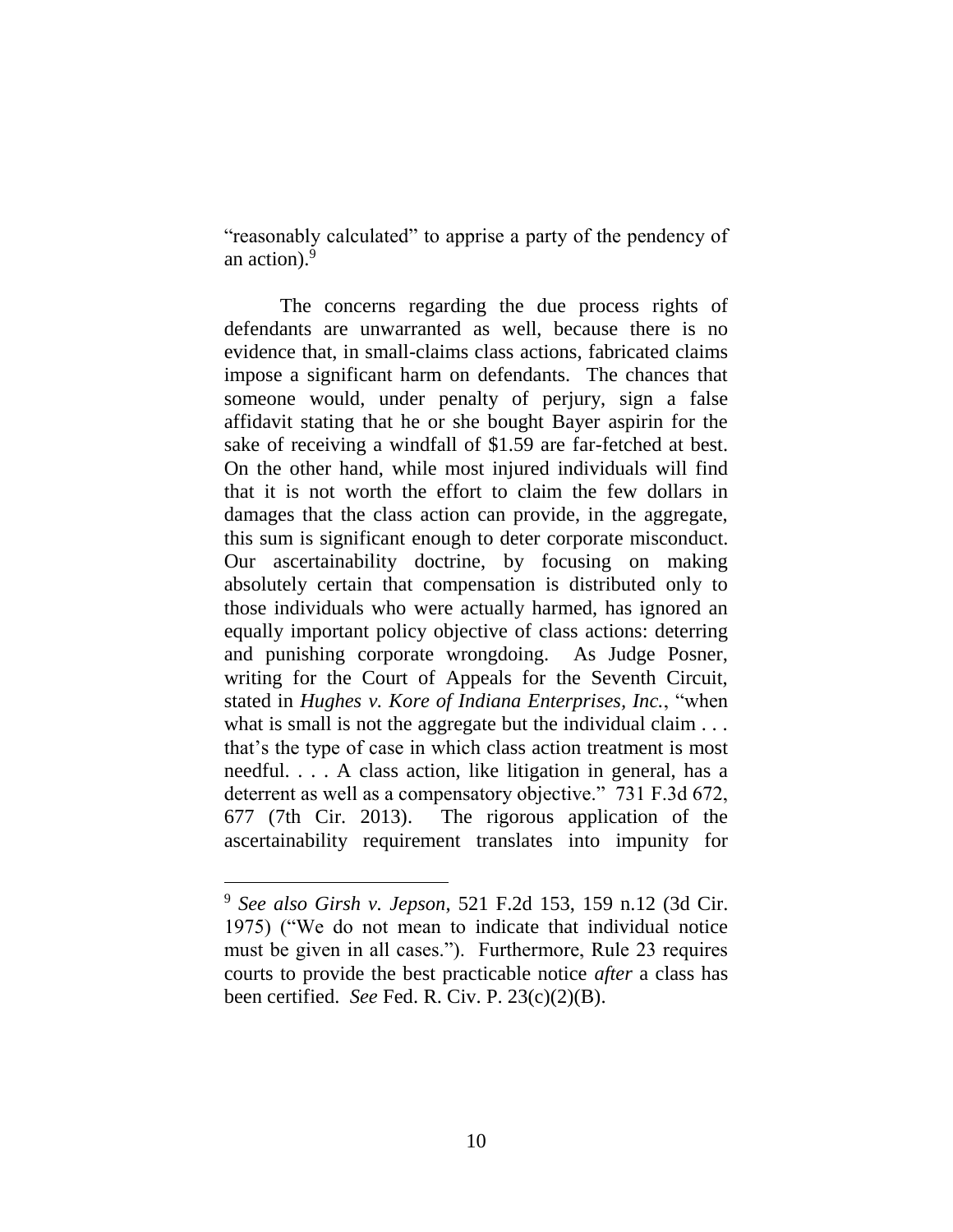corporate defendants who have harmed large numbers of consumers in relatively modest increments.<sup>10</sup> Without the class action mechanism, corporations selling small-value items for which it is unlikely that consumers would keep receipts are free to engage in false advertising, overcharging, and a variety of other wrongs without consequence.

The concerns about defendants' due process rights are also overblown because damages liability under Rule 23 is determined in the aggregate: courts determine the extent of a defendant's monetary liability to the entire class. Therefore, whether an individual can establish membership in that class does not affect the rights of defendants not to pay in excess of their liability. *Carrera*'s concern that allowing undeserving individuals to claim damages will dilute deserving class

<sup>10</sup> As one court has noted,

 $\overline{a}$ 

[a]dopting the *Carrera* approach would have significant negative ramifications for the ability to obtain redress for consumer injuries. Few people retain receipts for low-priced goods, since there is little possibility they will need to later verify that they made the purchase. Yet it is precisely in circumstances like these, where the injury to any individual consumer is small, but the cumulative injury to consumers as a group is substantial, that the class action mechanism provides one of its most important social benefits.

*Lilly*, 2014 WL 4652283, at \*4 (citing *Eisen v. Carlisle & Jacquelin*, 417 U.S. 156, 161 (1974)).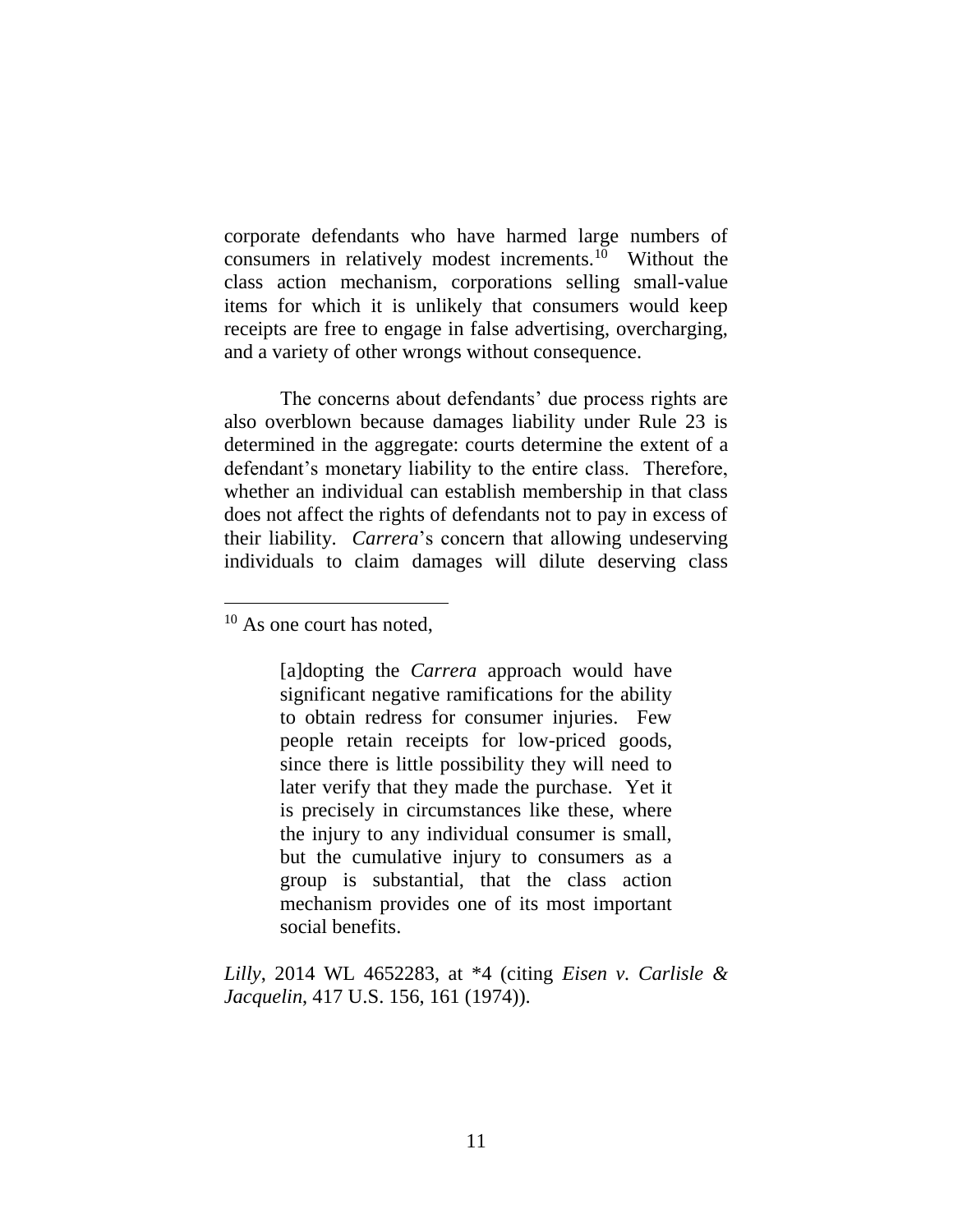members' recoveries is unrealistic in modern day class action practice, and it makes little sense when used to justify the wholesale dooming of the small-value class action such that *no* injured plaintiff can recover at all. Moreover, this is an issue to be dealt with in the implementation of a class action settlement, not in conjunction with ascertaining the class for purposes of certification. Concerns about claims processing should not be used to scuttle these types of class actions altogether.

The policy concerns animating our ascertainability doctrine boil down to ensuring that there is a surefire way to get damages into the hands of only those individuals who we can be 100% certain have suffered injury, and out of the hands of those who may not have. However, by disabling plaintiffs from bringing small-value claims as a class, we have ensured that other policy goals of class actions compensation of at least *some* of the injured and deterrence of wrongdoing, for example—have been lost. In small-claims class actions like *Carrera*, the real choice for courts is between compensating a few of the injured, on the one hand, versus compensating none while allowing corporate malfeasance to go unchecked, on the other. As such, where there are small-value claims, class actions offer the only means for achieving individual redress. As the Supreme Court stated in *Eisen*, when individual damages are so low, "[e]conomic reality dictates that petitioner's suit proceed as a class action or not at all." 417 U.S. at 161. The concern that we are defeating what is at the "core" of what the class action was designed to accomplish is very real. As Judge Rakoff noted in certifying a class over objections regarding ascertainability based on receipts or documentation: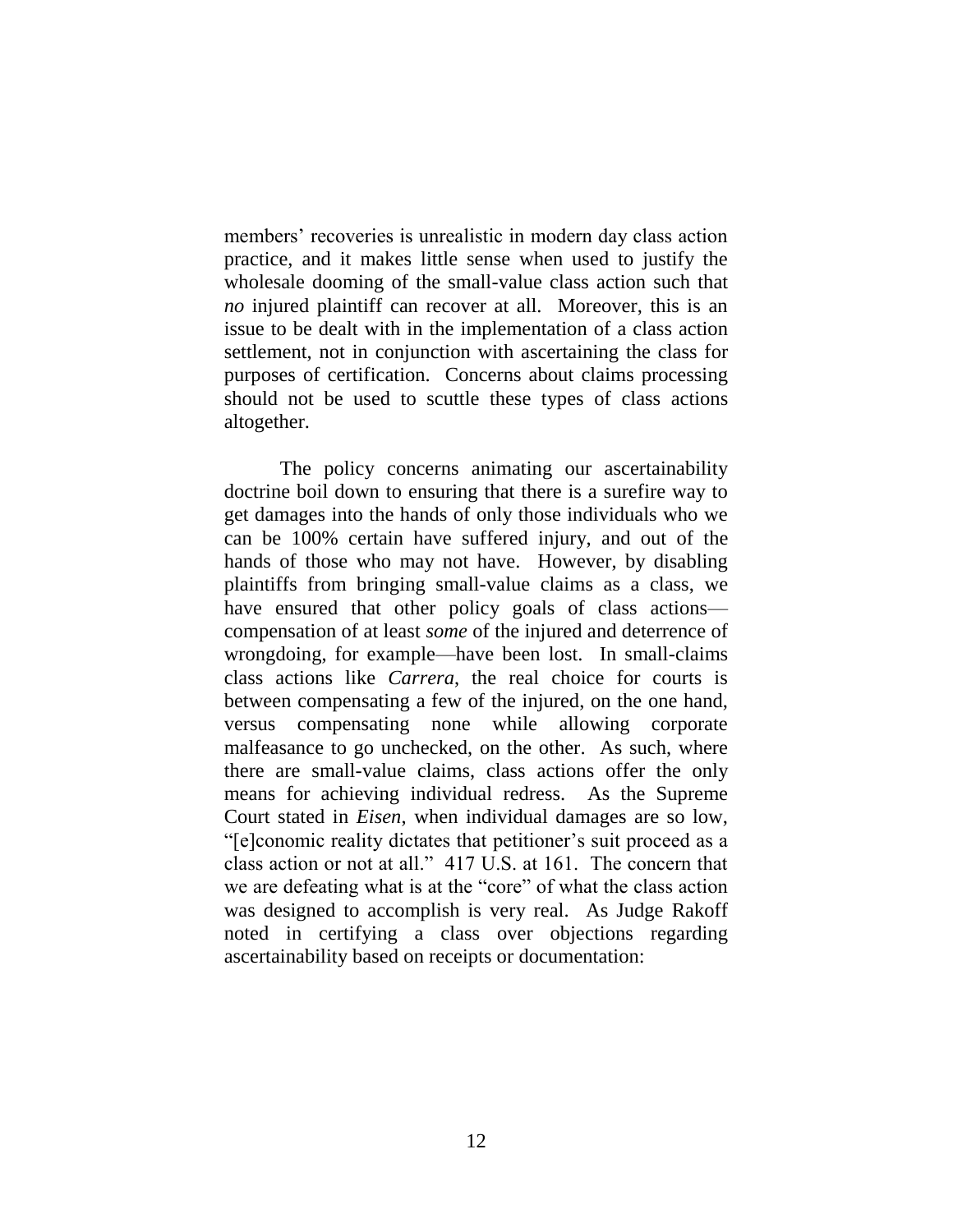[T]he class action device, at its very core, is designed for cases like this where a large number of consumers have been defrauded but no one consumer has suffered an injury sufficiently large as to justify bringing an individual lawsuit. Against this background, the ascertainability difficulties, while formidable, should not be made into a device for defeating the action.

*Ebin v. Kangadis Food Inc.*, 297 F.R.D. 561, 567 (S.D.N.Y. 2014). While a rigorous insistence on a proof-of-purchase requirement, which our heightened ascertainability jurisprudence has imposed, keeps damages from the uninjured, it does an equally effective job of keeping damages from the truly injured as well, and "it does so with brutal efficiency."<sup>11</sup>

Therefore, while I concur in the judgment, I suggest that it is time to retreat from our heightened ascertainability requirement in favor of following the historical meaning of ascertainability under Rule 23. I would therefore reverse the District Court's ruling, and hold that (1) hereafter, our ascertainability analysis will focus on class definition only, and (2) the District Court's analysis regarding the second prong of our ascertainability test was unnecessary. We thus would instruct the District Court to proceed to determine whether the class can be certified under the traditional mandates of Rule 23. Until we revisit this issue as a full

<sup>11</sup> Myriam Gilles, *Class Dismissed: Contemporary Judicial Hostility to Small-Claims Consumer Class Actions*, 59 DePaul L. Rev. 305, 308 (2010).